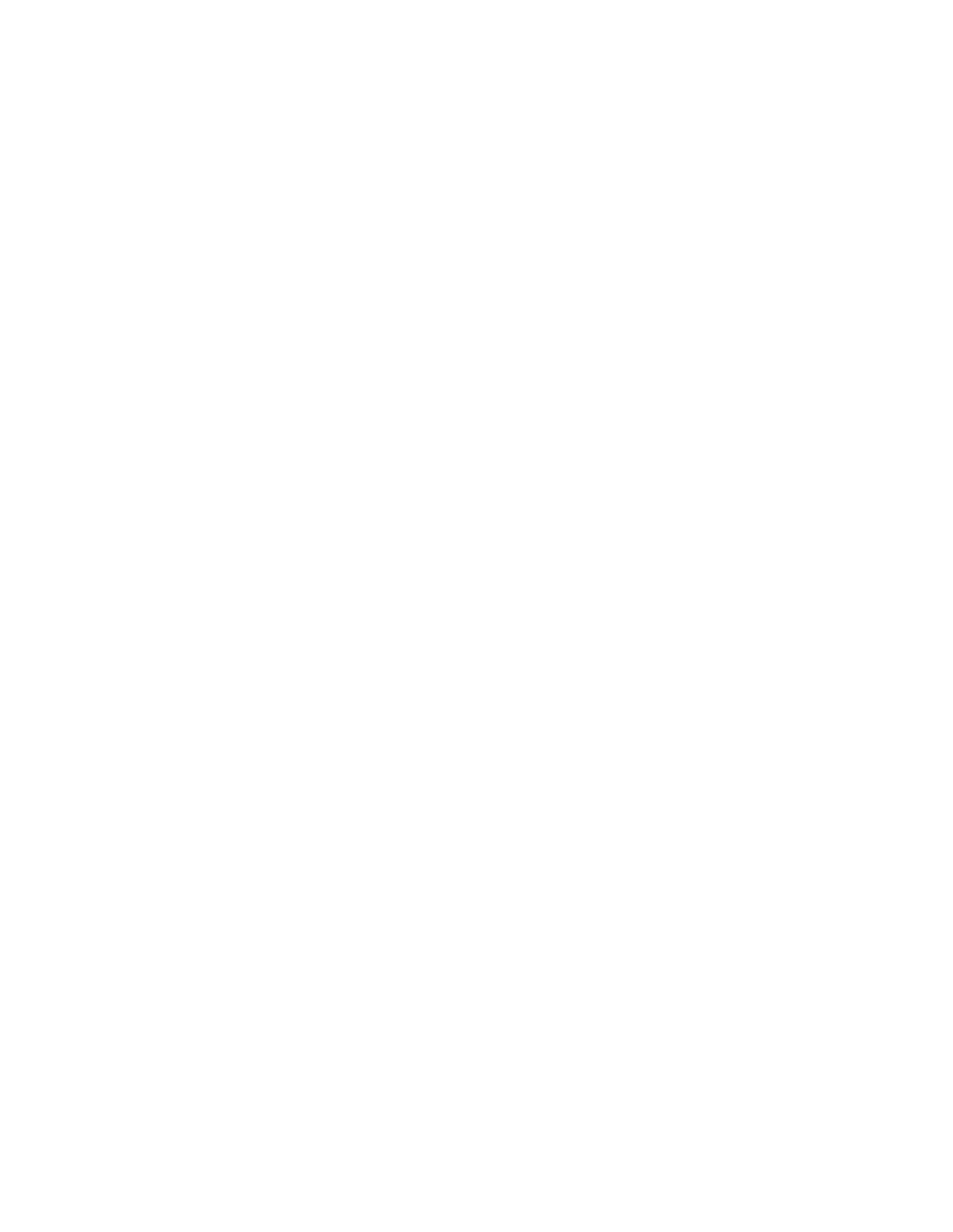### Regulation No. 115

Uniform provisions concerning the approval of:

- I. Specific LPG (liquefied petroleum gases) retrofit systems to be installed in motor vehicles for the use of LPG in their propulsion system
- II. Specific CNG (compressed natural gas) retrofit systems to be installed in motor vehicles for the use of CNG in their propulsion system

### **CONTENTS**

#### REGULATION Page

| 1.  |                                                                                         |  |
|-----|-----------------------------------------------------------------------------------------|--|
| 2.  |                                                                                         |  |
| 3.  |                                                                                         |  |
| 4.  |                                                                                         |  |
| 5.  |                                                                                         |  |
| 6.  |                                                                                         |  |
| 7.  |                                                                                         |  |
| 8.  | Modification and extension of approval                                                  |  |
| 9.  |                                                                                         |  |
| 10. |                                                                                         |  |
| 11. |                                                                                         |  |
| 12. | Names and addresses of technical services<br>responsible for conducting approval tests, |  |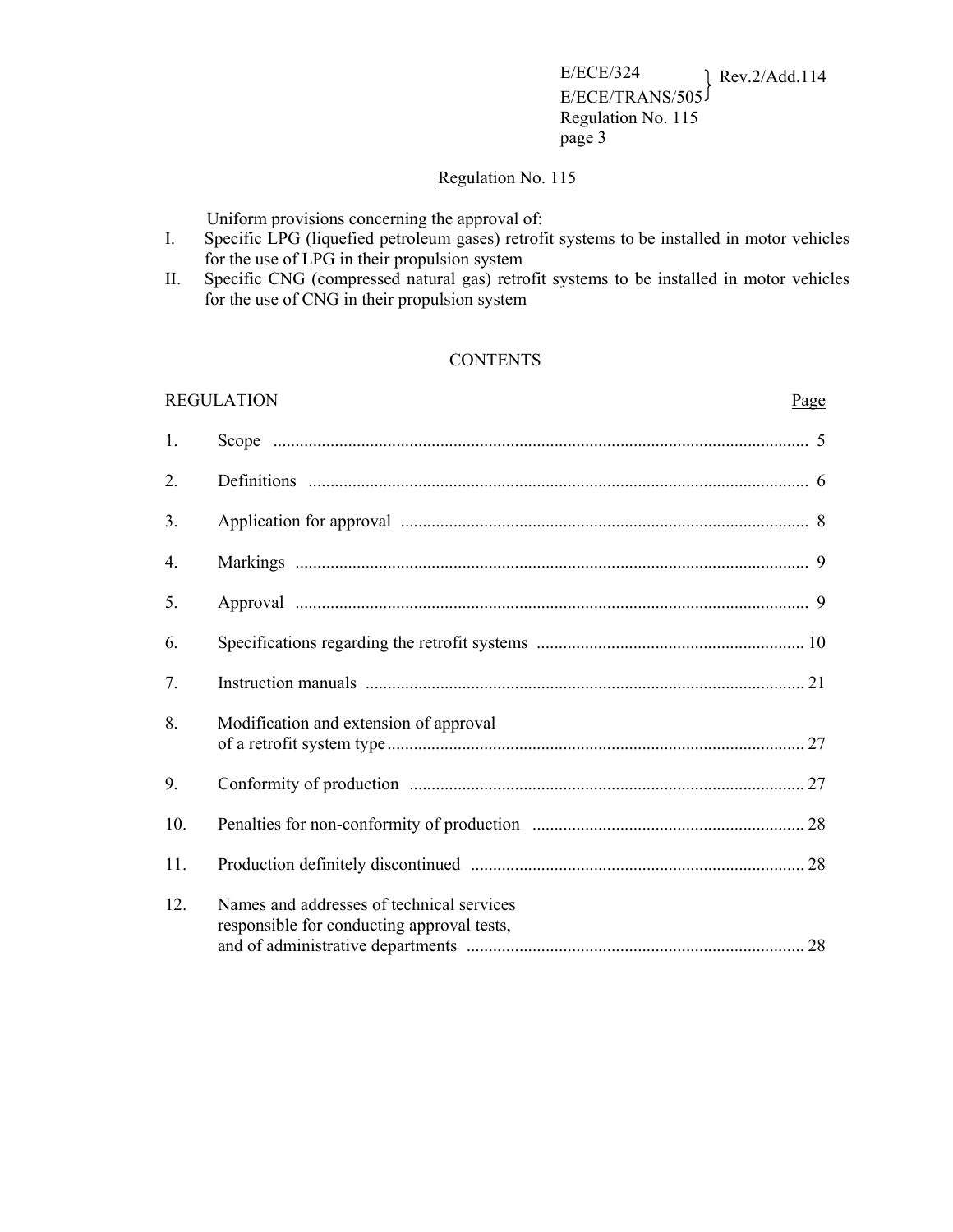#### CONTENTS (continued)

#### ANNEXES

Annex 1A - Communication concerning the approval or extension or refusal or withdrawal of approval or production definitely discontinued of a type of LPG retrofit equipment pursuant to Regulation No. 115

> Annex 1A - Addendum - Addendum to the communication concerning a type of LPG retrofit equipment pursuant to Regulation No. 115

Annex 1B - Communication concerning the approval or extension or refusal or withdrawal of approval or production definitely discontinued of a type of CNG retrofit equipment pursuant to Regulation No. 115

> Annex 1B - Addendum - Addendum to the communication concerning a type of CNG retrofit equipment pursuant to Regulation No. 115

- Annex 2A Arrangement of the LPG retrofit system type approval mark
- Annex 2B Arrangement of the CNG retrofit system type approval mark
- Annex 3A Complete list of information for the purpose of the LPG retrofit system installed on vehicle type approval
- Annex 3B Complete list of information for the purpose of the CNG retrofit system installed on vehicle type approval
- Annex 4 Description of the leakage test procedures for CNG/LPG systems installed on vehicles
- Annex 5 Prescriptions concerning the fixation of LPG and CNG container(s)

\* \* \*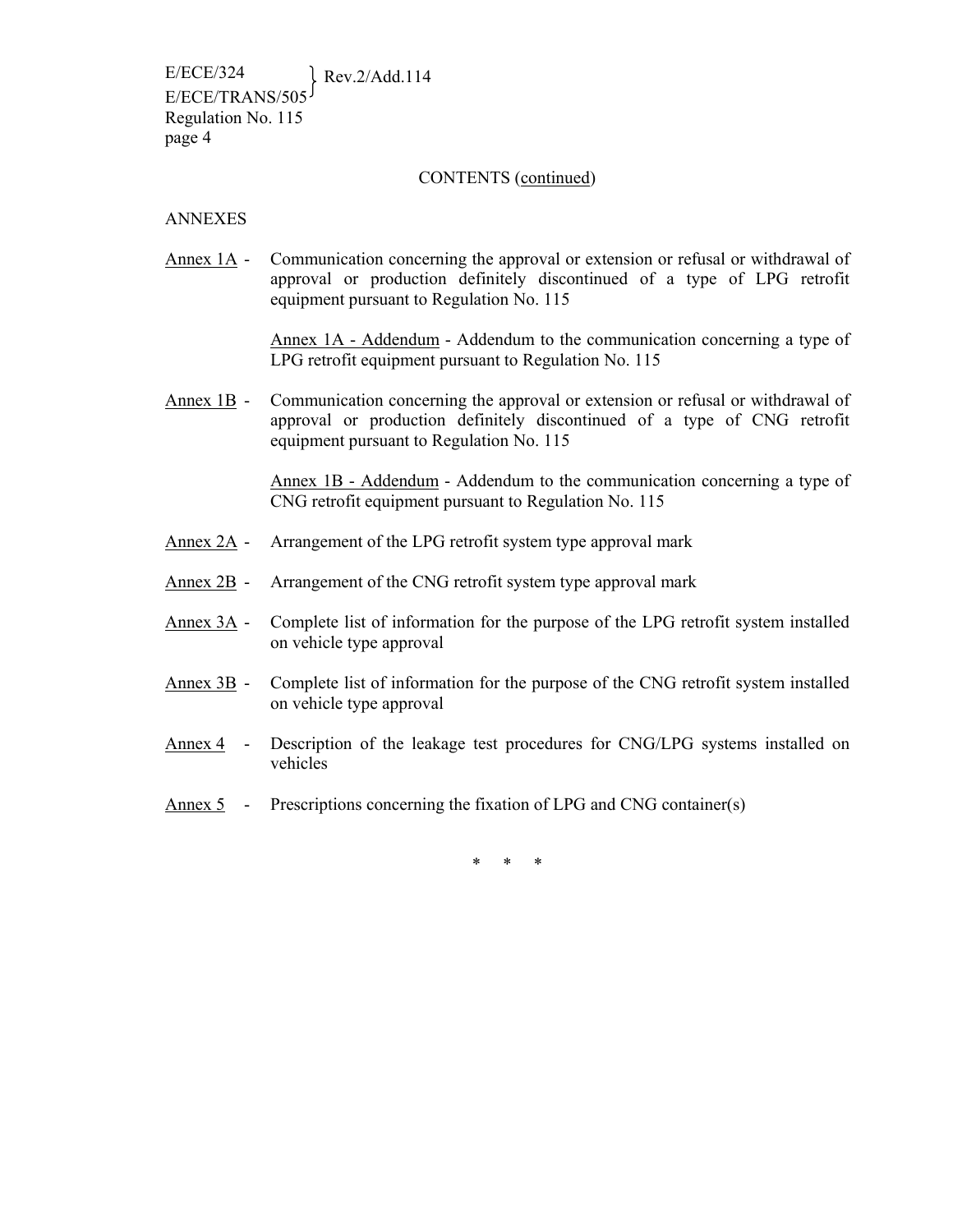1. SCOPE

 $\overline{a}$ 

This Regulation applies to:

- 1.1. Part I : Specific LPG retrofit systems to be installed in motor vehicles for the use of LPG in the propulsion system.
	- Part II: Specific CNG retrofit systems to be installed in motor vehicles for the use of CNG in the propulsion system.
- 1.2. This Regulation applies when the retrofit systems manufacturer keep the initial characteristics of the whole system, for the specific vehicle family for which the approval has been granted.
- 1.3. This Regulation does not apply to the procedures, checks and inspections aimed at verifying the correct installation of the retrofit systems on vehicles, since this matter relies on the competence of the Contracting Party of Country where the vehicle is registered.
- 1.4. This Regulation applies to retrofit systems intended to be fitted on vehicles of categories M and N.

The requirements for the different categories  $(M_1, N_1)$  or others) are defined in paragraphs 2 to 7.

The modified vehicle shall remain conform to all the provisions of the Regulation for which the type approval has been initially granted.

1.5. Safety requirements of this Regulation apply to all vehicles approved.

Emission requirements of this Regulation do not apply to vehicles approved before the application of the requirements of Regulation No. 83, 01 series of amendments 1/.

For vehicles approved before the application of the requirements of Regulation No. 83, 01 series of amendments, 1/ national requirements may be applicable.

Emission requirements of this Regulation do not apply to engines approved before the application of the requirements of Regulation No. 49, 02 series of amendments 2/.

<sup>1/</sup> Regulation No. 83, 01 series of amendments entered into force on 30 December 1992.

<sup>2/</sup> Regulation No. 49, 02 series of amendments entered into force on 30 December 1992.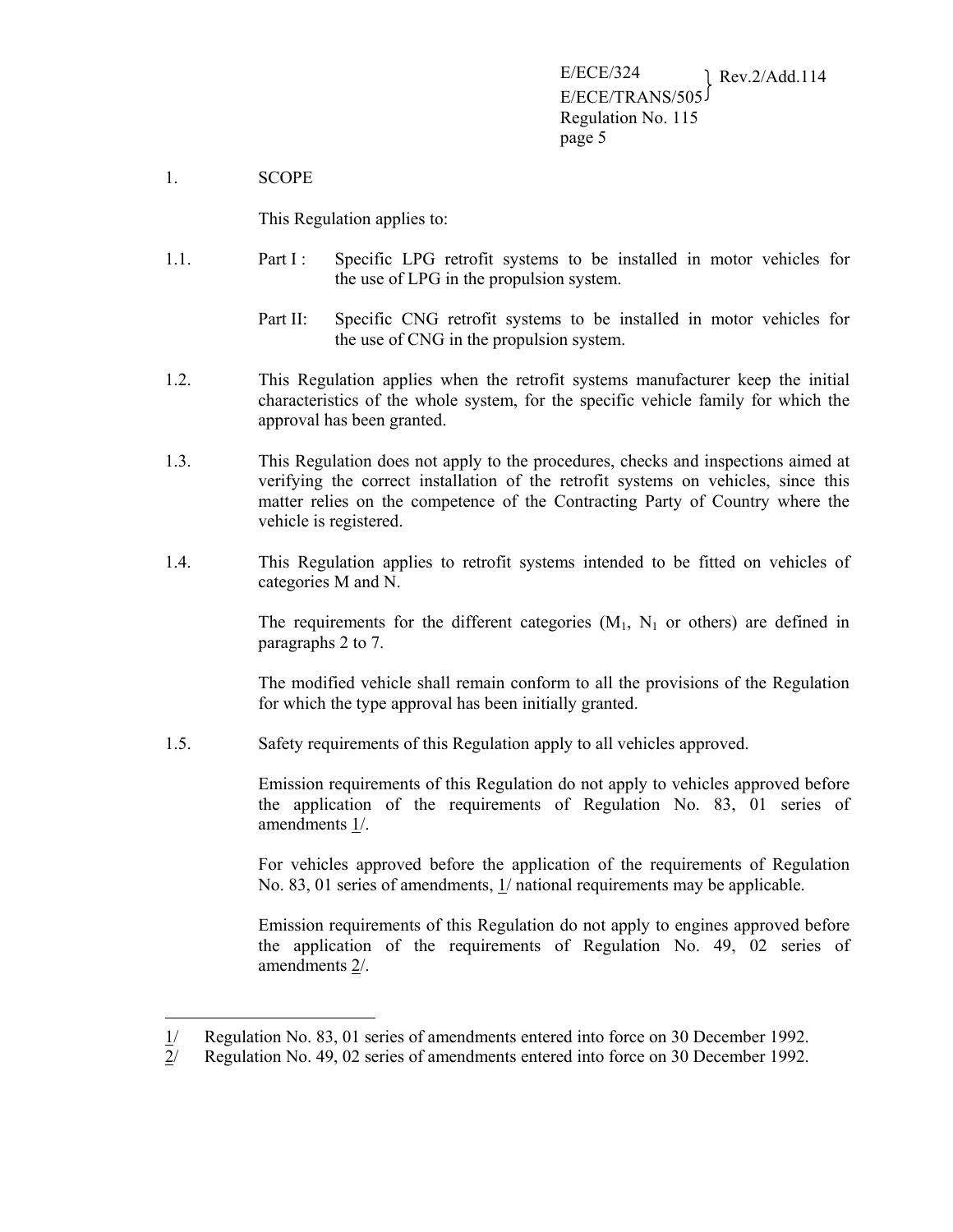> For engines approved before the application of the requirements of Regulation No. 49, 02 series of amendments, 2/ national requirements may be applicable.

- 2. DEFINITIONS
- 2.1. "Approval of an LPG or CNG retrofit system" means the approval of the type of retrofit system to be installed in motor vehicles for the use of LPG or CNG.
- 2.1.1. Specific LPG retrofit system of an approved type may consist of several components as classified and approved according to Regulation No. 67, 01 series of amendments, Part I and the specific vehicle installation instructions manual.
- 2.1.2. Specific CNG retrofit system of an approved type may consist of several components as classified and approved according to Regulation No. 110, Part I and the specific vehicle installation instructions manual.
- 2.1.3. "A vehicle is considered mono-fuel", when it is equipped with a petrol tank of capacity  $\leq 15$  litres, that can only be used to "limp-home".
- 2.2. "Specific LPG or CNG retrofit system of an approved type" means systems, which do not differ in such respect as:
- 2.2.1. retrofit system manufacturer (responsible for retrofit approval application);
- 2.2.2. pressure regulator/vaporiser type by the same manufacturer;
- 2.2.3. gas fuelling system type by the same manufacturer (i.e. induction mixer, injector device, vapour or liquid, single or multi-point injection system, ....);
- 2.2.4. sensors and actuators set types from the same manufacturer;
- 2.2.5. safety device type by the same manufacturer, as required by Regulation No. 67, 01 series of amendments, or Regulation No. 110, where applicable  $(i.e.$  relief valve, ...);
- 2.2.6. fuel container type from the same manufacturer;
- 2.2.7. fuel container accessories type from the same manufacturer;
- 2.2.8. fuel container fitting devices;

 $\mathcal{L}_\text{max}$ 

Note: With respect to paragraphs 2.2.5., 2.2.6., 2.2.7. and 2.2.8., the manufacturer of the retrofit can insert in his installation manual other components, included in the approval, as interchangeable items (see para. 7).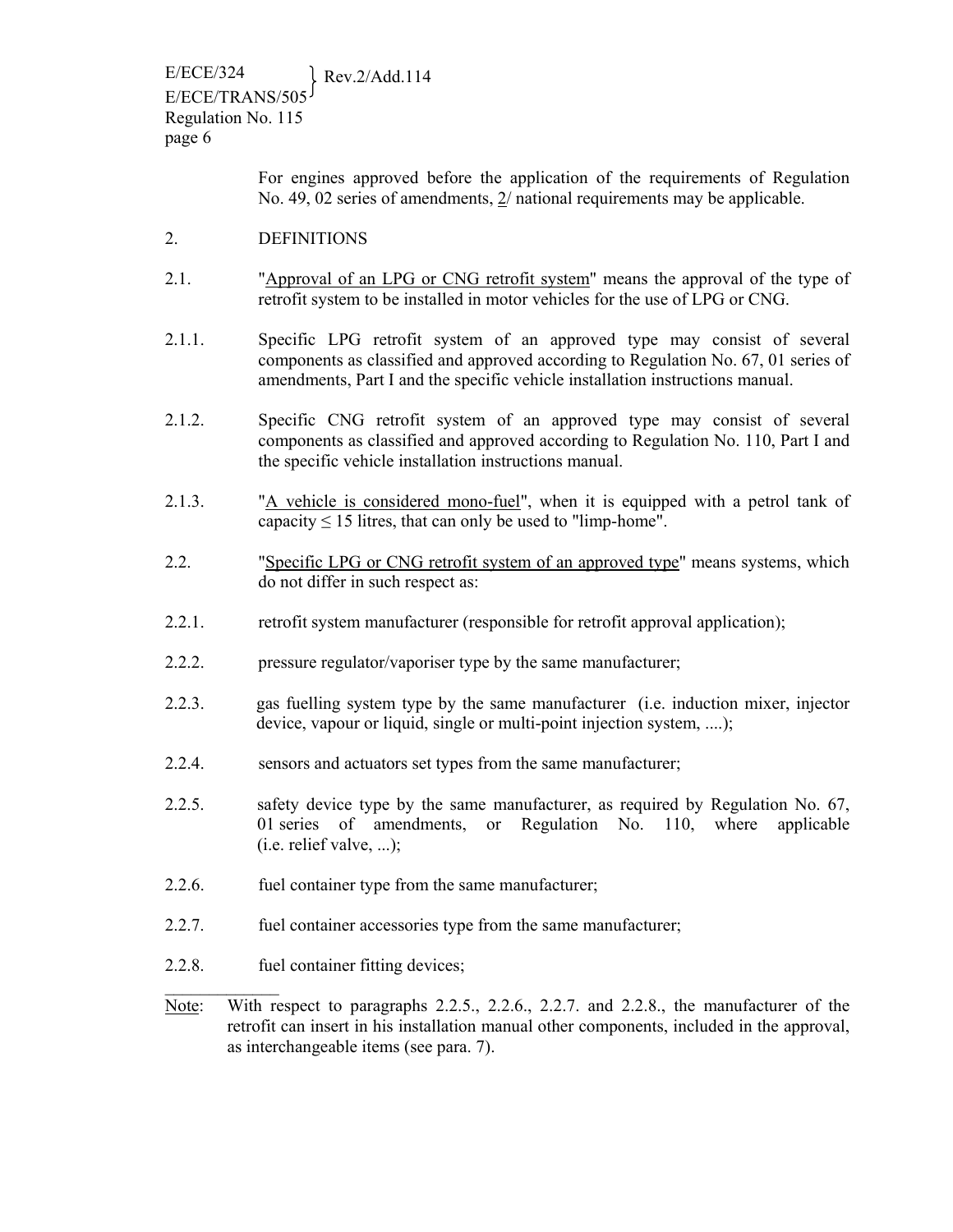- 2.2.9. ECU (Electronic Control Unit) type by the same manufacturer;
- 2.2.10. basic software principles and system strategy;
- $2.2.11.$  installation manual (see para. 7);
- 2.2.12. end-user service manual (see para. 7).
- 2.3. "Manufacturer" means an organization which can assume technical responsibility for the manufacturing of LPG and CNG retrofit systems and can demonstrate that it possesses the features required and the necessary means to achieve quality assessment and conformity of production.
- 2.4. For the purposes of this Regulation, "the parent vehicle", with regard both to LPG system and to CNG system, means a vehicle that is selected to act as the vehicle, on which the requirements of this Regulation are going to be demonstrated, and to which the members of a family refer.
- 2.4.1. According to this Regulation, "a member of the family" is a vehicle equipped with retrofit system type of which type approval is requested and sharing the following essential characteristics with its parent one:
- 2.4.1.1. a) It is produced by the same vehicle manufacturer.
	- b) It is classified in the same category  $M_1$  or  $M_2$  or  $M_3$  or  $N_1$  or  $N_2$  or  $N_3$ . Vehicles of category  $N_1$  may belong to the same family of category  $M_1$ (parent vehicle).
	- c) It is subject to the same emission limits.
	- d) If the gas fuelling system has a central metering for the whole engine: it has a certified power output between 0.7 and 1.15 times that of the engine of the parent vehicle. If the gas fuelling system as an individual metering per cylinder: it has a certified a power output per cylinder between 0.7 and 1.15 times that of the engine of the parent vehicle.
	- e) Fuel feed and combustion process (injection: direct or indirect, single-point or multi-point ....)
	- f) It has the same pollution control system:
		- same type of catalyst if fitted (three-way, oxidation, de  $NO_x$  ....)
		- air injection (with or without)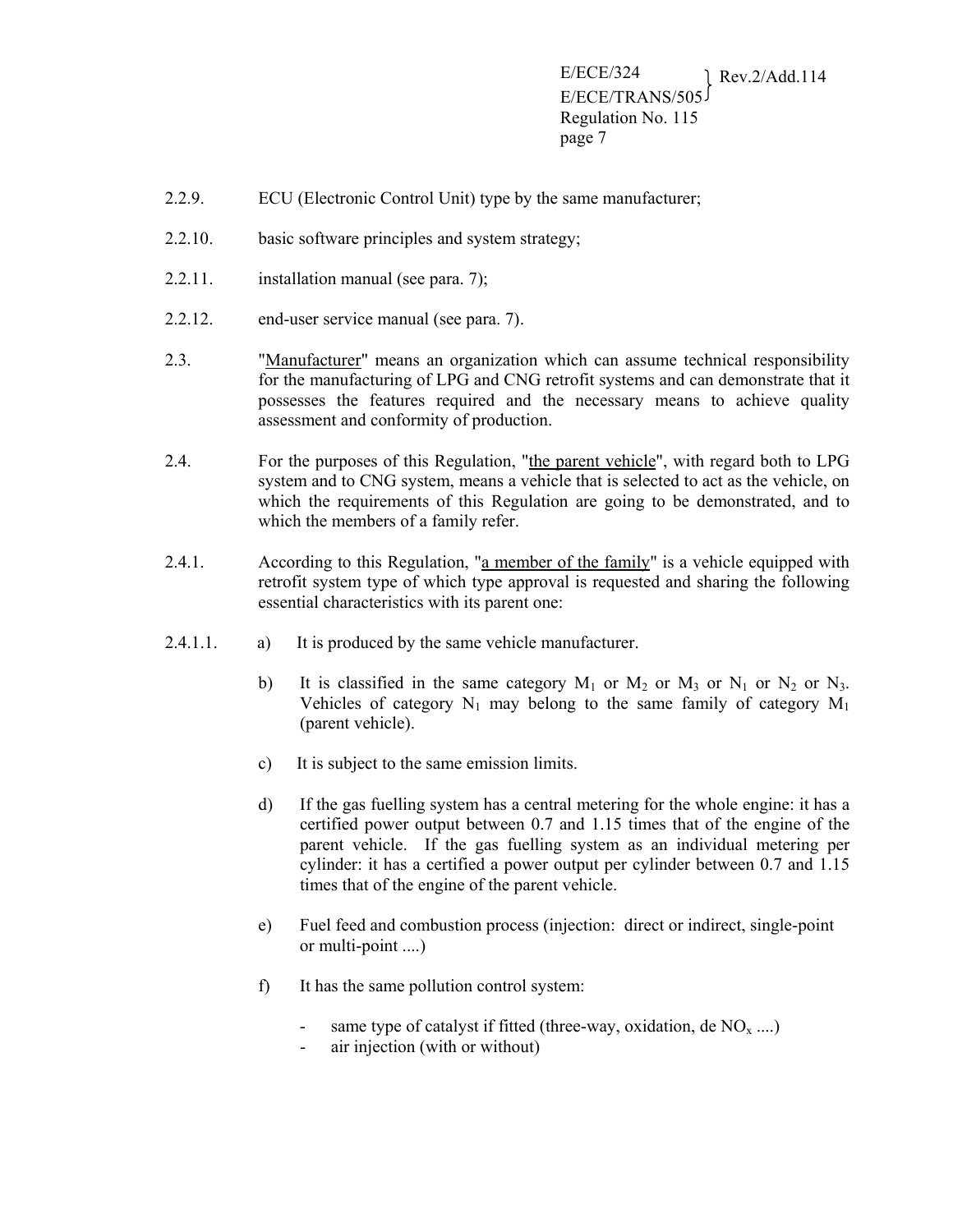Exhaust gas recirculation (EGR) (with or without)

If the tested vehicle was not equipped with air-injection or EGR, engines with these devices are allowed.

2.4.1.2. Where approval is applied for a vehicle family, as described in paragraph 2.4.1.1. the tests may be limited to at least two vehicles (the maximum and the minimum engine power), selected after agreement with the technical service responsible for approval.

> If the family power range is less than 10 per cent, it is possible to test only one vehicle.

- 2.4.1.3. With regard to requirement (d): in the case where a demonstration shows two gas fuelled vehicles could be members of the same family with the exception of their certified power output, respectively P1 and P2 (P1  $\leq$  P2), and both are tested as if they were parent vehicles, the family relation will be considered valid for any vehicle with a certified power output between 0.7\*P1 and 1.15\*P2.
- 2.5. For definitions of the components of LPG retrofit systems refer to Regulation No. 67, 01 series of amendments.
- 2.6. For definitions of the components of CNG retrofit systems refer to Regulation No. 110.
- 3. APPLICATION FOR APPROVAL
- 3.1. The application for approval of a specific retrofit system shall be submitted by the manufacturer or by his duly accredited representative,
- 3.2. It shall be accompanied by the under-mentioned documents in triplicate and by the following details:
- 3.2.1. Description of the retrofit system comprising all the relevant details, included the approval numbers of each component referred to in annex 3A to this Regulation for LPG system and annex 3B to this Regulation for CNG system;
- 3.2.2. Description of the parent vehicle(s) on which the requirements of this Regulation are going to be tested;
- 3.2.3. Description of all modifications applied to the original parent vehicle, only in case of bi-fuel configuration;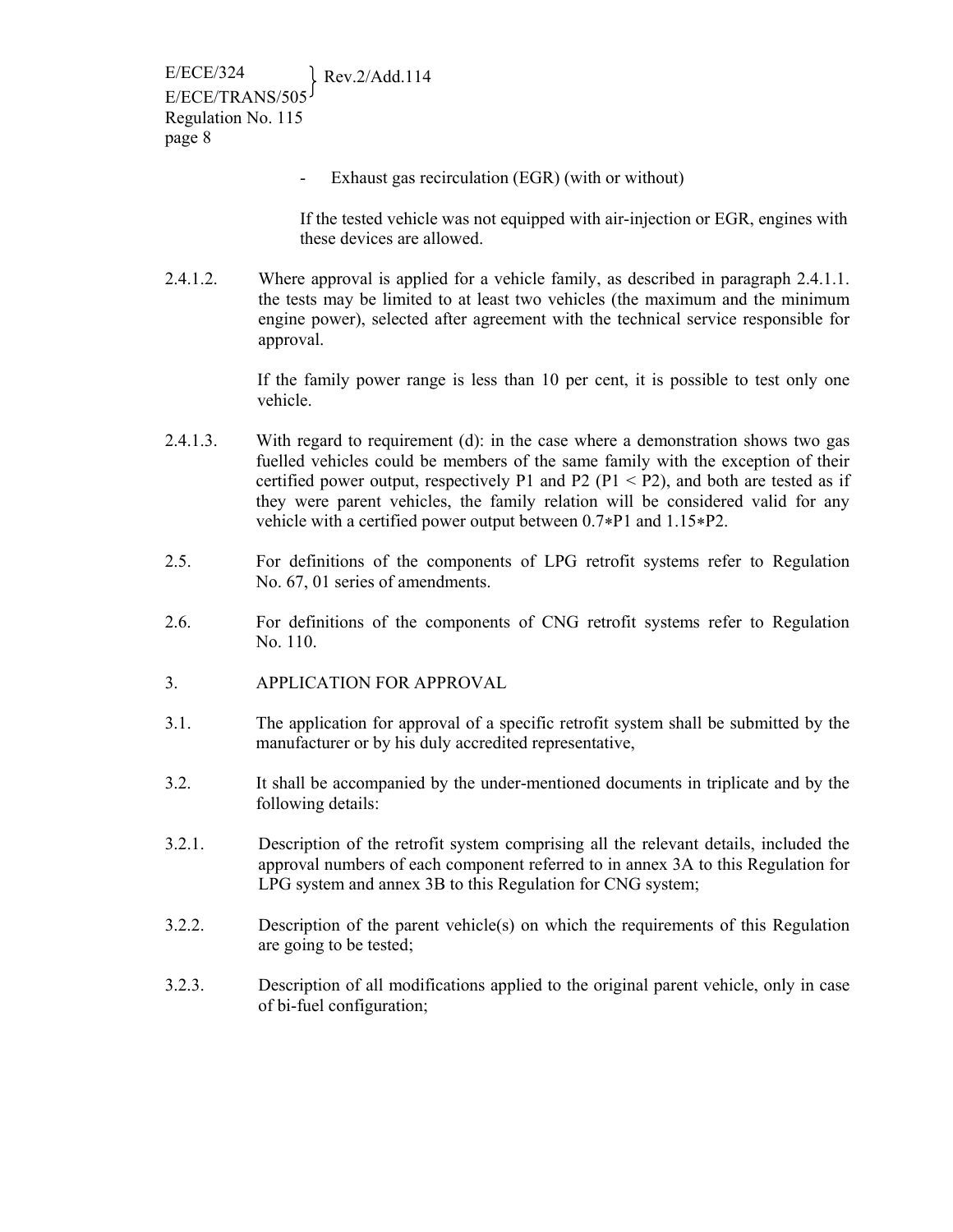- 3.2.4. Verification of compliance with the specifications prescribed in paragraph 6 of this Regulation;
- 3.3. Instruction manual for the retrofit installation on vehicles
- 3.4. End-user service manual
- 3.5. A sample of the specific retrofit, properly installed in the parent vehicle(s).
- 4. MARKINGS
- 4.1. The sample(s) of a specific retrofit system submitted to type-approval shall be accompanied by a plate with the trade name or mark of the retrofit manufacturer and the type, as indicated in annexes 2A and 2B.
- 4.2. All retrofit systems, installed in the vehicle belonging to the family, as defined in paragraph 2, shall be identified by a plate, in which the approval number, and the technical specifications, as required in annexes 2A and 2B shall be placed. This plate has to be permanently fixed to the structure of the vehicle and shall be clearly readable and indelible.
- 5. APPROVAL
- 5.1. If the retrofit system sample submitted for approval meets the requirements of paragraph 6 of this Regulation, the type approval of the retrofit system shall be granted.
- 5.2. An approval number shall be assigned to each type of the retrofit system approved. Its first two digits (at present 00 according to the Regulation in its original form) shall indicate the series of amendments incorporating the most recent major technical amendments made to the Regulation at the time of issue of the approval. The same Contracting Party shall not assign the same type approval number to another type of retrofit system.
- 5.3. Notice of approval or of refusal or of extension of approval of a retrofit system type/part pursuant to this Regulation shall be communicated to the Parties to the Agreement applying this Regulation, by means of a form conforming to the model in annexes 1A and 1B to this Regulation.
- 5.4. An international approval mark shall be affixed in the plate as indicated in annexes 2A and 2B, to all retrofit systems, conforming to a type approved under this Regulation, in addition to the mark prescribed in this paragraph 4.1. This approval mark shall consist of: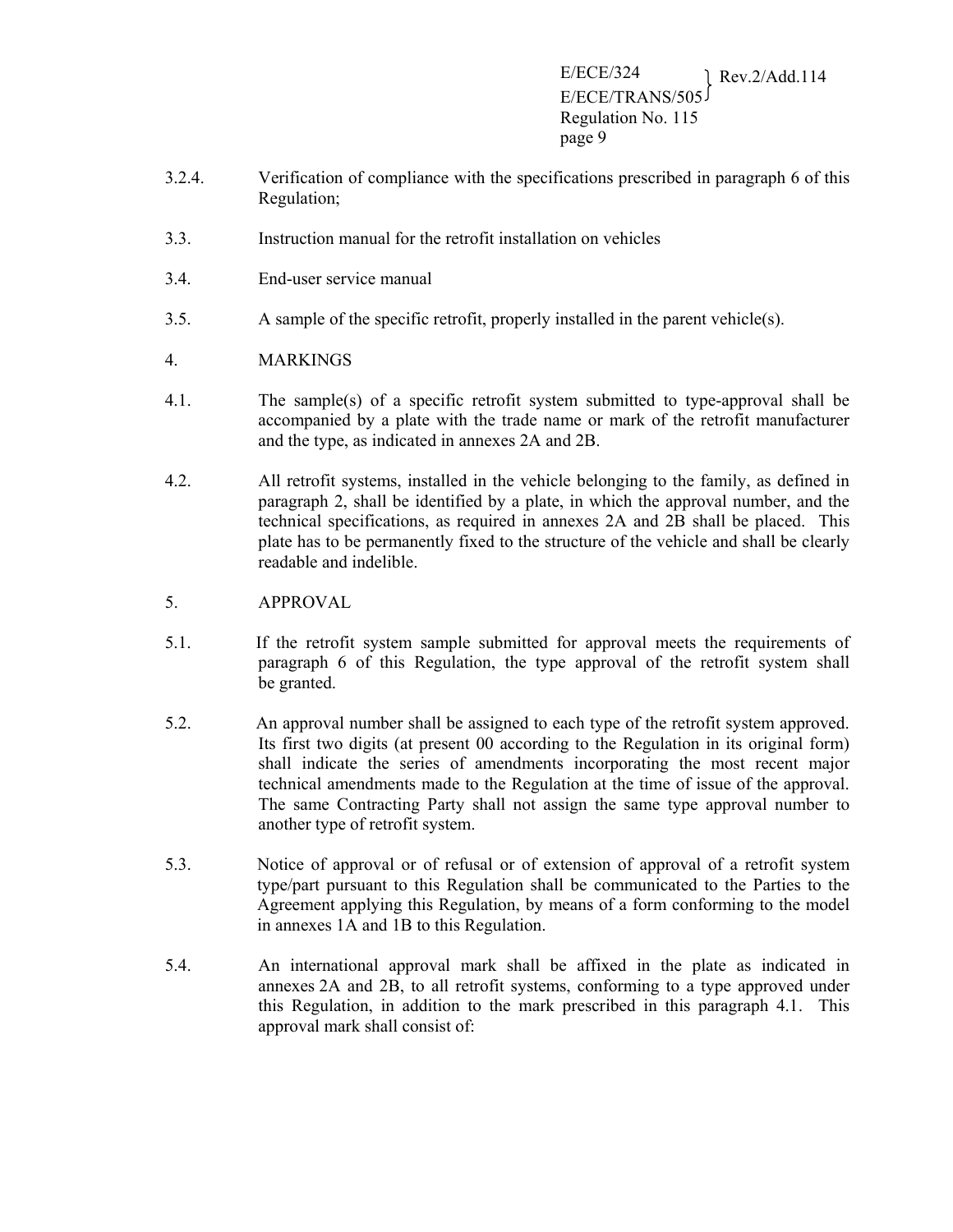- 5.4.1. A circle surrounding the letter "E" followed by the distinguishing number of the country which has granted the approval 3/.
- 5.4.2. The number of this Regulation, followed by the letter "R", a dash and the approval number to the right of the circle defined in paragraph 5.4.1. The approval number consists of the retrofit system type approval number, which appears in the communication form for this type (see paragraph 5.2. and annexes 1A and 1B) preceded by two figures indicating the latest series of amendments to this Regulation.
- 5.5. The approval mark shall be clearly readable and be indelible.
- 5.6. Annexes 2A and 2B to this Regulation give examples of the arrangement of the aforesaid plate with approval mark.
- 6. SPECIFICATIONS REGARDING THE RETROFIT SYSTEMS
- 6.1. PART I LPG retrofit system specifications:

 $\overline{a}$ 

- 6.1.1. Requirements for the installation of specific equipment for the use of LPG in the propulsion system of a vehicle
- 6.1.1.1. An LPG retrofit system shall contain at least the following components:
- 6.1.1.1.1. Components indicated in Regulation No. 67, 01 series of amendments and defined as necessary,

<sup>3/ 1</sup> for Germany, 2 for France, 3 for Italy, 4 for the Netherlands, 5 for Sweden, 6 for Belgium, 7 for Hungary, 8 for the Czech Republic, 9 for Spain, 10 for Serbia and Montenegro, 11 for the United Kingdom, 12 for Austria, 13 for Luxembourg, 14 for Switzerland, 15 (vacant), 16 for Norway, 17 for Finland, 18 for Denmark, 19 for Romania, 20 for Poland, 21 for Portugal, 22 for Russian Federation, 23 for Greece, 24 for Ireland, 25 for Croatia, 26 for Slovenia, 27 for Slovakia, 28 for Belarus, 29 for Estonia, 30 (vacant), 31 for Bosnia and Herzegovina, 32 for Latvia, 33 (vacant), 34 for Bulgaria, 35 (vacant), 36 for Lithuania, 37 for Turkey, 38 (vacant), 39 for Azerbaijan, 40 for The former Yugoslav Republic of Macedonia, 41 (vacant), 42 for the European Community (Approvals are granted by its Member States using their respective ECE symbol), 43 for Japan, 44 (vacant), 45 for Australia, 46 for Ukraine, 47 for South Africa and 48 for New Zealand. Subsequent numbers shall be assigned to other countries in the chronological order in which they ratify the Agreement Concerning the Adoption for Uniform Technical Prescriptions for Wheeled Vehicles, Equipment and Parts which can be fitted and/or be Used on Wheeled Vehicles and the Conditions for Reciprocal Recognition of Approval Granted on the Basis of these Prescriptions, and the numbers, and the numbers thus assigned shall be communicated by the Secretary-General of the United Nations to the Contracting Parties to the Agreement.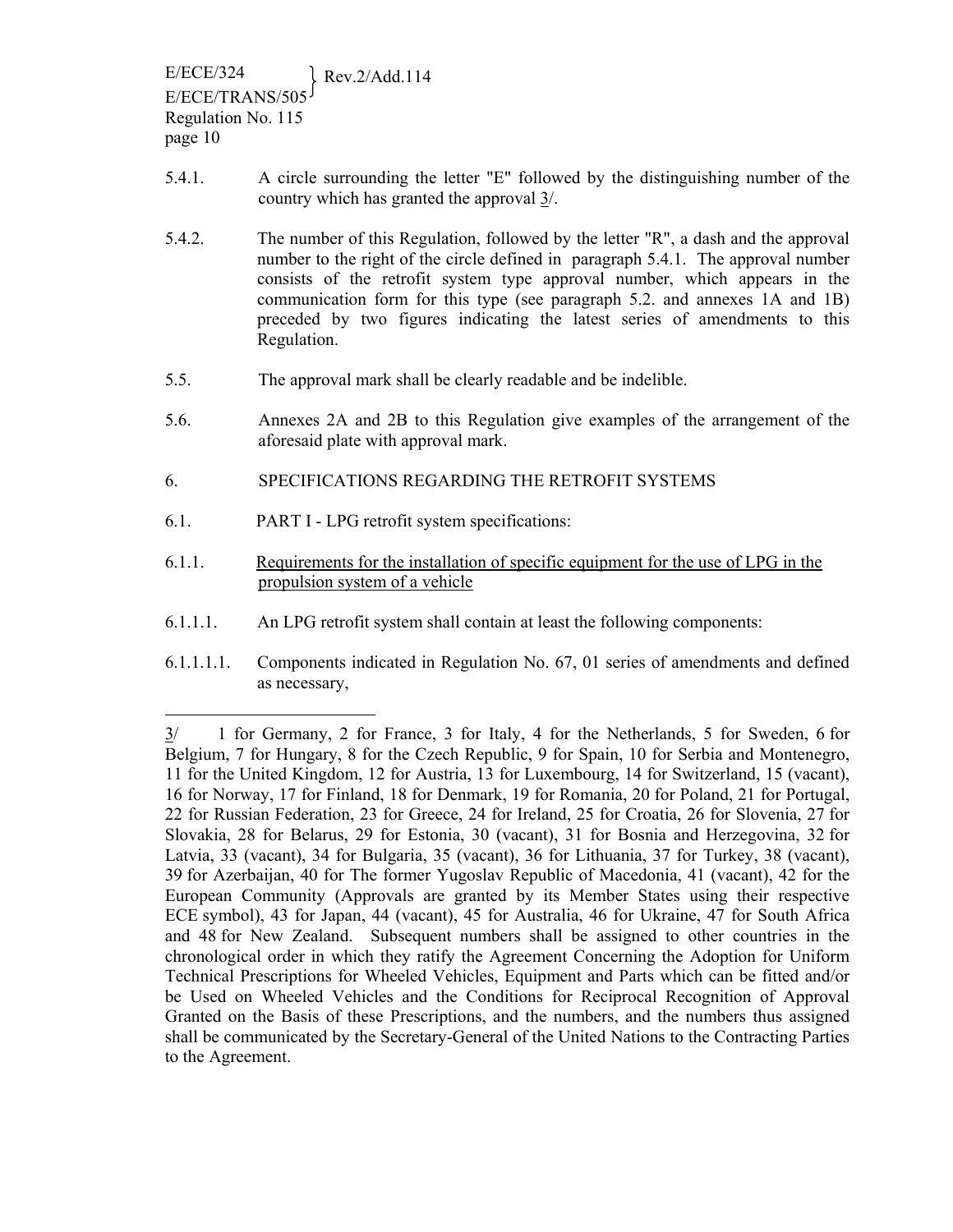- 6.1.1.1.2. Installation manual,
- 6.1.1.1.3. End-user service manual.
- 6.1.1.2. The LPG retrofit system may also include components indicated as optional in Regulation No. 67, 01 series of amendments.
- 6.1.1.3. The LPG retrofit system installed in the vehicle, in a proper way as defined in the above installation manual, shall comply with the installation requirements of Regulation No. 67, 01 series of amendments. Concerning the fixation of the fuel container, the requirements of Regulation No. 67, 01 series of amendments shall be deemed to be met if the requirements of annex 5 to the present Regulation are satisfied.
- 6.1.2. Gaseous pollutants emissions and  $CO<sub>2</sub>$  emissions (for category  $M<sub>1</sub>$  vehicles only)
- 6.1.2.1. One LPG retrofit system sample, as described in paragraph 2 of this Regulation, installed into the parent vehicle, as described in paragraph 2 of this Regulation, shall be submitted to the test procedures described in Regulations No. 83 4/ and No. 101, or No. 49, 5/ where applicable. The vehicles and/or the engines are also submitted to a maximum power comparison test, as described in Regulation No. 85 for engines, or defined in paragraph 6.1.3. below for vehicles.
- 6.1.2.2. Fuel requirements by the engine: the type of fuel normally used by the engine could be:
	- (a) LPG only
	- (b) both unleaded petrol or LPG
	- (c) both leaded petrol or LPG
	- (d) both diesel fuel or diesel fuel and LPG.
- 6.1.2.3. "Gaseous pollutants" means:

 $\overline{a}$ 

(i) carbon monoxide

<sup>4/</sup> According to Regulation No. 83, the series of amendments in force during the initial type approval of the engine.

<sup>5/</sup> According to Regulation No. 49, the series of amendments in force during the initial type approval of the engine.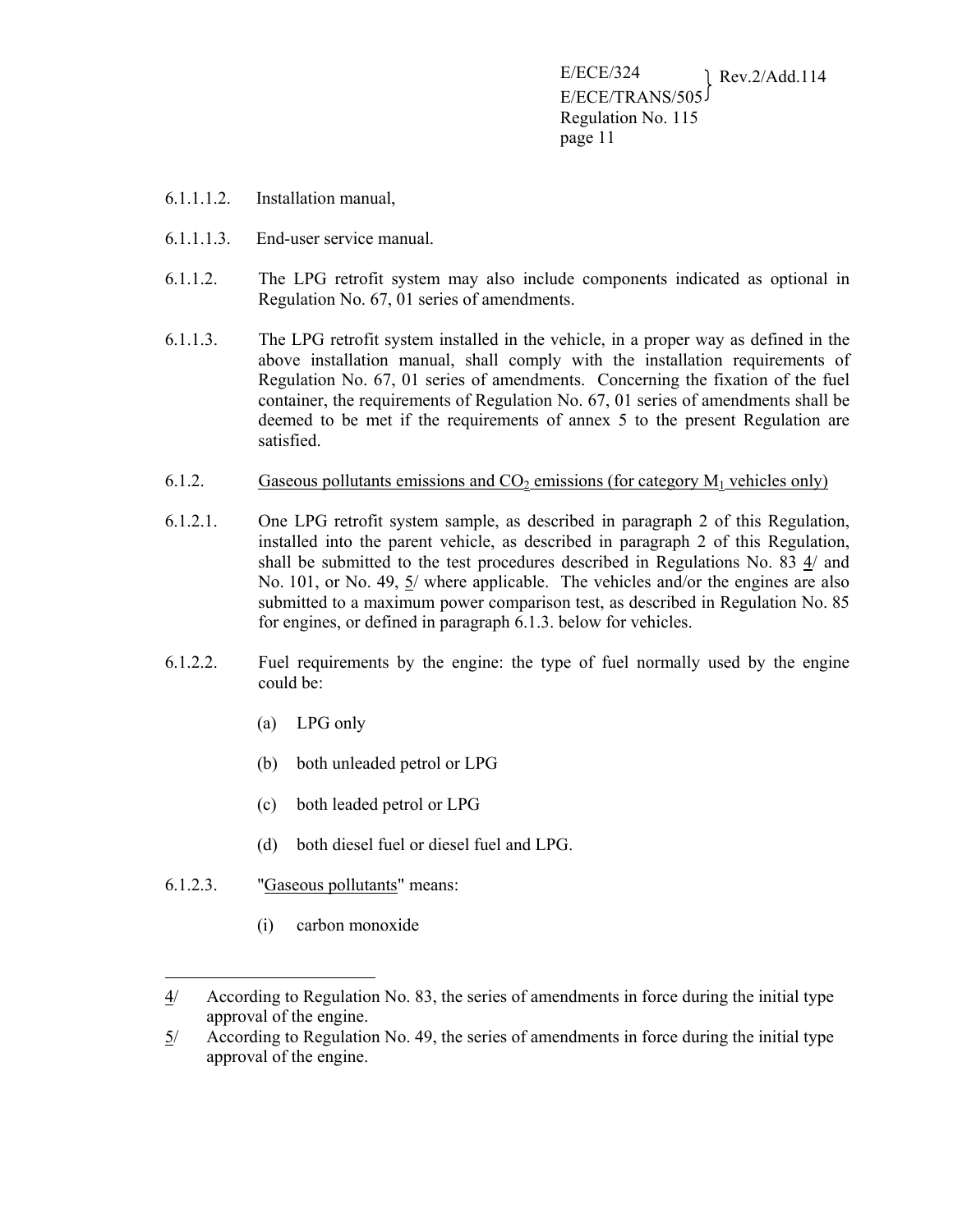(ii) hydrocarbons assuming a ratio:

| $CH_{1,85}$        | for petrol      |
|--------------------|-----------------|
| CH <sub>1,86</sub> | for diesel fuel |
| CH <sub>2.52</sub> | for LPG         |
| CH (to be defined) | for dual fuel;  |

- (iii) oxides of nitrogen, the latter being expressed in nitrogen dioxide  $(NO<sub>2</sub>)$ equivalent.
- 6.1.2.4. Exhaust emissions  $(M_1 \text{ and } N_1 \text{ categories of vehicles and } CO_2 \text{ emissions}$  $M_1$  category vehicles):

The parent vehicle(s) are submitted to the test indicated in Regulation No. 83  $\frac{4}{a}$  as follows:

Type I: three measurements of tailpipe emissions after a cold start with each fuel:

- (i) reference petrol,
- (ii) reference LPG A,
- (iii) reference LPG B.

The emissions of CO, HC,  $NO_x$  and HC +  $NO_x$  are calculated according Regulation No. 83. 4/.

The test vehicle(s) with the reference petrol shall comply with the limit values according to the type approval of the vehicle $(s)$  including the deterioration factors applied during the type approval of the vehicle(s).

The requirements regarding emissions of the vehicle(s) equipped with the retrofit system, and with the two reference gases, shall be deemed to be fulfilled if the results meet for each regulated pollutant  $(CO, HC + NO_x)$  the following conditions:

- (1)  $(MA + MB)/2 < 0.85S + 0.4G$
- (2) MA and  $MB < G$

where:

 $\overline{a}$ 

MA: mean value of the emissions of one pollutant  $(CO/HC/NO<sub>x</sub>)$  4/ or the sum of two pollutants  $(HC + NO_x)$  obtained from the three Type I tests with the retrofit system and with LPG A,

<sup>4/</sup> According to Regulation No. 83, the series of amendments in force during the initial type approval of the engine.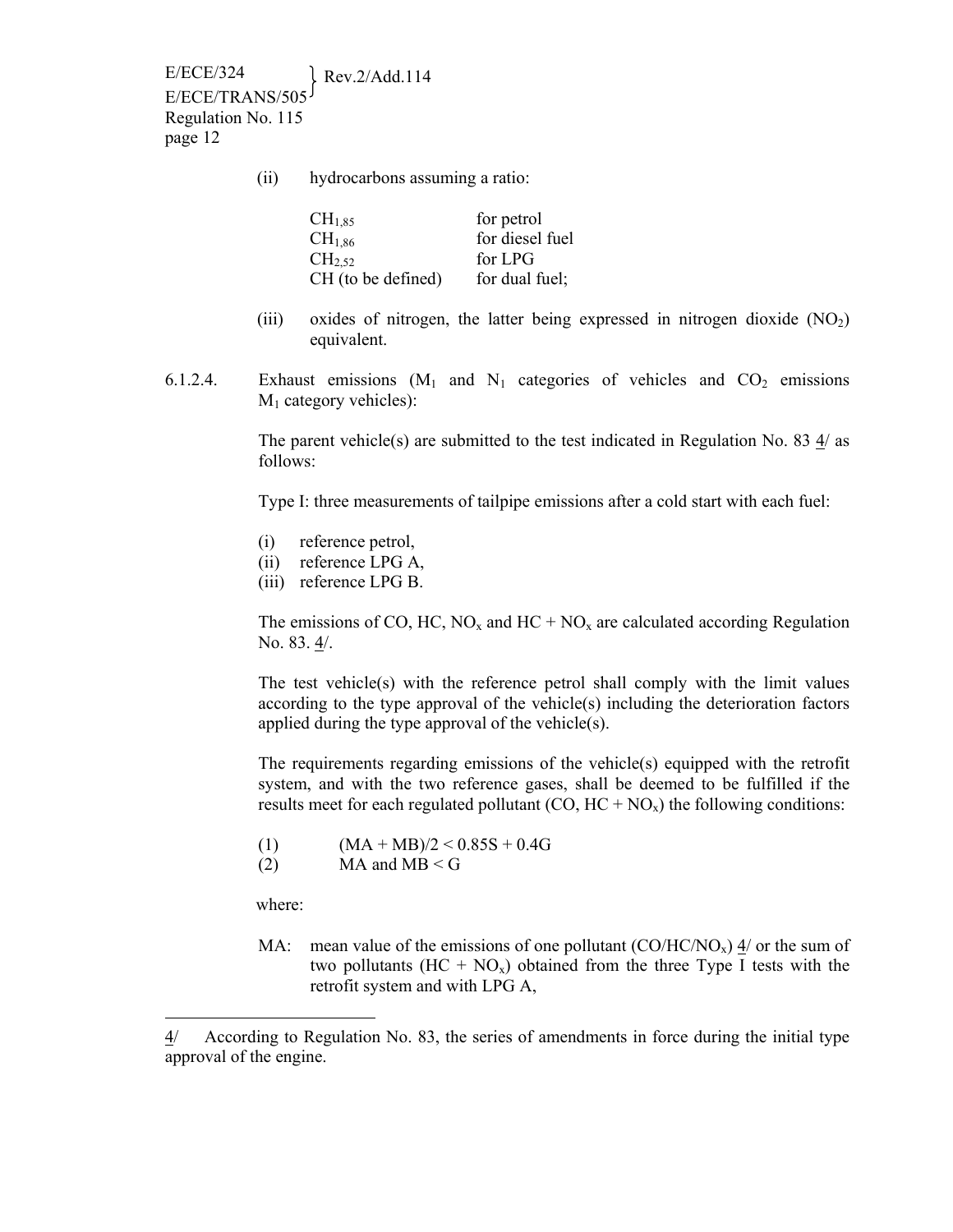- MB: mean value of the emissions of one pollutant  $(CO/HC/NO<sub>x</sub>) \frac{4}{ }$  of the sum of two pollutants  $(HC + NO_x)$  obtained from the three Type I tests with the retrofit system and with LPG B,
- S: mean value of the emissions of one pollutant  $(CO/HC/NO<sub>x</sub>)$  4/ or the sum of two pollutants  $(HC + NO<sub>x</sub>)$  obtained from the three Type I tests with the reference petrol,
- G: limit value of the emissions of one pollutant  $(CO/HC/NO<sub>x</sub>)$  4/ or the sum of two pollutants  $(HC + NO_x)$  according to the type approval of the vehicle(s) divided by the deterioration factors.

The emissions of  $CO<sub>2</sub>$  are calculated according to Regulation No. 101 for each parent vehicle.

The mean of  $CO<sub>2</sub>$  emissions shall be calculated as follows:

$$
CO_{2LPG} = 1/n \sum_{i=1}^{n} (CO_{2Ai} + CO_{2Bi})/2
$$
  
 $CO_{2petrol} = 1/n \sum_{i=1}^{n} CO_{2petrol.i}$ 

where:

- i: number of parent vehicles  $(i = 1 \text{ to } n)$
- $CO<sub>2</sub>Ai$ : mean value of the emissions of  $CO<sub>2</sub>$  obtained from the three Type I tests with the retrofit system and with LPG A for vehicle No. i,
- $CO<sub>2Bi</sub>$ : mean value of the emissions of  $CO<sub>2</sub>$  obtained from the three Type I tests with the retrofit system and with LPG B for vehicle No. i;
- $CO<sub>2petrol.i</sub>$ : mean value of the emissions of  $CO<sub>2</sub>$  obtained from the three Type I tests with reference petrol for vehicle No. i.

The ratios of  $CO<sub>2</sub>$  emissions and fuel consumption shall be calculated as follows:

$$
K_{CO2} = CO_{2LPG}/CO_{2petrol}
$$

$$
K_{Cons} = Cons_{LPG} \, / \, Cons_{petrol}
$$

for each vehicle of the family, the official values of  $CO<sub>2</sub>$  emissions are multiplied by the above ratios.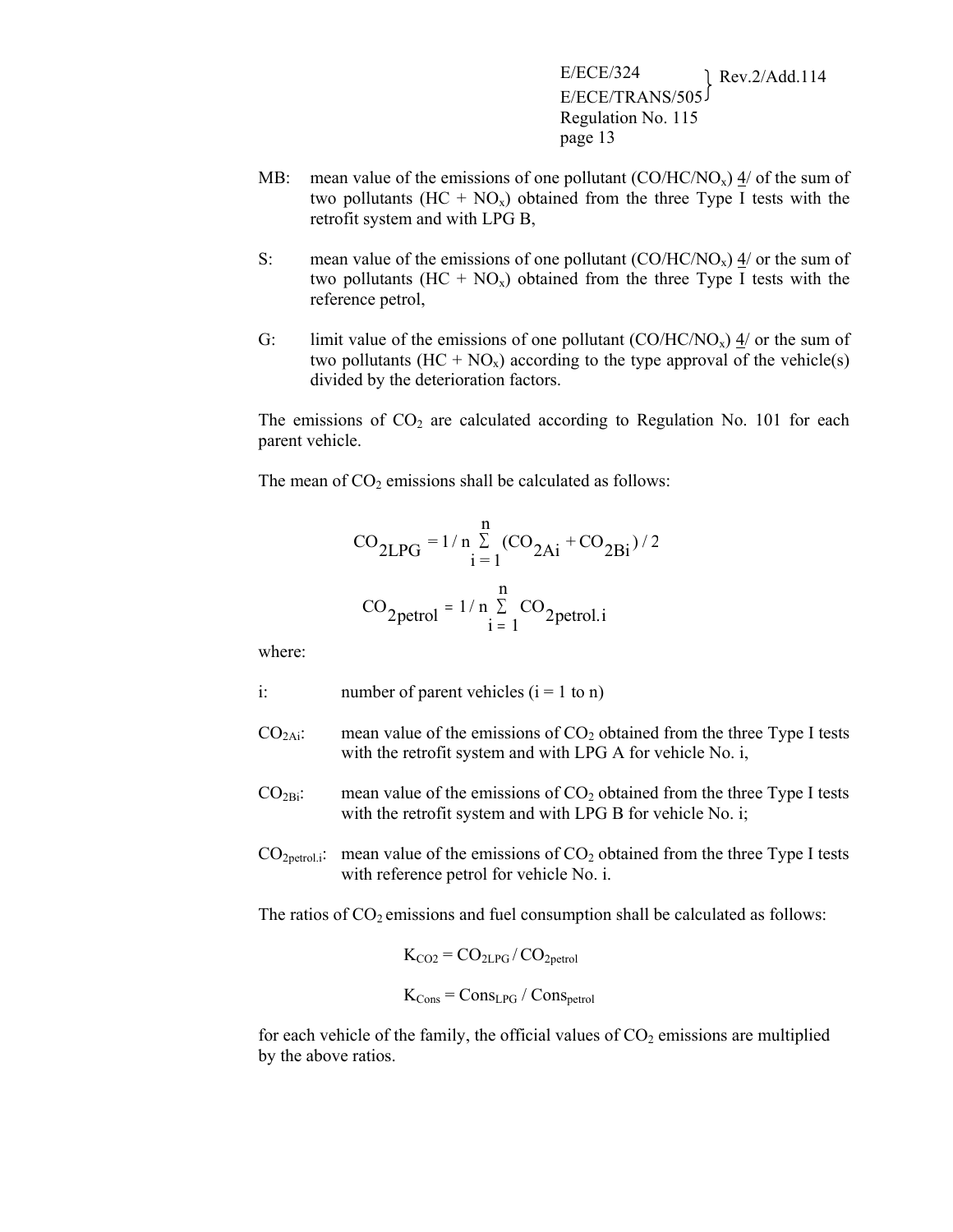6.1.2.5. Exhaust emissions  $(M_2, M_3, N_2)$  and  $N_3$  categories of vehicles)

The parent engine(s) are submitted to the tests indicated in Regulation No. 49  $\frac{5}{a}$  as follows:

Measurements of emissions in the 13-mode cycle with each fuel:

- (i) reference diesel fuel,
- (ii) commercial LPG.

The emissions of CO, HC,  $NO<sub>x</sub>$  and particulates are calculated according to Regulation No. 49 5/.

The test engine(s) with the reference diesel fuel shall comply with the limit values according to the type approval of the engine(s) applied during the type approval.

The requirements regarding emissions of the engine(s) equipped with the retrofit system, and with the LPG, shall be deemed to be fulfilled if the results meet for each regulated pollutant  $(CO, HC, NO<sub>x</sub>$  and particulates) the following conditions:

- (1)  $M < 0.85S + 0.4G$
- $(2)$   $M < G$
- M: value of the emissions of one pollutant obtained from the 13-mode test with the retrofit system and with LPG,
- S: value of the emissions of one pollutant obtained from the 13-mode test with the reference diesel fuel,
- G: limit value of the emissions of one pollutant according to the type approval of the engine(s)
- 6.1.3. Power requirements

 $\overline{a}$ 

The parent vehicle(s) or engine(s) are submitted to the tests as follows:

6.1.3.1. One LPG retrofit system sample as described in paragraph 2 of this Regulation, installed in the parent vehicle(s) or on the parent engine(s) shall be submitted to the test procedures of paragraph 6.1.3.2. or 6.1.3.3.

<sup>5/</sup> According to Regulation No. 49, the series of amendments in force during the initial type approval of the engine.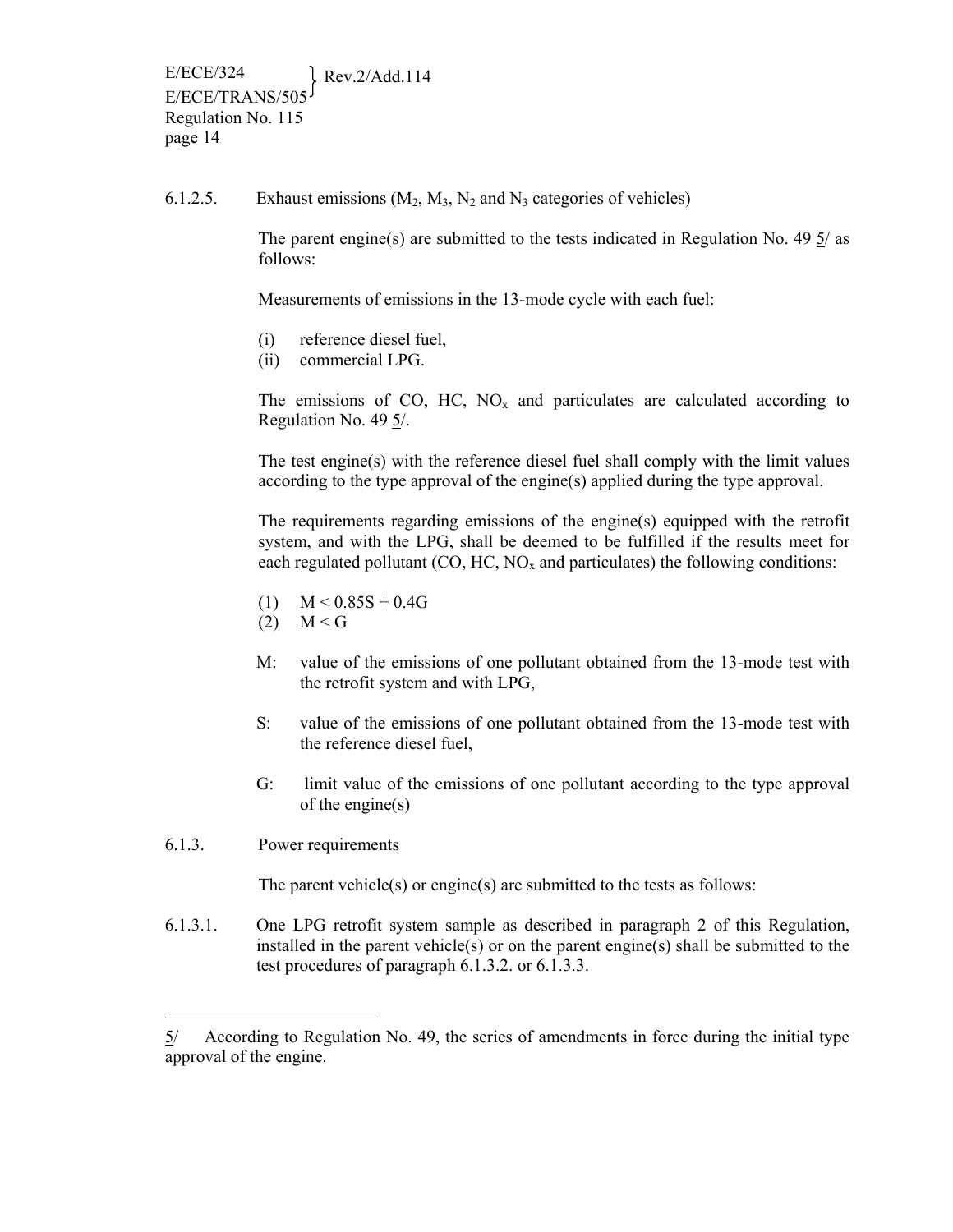#### 6.1.3.2. Chassis dynamometer method:

The maximum power at the wheels is measured on a chassis dynamometer on each parent vehicle with the following fuels:

- (i) reference petrol,
- (ii) reference LPG A or B,

The measured power with LPG shall be lower than that measured with petrol + 5 per cent.

The mean of power measurements shall be calculated as follows:

Power<sub>petrol</sub> = 
$$
1/n \sum_{i=1}^{n}
$$
 Power<sub>petrol.i</sub>  
Power<sub>LPG</sub> =  $1/n \sum_{i=1}^{n}$  Power<sub>LPG.i</sub>

The ratio of engine power shall be calculated as follows:

$$
K_{power} = Power_{LPG} / Power_{petrol}
$$

For each vehicle of the family, the official values of engine power are multiplied by the above ratio.

#### 6.1.3.3. Engine dynamometer method:

The maximum power at the crankshaft is measured on an engine dynamometer according to Regulation No. 85 for each parent vehicle(s) with the following fuels:

- (i) commercial petrol or diesel fuel,
- (ii) commercial LPG,

The mean of power measurements shall be calculated as follows:

Power<sub>petrol</sub> = 
$$
1/n \sum_{i=1}^{n}
$$
 Power<sub>petrol.i</sub>

Power<sub>LPG</sub> = 
$$
1/n \sum_{i=1}^{n}
$$
 Power<sub>LPG.i</sub>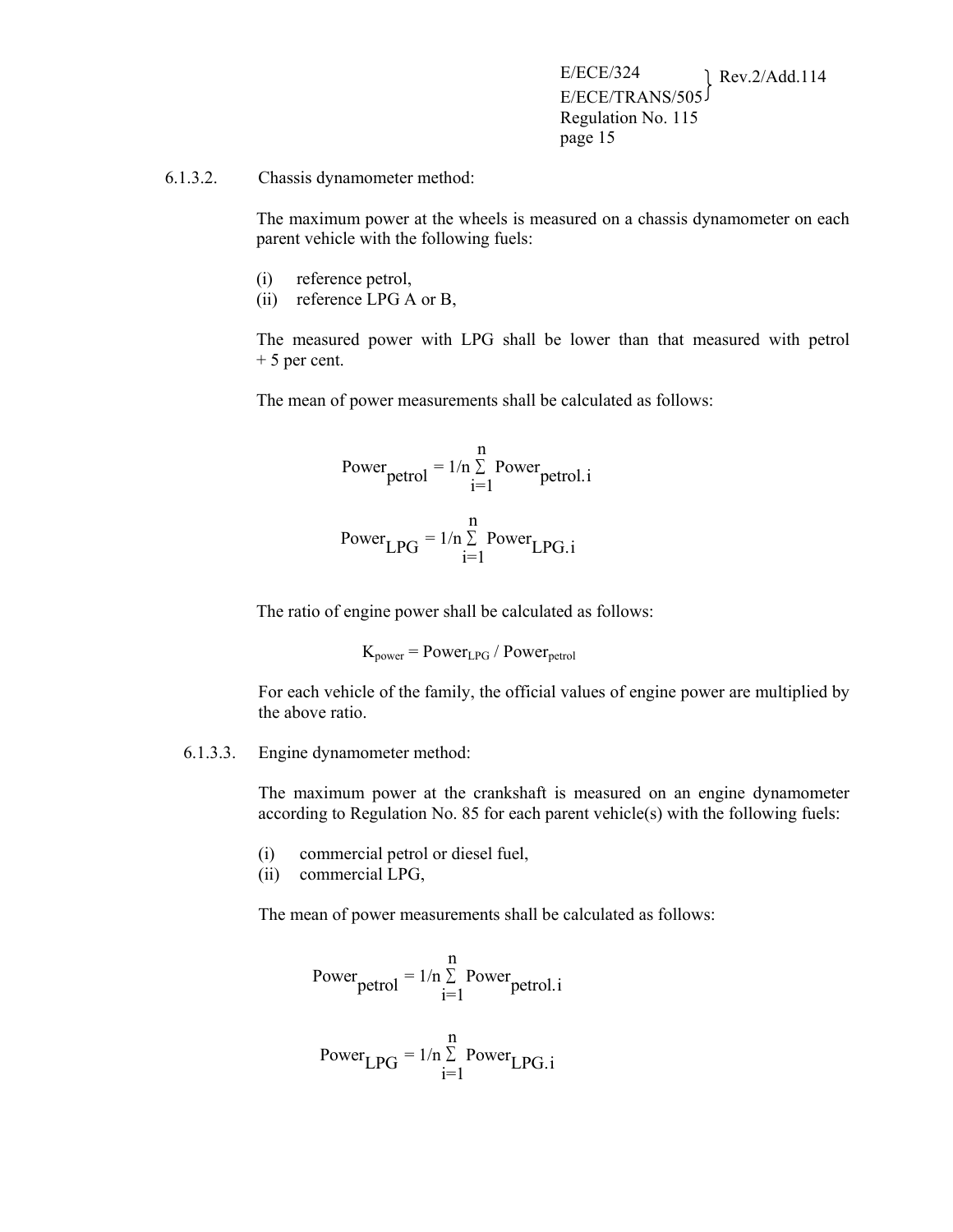The ratio of engine power shall be calculated as follows:

 $K_{power} = Power_{LPG} / Power_{petrol}$ 

For each vehicle of the family, the official values of engine power are multiplied by the above ratio.

- 6.2. PART II CNG retrofit system specifications:
- 6.2.1. Requirements for the installation of specific equipment for the use of compressed natural gas (CNG) in the propulsion system of a vehicle
- 6.2.1.1. A CNG retrofit system shall contain at least the following components:
- 6.2.1.1.1. Components indicated in Regulation No. 110 and defined as necessary,
- 6.2.1.1.2. Installation manual,

 $\overline{a}$ 

- 6.2.1.1.3. End-user service manual.
- 6.2.1.2. The CNG retrofit system may also include components indicated as optional in Regulation No. 110.
- 6.2.1.3. The CNG retrofit system installed in the vehicle, in a proper way as defined in the above installation manual, shall comply with the installation requirements of Regulation No. 110. Concerning the fixation of the fuel container, the requirements of Regulation No. 110 shall be deemed to be met if the requirements of annex 5 to the present Regulation are satisfied.
- 6.2.2. Gaseous pollutants emissions and  $CO_2$  emissions (for category  $M_1$  vehicles only)
- 6.2.2.1. One CNG retrofit system sample, as described in paragraph 2 of this Regulation, installed into the parent vehicle as described in paragraph 2 of this Regulation, shall be submitted to the test procedures described in Regulations Nos. 83 4/ and No. 101, or No. 49  $\frac{5}{2}$ , where applicable.

<sup>4/</sup> According to Regulation No. 83, the series of amendments in force during the initial type approval of the vehicle.

<sup>5/</sup> According to Regulation No. 49, the series of amendments in force during the initial type approval of the engine.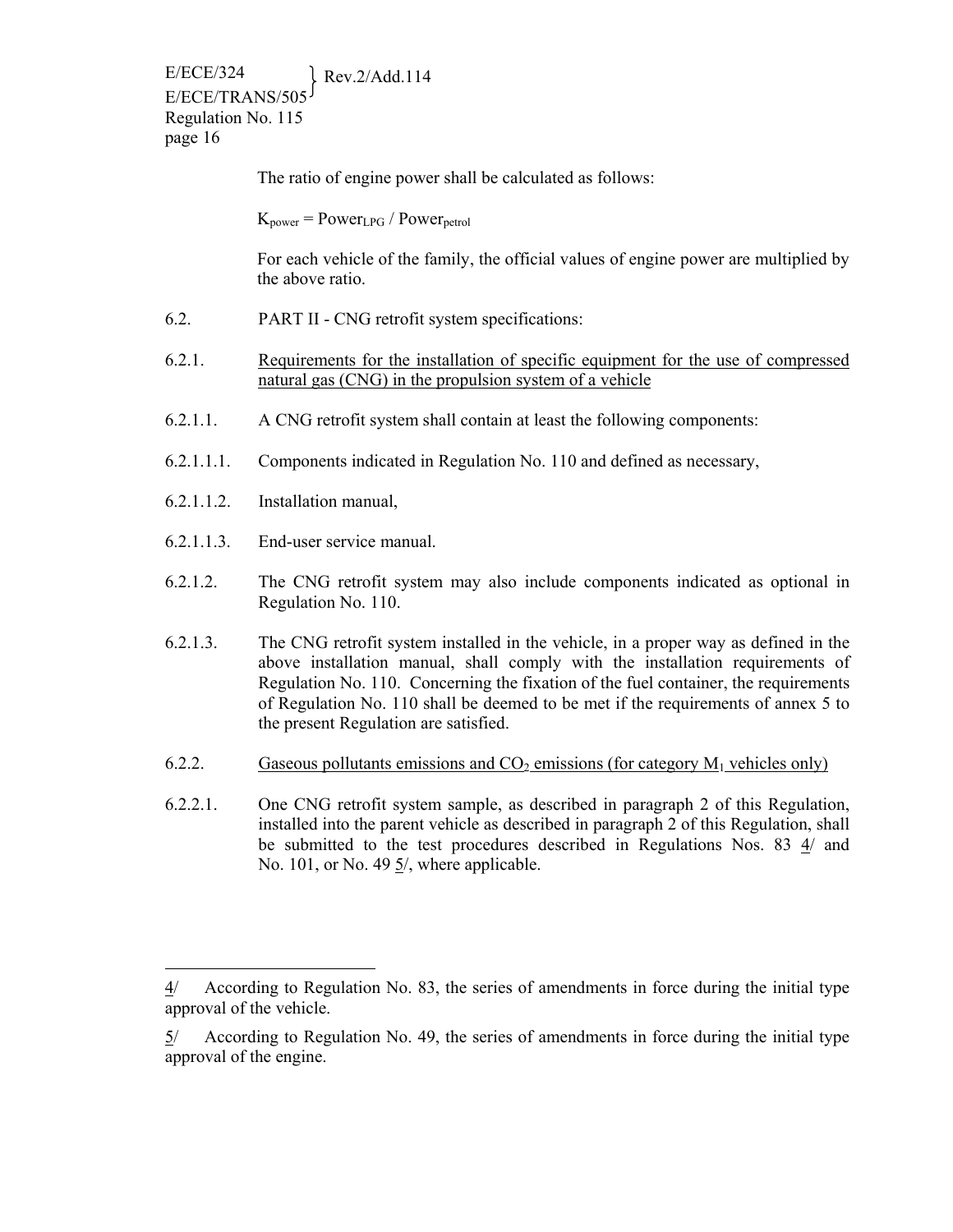The vehicles and/or the engines are also submitted to a maximum power comparison test, as described in Regulation No. 85 for engines or defined in paragraph 6.2.3. below for vehicles.

- 6.2.2.2. Fuel requirements by the engine, the type of fuels normally used by the engine:
	- (a) CNG only
	- (b) both unleaded petrol or CNG
	- (c) both leaded petrol or CNG
	- (d) both diesel fuel or diesel fuel and CNG
- 6.2.2.3. "Gaseous pollutants" means:
	- (i) carbon monoxide
	- (ii) hydrocarbons assuming a ratio
		- $CH<sub>1,85</sub>$  for petrol  $CH<sub>1,86</sub>$  for diesel fuel CH4 for CNG CH (to be defined) for dual fuel;
	- (iii) oxides of nitrogen, the latter being expressed in nitrogen dioxide  $(NO<sub>2</sub>)$ equivalent.
- 6.2.4. Exhaust emissions  $(M_1 \text{ and } N_1 \text{ categories of vehicles and } CO_2 \text{ emissions}$  $M_1$  category vehicles):

The parent vehicle(s) are submitted to the tests indicated in Regulation No. 83  $\frac{4}{7}$ , as follows:

Type I: three measurements of tailpipe emissions after a cold start with each fuel:

- (i) reference petrol,
- (ii) reference G2O fuel,
- (iii) reference G25 fuel.

The emissions of CO, HC, NO<sub>x</sub> and HC + NO<sub>x</sub> are calculated according to Regulation No. 83 4/.

The test vehicle(s) with the reference petrol shall comply with the limit values according to the type approval of the vehicle(s) including the deterioration factors applied during the type approval of the vehicle(s).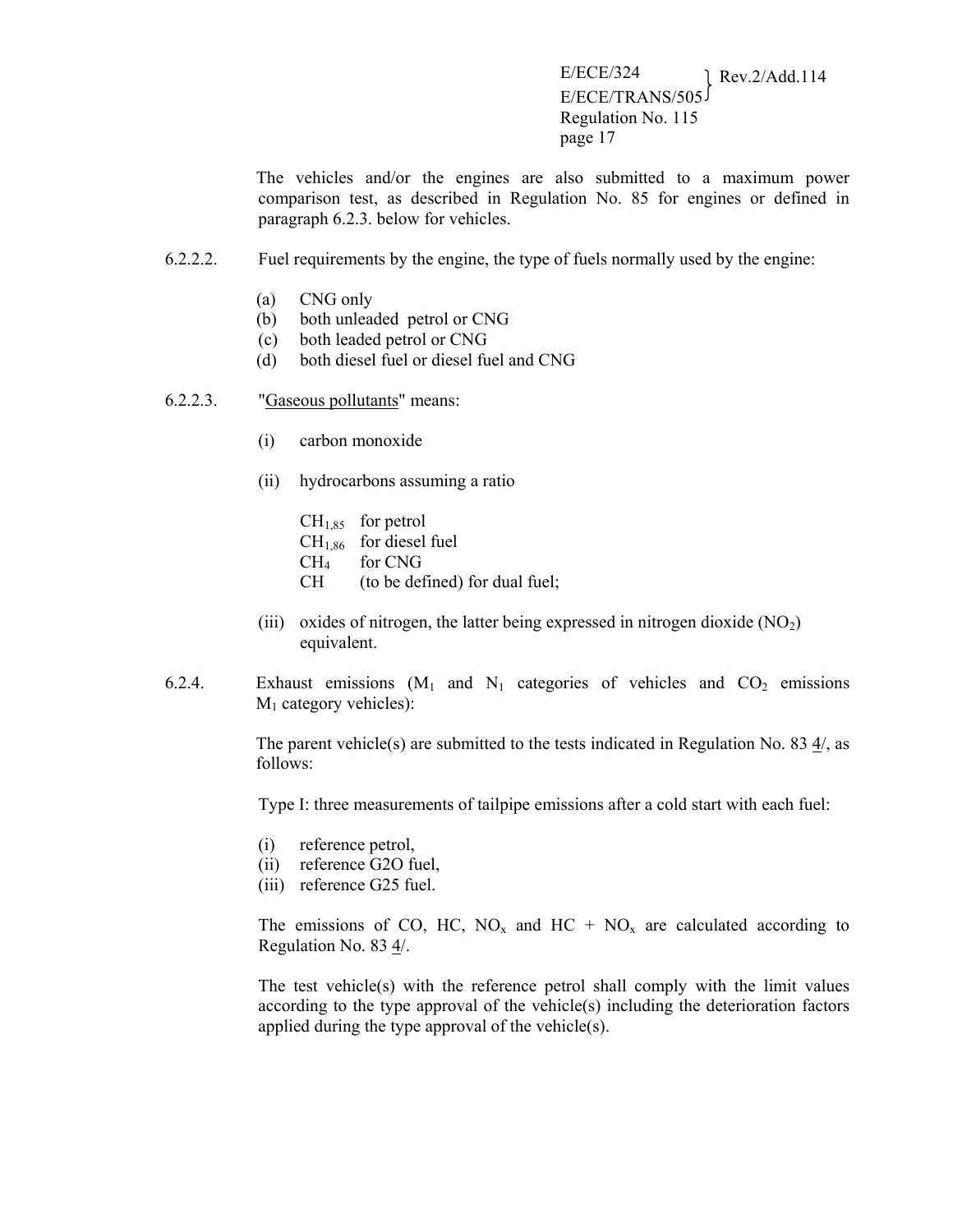> The requirements regarding emissions of the vehicle(s) equipped with the retrofit system, and with the two reference gases, shall be deemed to be fulfilled if the results meet for each regulated pollutant  $(CO, HC + NO_x)$  the following conditions:

- (1)  $(MG20 + MG25)/2 < 0.85S + 0.4G$
- (2) MG20 and MG25  $\le$  G

where:

- MG20: mean value of the emissions of one pollutant  $(CO/HC/NO<sub>x</sub>)$  4/ or the sum of two pollutants  $(HC + NO_x)$  obtained from the three Type I tests with the retrofit system and with fuel G20,
- MG25: mean value of the emissions of one pollutant  $(CO/HC/NO<sub>x</sub>)$   $\frac{4}{ }$  or the sum of two pollutants  $(HC + NO_x)$  obtained from the three Type I tests with the retrofit system and with fuel G25,
- S: mean value of the emissions of one pollutant  $(CO/HC/NO<sub>x</sub>)$  4/ or the sum of two pollutants  $(HC + NO_x)$  obtained from the three Type I tests with the reference petrol,
- G: limit value of the emissions of one pollutant  $(CO/HC/NO<sub>x</sub>)$  4/ or the sum of two pollutants  $(HC + NO_x)$  according to the type approval of the vehicle(s) divided by the deterioration factors.

The emissions of  $CO<sub>2</sub>$  are calculated according Regulation No. 101 for each parent vehicle.

The mean of  $CO<sub>2</sub>$  emissions shall be calculated as follows:

$$
CO_{2CNG} = 1/n \sum_{i=1}^{n} (CO_{2G20i} + CO_{2G25i})
$$
  
 $CO_{2 \text{ petrol}} = 1/n \sum_{i=1}^{n} CO_{2 \text{ petrol}.i}$ 

where:

 $\overline{a}$ 

i: number of parent vehicle  $(i = 1 \text{ to } n)$ 

<sup>4/</sup> According to Regulation No. 83, the series of amendments in force during the initial type approval of the vehicle.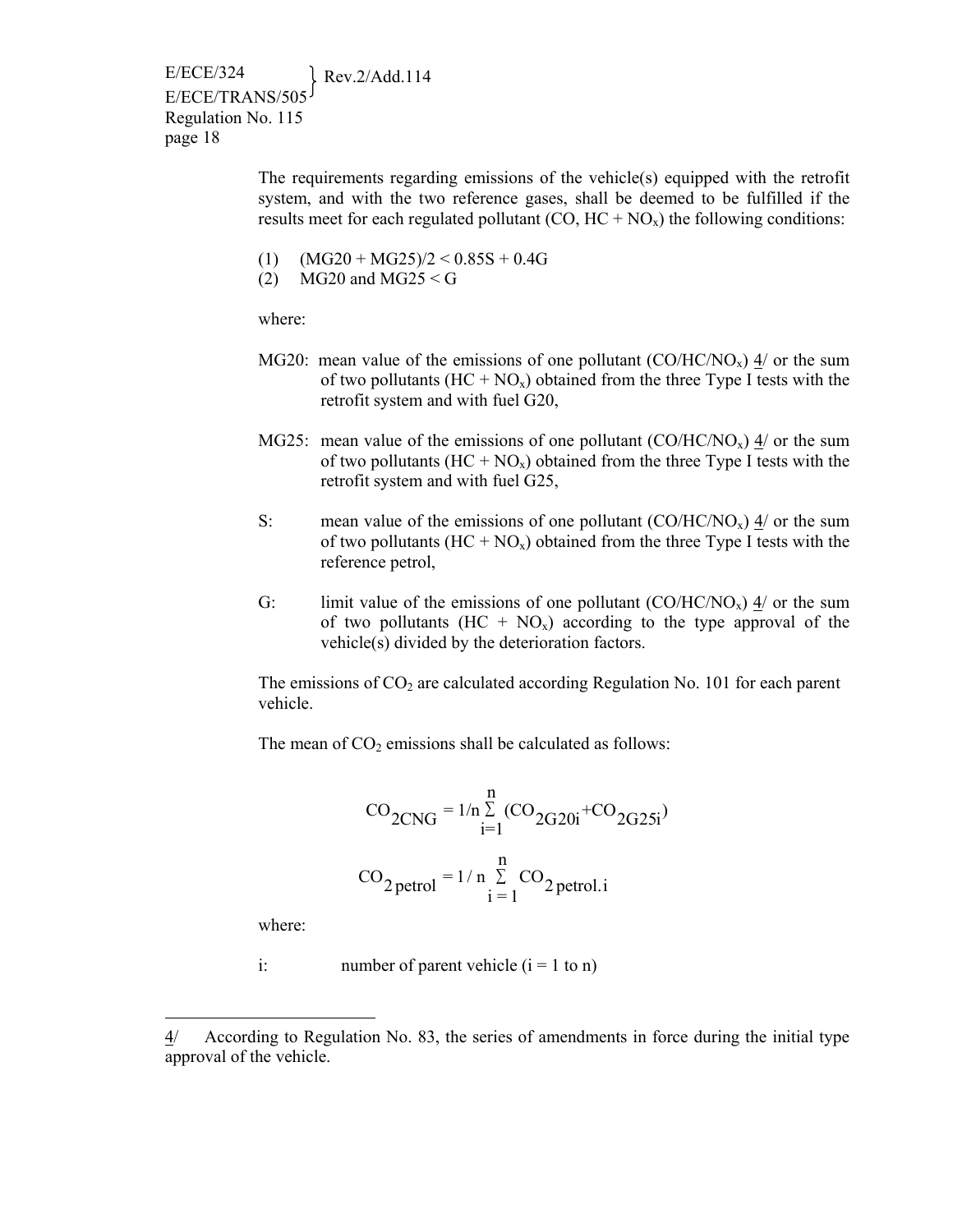- $CO<sub>2G20</sub>$ : mean value of the emissions of  $CO<sub>2</sub>$  obtained from the three Type I tests with the retrofit system and with fuel G20 for vehicle No. i,
- $CO<sub>2G25</sub>$ : mean value of the emissions of  $CO<sub>2</sub>$  obtained from the three Type I tests with the retrofit system and with fuel G25 for vehicle No. i,
- $CO<sub>2</sub>$  petrol.i: mean value of the emissions of  $CO<sub>2</sub>$  obtained from the three Type I tests with reference petrol for vehicle No. i.

The ratios of  $CO<sub>2</sub>$  emissions and fuel consumption shall be calculated as follows:

$$
K_{CO2} = CO_{2CNG} / CO_{2\text{ petrol}}
$$
  

$$
K_{Cons} = Cons_{CNG} / Cons_{petrol}
$$

For each vehicle of the family, the official values of  $CO<sub>2</sub>$  emissions are multiplied by the above ratios.

6.2.2.5. Exhaust emissions  $(M_2, M_3, N_2)$  and  $N_3$  categories of vehicles)

The parent engine(s) are submitted to the tests indicated in Regulation No. 49 5/ as follows:

measurements of emissions in the 13-mode cycle with each fuel:

- (i) reference diesel fuel,
- (ii) commercial CNG

The emissions of CO, HC,  $NO<sub>x</sub>$  and particulates are calculated according to Regulation No. 49. 5/

The test engine(s) with the reference diesel fuel shall comply with the limit values according to the type approval of the engine(s) applied during the type approval.

The requirements regarding emissions of the engine(s) equipped with the retrofit system, and with the CNG, shall be deemed to be fulfilled if the results meet for each regulated pollutant  $(CO, HC, NO<sub>x</sub>$  and particulates) the following conditions:

- (1)  $M < 0.85S + 0.4G$
- $(2)$   $M < G$

 $\overline{a}$ 

<sup>5/</sup> According to Regulation No. 49, the series of amendments in force during the initial type approval of the engine.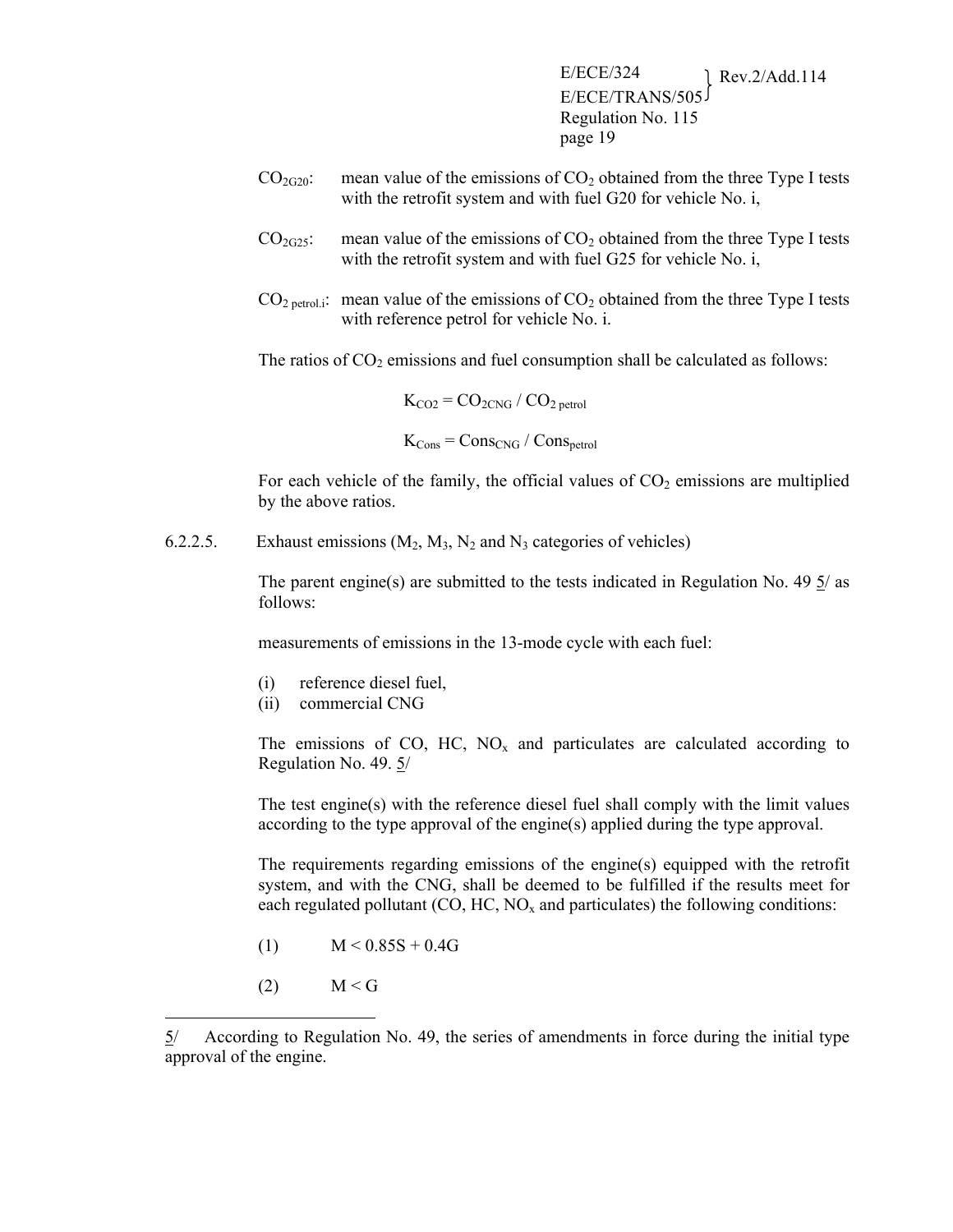where:

- M: value of the emissions of one pollutant obtained from the 13-mode test with the retrofit system and with CNG,
- S: value of the emissions of one pollutant obtained from the 13-mode test with the reference diesel fuel,
- G: limit value of the emissions of one pollutant according to the type approval of the engine(s).
- 6.2.3. Power requirements

The parent vehicle(s) or engine(s) are submitted to the tests as follows:

- 6.2.3.1. One CNG retrofit system sample as described in paragraph 2 of this Regulation, installed in the parent vehicle(s) or on the parent engine(s) shall be submitted to the test procedures of paragraph 6.2.3.2. or 6.2.3.3.
- 6.2.3.2. Chassis dynamometer method:

The maximum power at the wheels is measured on a chassis dynamometer for each parent vehicle with the following fuels:

- (i) reference petrol,
- (ii) reference fuel G20 or G25

The measured power with CNG shall be lower than that measured with petrol +5 per cent.

The mean of power measurements shall be calculated as follows:

Power<sub>petrol</sub> = 
$$
1/n \sum_{i=1}^{n}
$$
 Power<sub>petrol.i</sub>  
Power<sub>CNG</sub> =  $1/n \sum_{i=1}^{n}$  Power<sub>CNG.i</sub>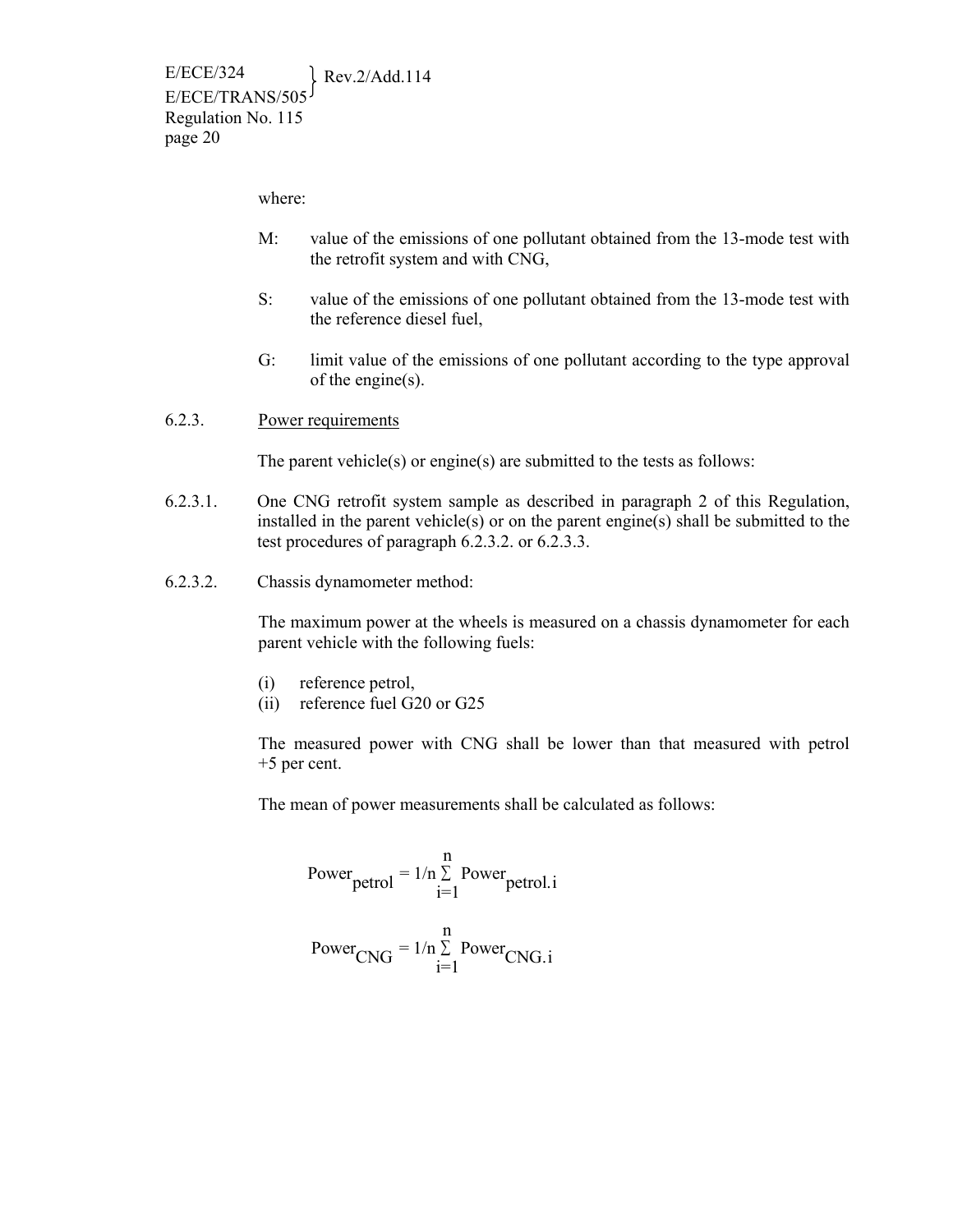The ratio of engine power shall be calculated as follows:

 $K_{power} = Power_{CNG} / Power_{petrol}$ 

For each vehicle of the family, the official values of engine power are multiplied by the above ratio.

6.2.3.3. Engine dynamometer method:

The maximum power at the crankshaft is measured on an engine dynamometer according to Regulation No. 85 for each parent vehicle(s) with the following fuels:

- (i) commercial petrol or diesel fuel,
- (ii) commercial CNG,

The mean of power measurements shall be calculated as follows:

Power<sub>petrol</sub> = 
$$
1/n \sum_{i=1}^{n}
$$
 Power<sub>petrol.i</sub>  
Power<sub>CNG</sub> =  $1/n \sum_{i=1}^{n}$  Power<sub>CNG.i</sub>

The ratio of engine power shall be calculated as follows:

 $K_{power} = Power_{CNG} / Power_{petrol}$ 

For each vehicle of the family, the official values of engine power are multiplied by the above ratio.

- 7. INSTRUCTION MANUALS
- 7.1. Instruction manual for the retrofit installation on the vehicle
- 7.1.1. Scope

The scope of this paragraph is to list the minimum requirements which shall be contained in the installation manual.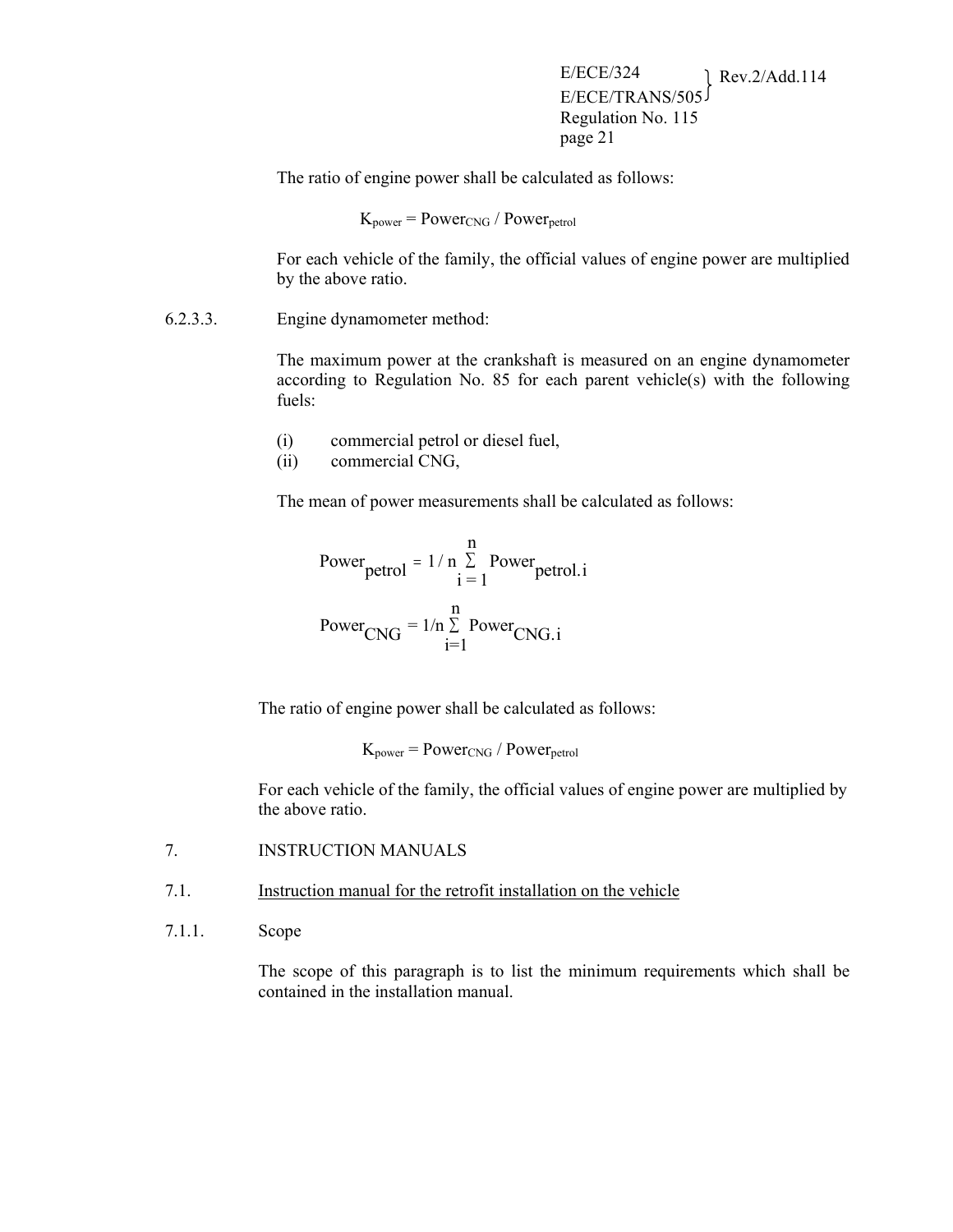- 7.1.2. List of reference standards:
- 7.1.3. General requirements
- 7.1.3.1. The installation manual has the purpose to guide the installer through the correct procedures which shall be observed while assembling the LPG/CNG systems.
- 7.1.3.2. The installation manual shall be prepared by the retrofit system manufacturer.
- 7.1.3.3. The installation manual is part of the retrofit system and shall therefore be contained in the conversion kit.
- 7.1.3.4. The installation manual included in the kit must be written in the language of the country to which the conversion retrofit will be delivered.
- 7.1.3.5. The installation manual can be divided in two parts:
	- Part I: (i) Part containing the description of the sample of retrofit installed on the parent vehicle, and submitted to the tests and inspections of the authority that grants the type approval.
		- (ii) Part containing the list of components indicated by the retrofit manufacturer as alternatives.
	- Part II: (i) Part containing installation instructions, for all the vehicles belonging to the family of the parent vehicle.
- 7.1.3.6. Part I of the instruction manual has to be submitted to the authority that grants the type approval.
- 7.1.3.7. Part II of the instruction manual has to be filed by the retrofit system manufacturer for a time to be determined in accordance with the authority that grants the type approval.
- 7.1.4. Contents of installation manual
- 7.1.4.1. Retrofit system description
- 7.1.4.1.1. Retrofit system approval number
- 7.1.4.1.2. Vehicle manufacturer(s)
- 7.1.4.1.3. Vehicle category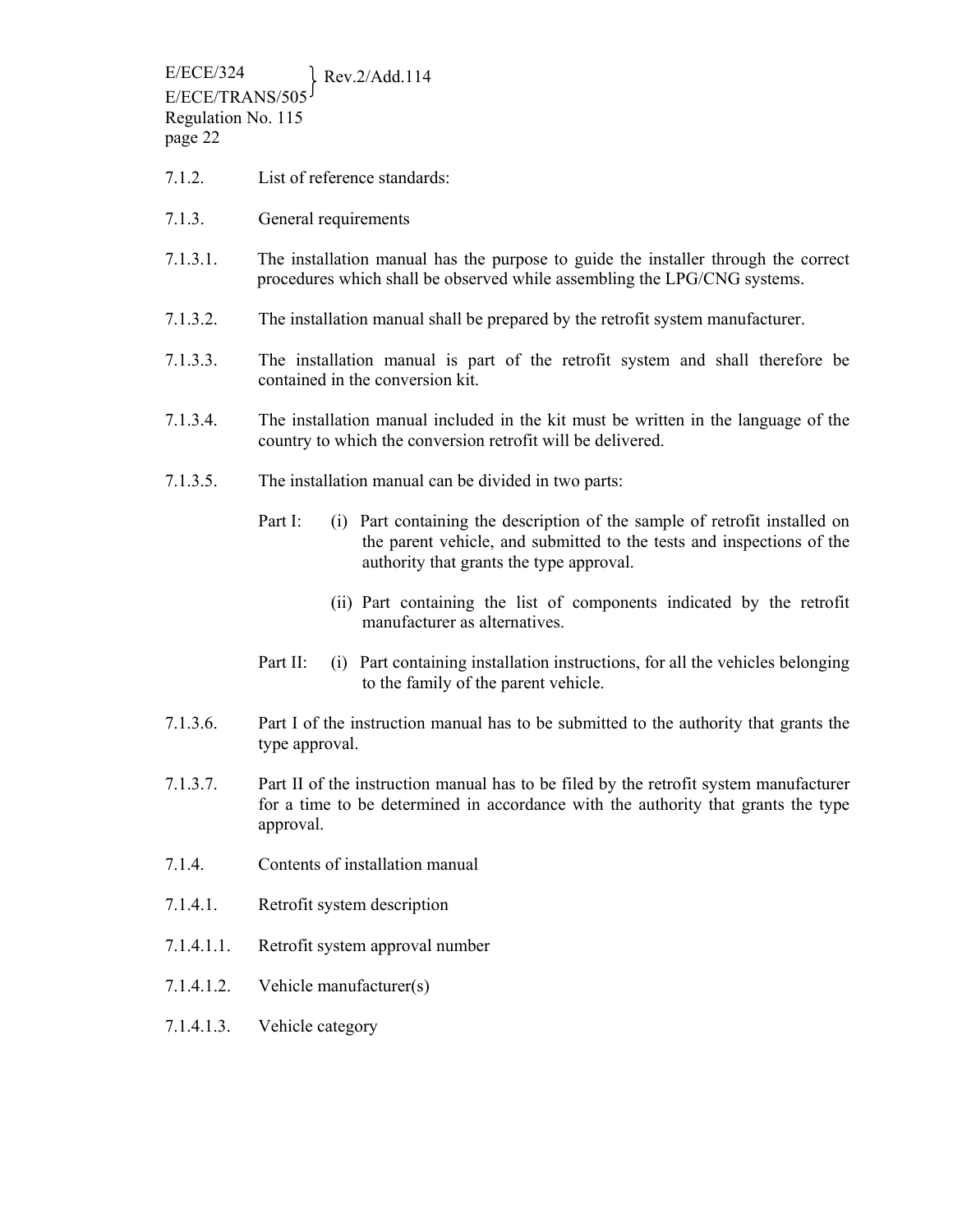- 7.1.4.1.4. Vehicle type
- 7.1.4.1.5. Engine type
- 7.1.4.1.6. Engine displacement
- 7.1.4.1.7. Transmission type
- 7.1.4.1.8. Vehicle model
- 7.1.4.1.9. Type of conversion retrofit (LPG or CNG)
- 7.1.4.1.10. Assembly instruction number
- 7.1.4.1.11. General scheme of the retrofit system containing the following information of each component.
	- (a) identification number
	- (b) manufacturer's code
	- (c) type approval (if it exists)
	- (d) for the containers: capacity/manufacturer/type/date of expiry or replacement date.
- 7.1.4.1.12. Drawings of the fitting devices of the container installation on the vehicle.
- 7.1.4.2. Installation instructions
- 7.1.4.2.1. Assembly instructions of the various components together with detailed diagrams or photographs showing clearly the layout of the single components within the engine compartment.
- 7.1.4.2.2. Instructions indicating the exact position where the installer shall place the retrofit system type approval plate (contained in the conversion kit).
- 7.1.4.2.3. Detailed wiring diagram of the electrical system containing the mechanical components to which the wires shall be connected.
- 7.1.4.2.4. Scheme of the layout of the electrical components within the engine compartment showing the detailed disposition of the wiring.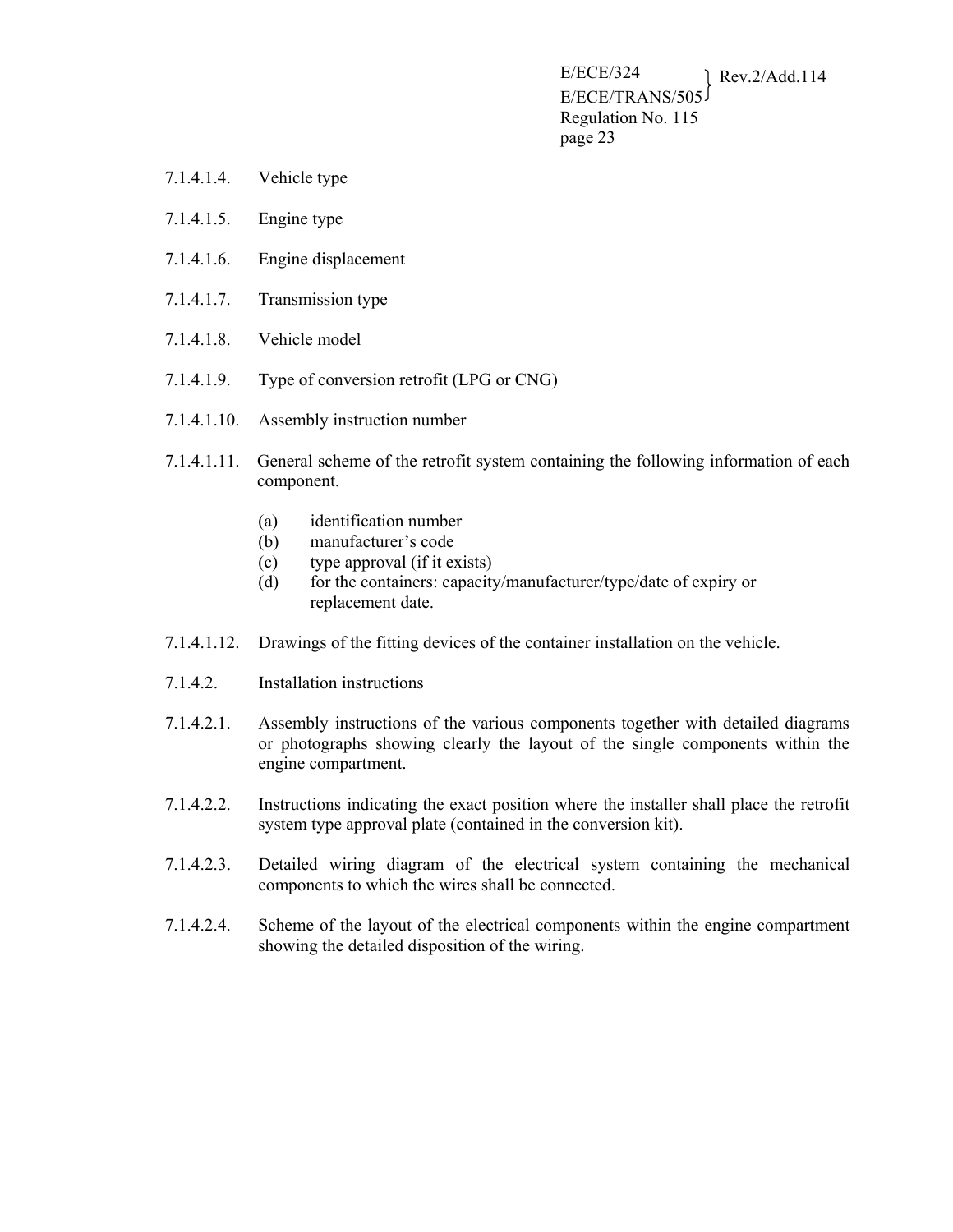- 7.1.5. Proper assembly check
- 7.1.5.1. The installation manual shall contain the detailed procedures and actions which must be taken by the installer to check whether the system has been assembled in order to safely perform and to abide by the installation instructions.
- 7.1.6. Start-up procedures
- 7.1.6.1. The installation manual shall contain the start-up operations which must be performed by the installer.
- 7.1.7. Service instructions
- 7.1.7.1. The installation manual shall contain the maintenance schedule in which all the ordinary service (type) which the single components as well as the system must undergo through their working life (time in km covered by the vehicle) will be specified.
- 7.1.7.2. The installation manual must specify the expertise necessary for the installation/service of the system.
- 7.1.8. System malfunction
- 7.1.8.1. The installation manual shall contain the actions which must be taken in case the system malfunctions.
- 7.1.9. Diagnosis
- 7.1.9.1. If a diagnosis system is included in the conversion kit, the installation manual shall contain a detailed description of such a system together with the corrective actions which may be taken in case of malfunctioning.
- 7.2. End-User Service Manual
- 7.2.1. Scope

To specify the minimum requirements of the end-user manual for LPG/CNG systems maintenance.

- 7.2.2. General requirements
- 7.2.2.1. The user manual has the purpose to inform the end-user about the characteristics and safety features of the installed LPG/CNG systems.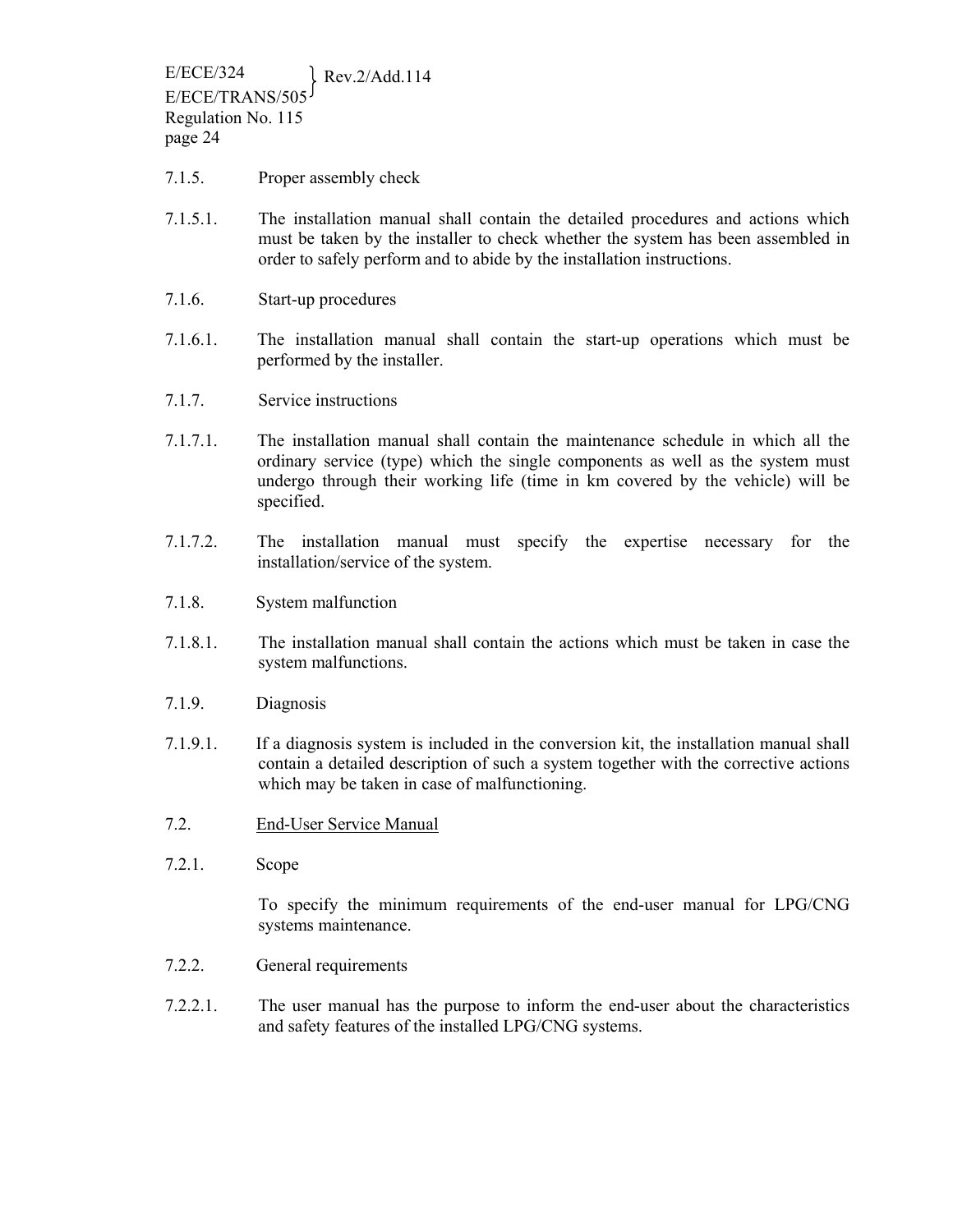- 7.2.2.2. The user manual shall be prepared by the manufacturer of the retrofit system.
- 7.2.2.3. The manufacturer of the system shall include all the necessary information that is needed for correct use and safe operation of the LPG/CNG systems.
- 7.2.2.4. The user manual shall be considered as an integral part of the system and therefore be delivered with the LPG/CNG systems.
- 7.2.4.5. The user manual shall be written in the language of the country to which the system is delivered.
- 7.2.4.6. The user manual shall indicate reference to the product type and version and production year for which it is applicable.
- 7.2.4.7. Information shall be given for relevant extreme ambient conditions.
- 7.2.5. Contents of the end-user service manual
- 7.2.5.1. Technical specifications

The user manual shall contain at least the following information:

- (a) Operating characteristics
- (b) Performance under normal operating conditions
- (c) Extreme ambient conditions.
- 7.2.5.2. Safety instructions

The user manual shall give warning for dangers to health and safety categorised in the following way:

- (a) SUGGESTIONS for optimal use of the system
- (b) ATTENTION for possible problems due to misuse
- (c) WARNING for damage to persons or goods when procedures are not followed.

If and when safety symbols are used, they shall be in accordance with the international system, SI and their purpose must be clearly specified in the user manual.

The user manual shall indicate proper actions to be taken in case the vehicle is repainted and put in a hot drying cabin.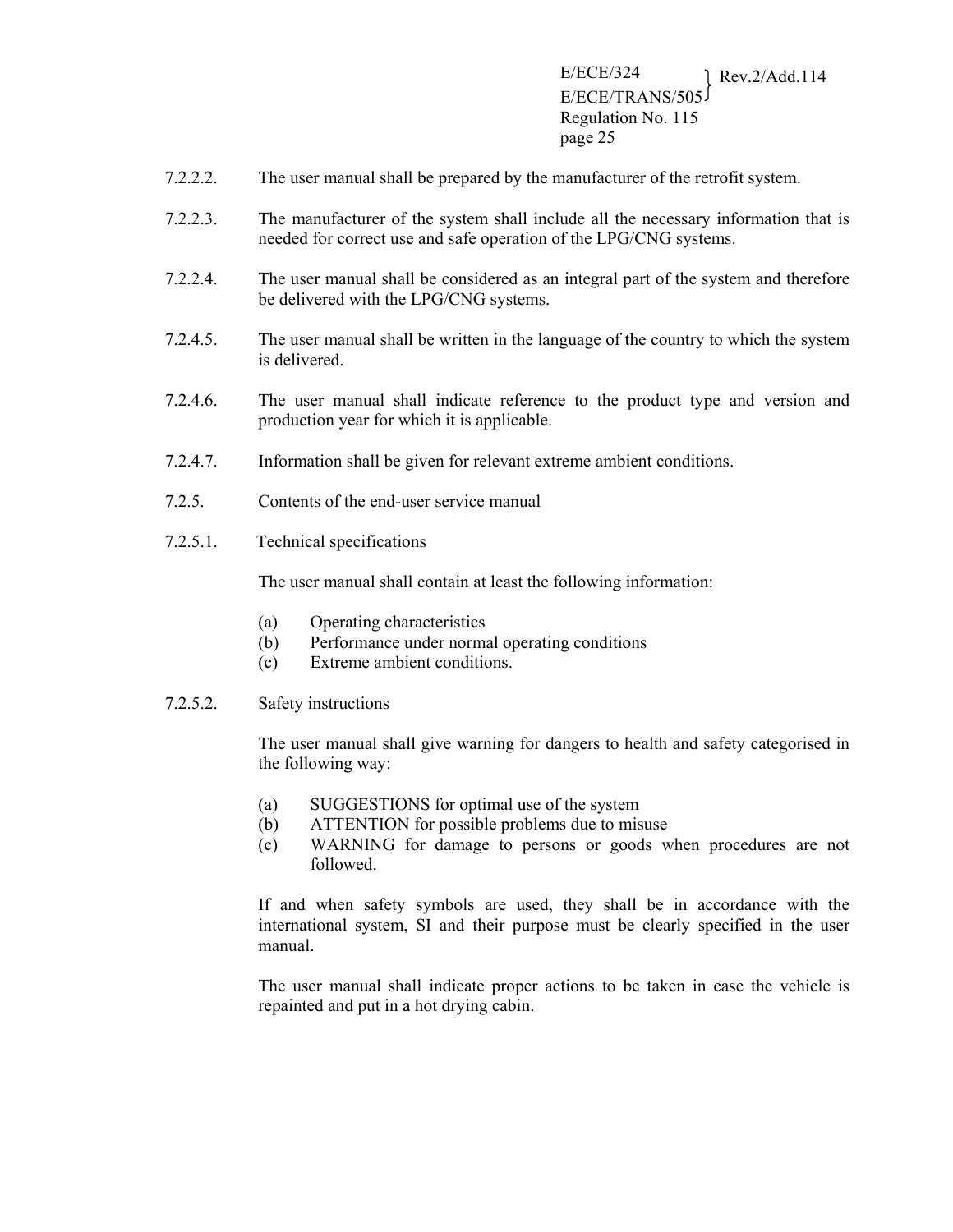#### 7.2.5.3. LPG/CNG systems description

All the components of the LPG/CNG systems shall be clearly described for their purpose, use and function.

7.2.5.4. First use and adjustment of the LPG/CNG systems

The user manual shall contain all the necessary information to the end user about initial running in and or adjustment of the system when needed.

- 7.2.5.5. Operating of the LPG/CNG systems
- 7.2.5.5.1. Filling of the LPG/CNG systems

The user manual shall indicate the sequence of operations needed to fill up the LPG/CNG containers. Particular attention must be paid to the maximum filling level of the 80 per cent in case of LPG.

7.2.5.5.2. Switch-over procedure

The user manual shall clearly describe the method of switching over from one to the other alternative fuel by giving the sequence of operations.

7.2.5.5.3. Opening/closing of manual valves

When fitted, the user manual shall indicate the proper procedure to operate the manual valves.

7.2.5.5.4. Level indicator

The user manual shall state the location of the level indicator, for example at the dashboard or at the container. Its read-out has to be clearly explained to the user, giving particular attention to the 80 per cent filling level in case of LPG.

7.2.5.5.5. Maintenance

If maintenance is required, the user manual shall state the frequency and type of maintenance to be carried out.

7.2.5.5.6. Defects and repair

The user manual shall indicate which actions have to be taken in the case of a defect of the system.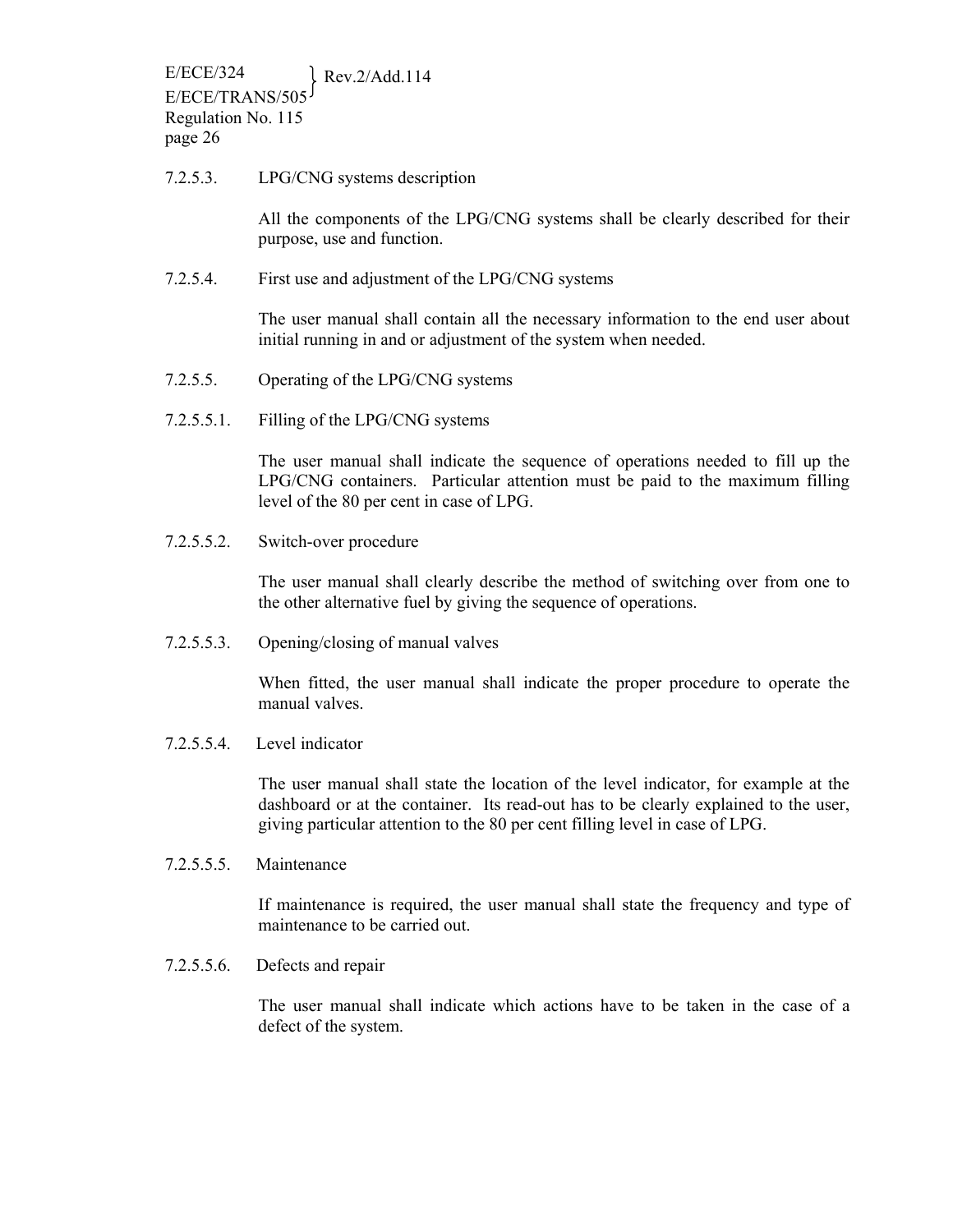When the system is equipped with a diagnosis system the user manual shall describe this system and indicate proper actions to be taken.

7.2.5.5.7. Scrapping of the product

The user manual shall give proper indication about precautions to be taken when the system has to be removed from the vehicle.

- 8. MODIFICATION AND EXTENSION OF APPROVAL OF A RETROFIT SYSTEM TYPE
- 8.1. Every modification of the installation of the specific equipment for the use of compressed natural gas in the propulsion system of the vehicle shall be notified to the authority, which granted the retrofit system type approval. The authority may then either:
- 8.1.1. Consider that the modifications made are unlikely to have an appreciably adverse effect and that in any case the retrofit system still complies with the requirements, or
- 8.1.2. Require a further test report from the technical service responsible for conducting the tests.
- 8.2. In both cases described in paragraphs 8.1.1. and 8.1.2. above, the authority shall be presented in the updated installation manual.
- 8.3. Confirmation or refusal of approval, specifying the alteration, shall be communicated by the procedure specified in paragraph 5.3. above to the Parties to the 1958 Agreement applying this Regulation.
- 8.4. The competent authority issuing the extension of approval shall assign a series number for such an extension and inform thereof the other Parties to the 1958 Agreement applying to this Regulation by means of a communication form conforming to the model in annexes 1A and/or 1B to this Regulation.
- 9. CONFORMITY OF PRODUCTION

The conformity of production procedures shall comply with those set out in the Agreement, appendix 2 (E/ECE/324 - E/ECE/TRANS/505/Rev.2).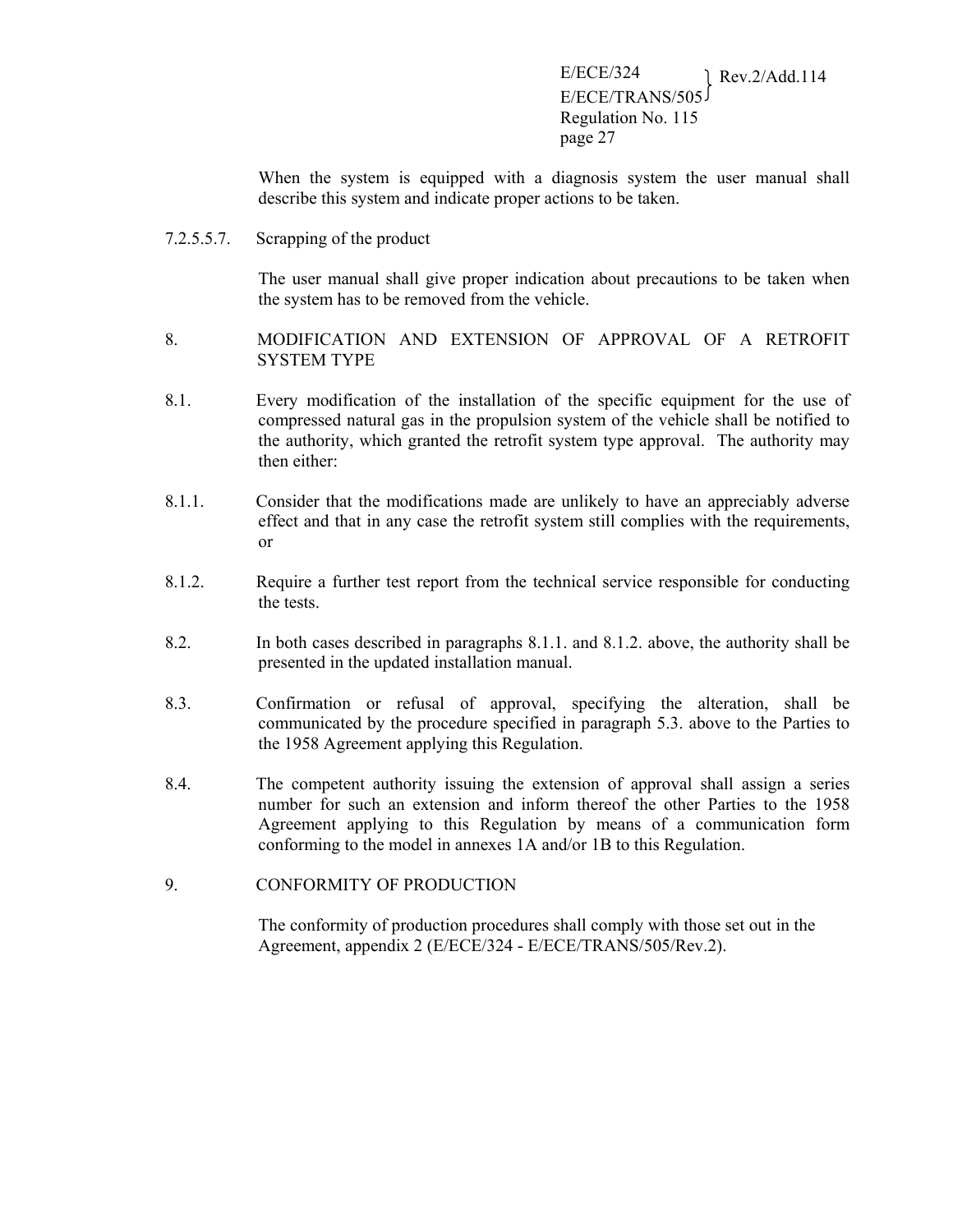#### 10. PENALTIES FOR NON-CONFORMITY OF PRODUCTION

- 10.1. The approval granted in respect of a type of retrofit system pursuant to this Regulation may be withdrawn if the requirements laid down in paragraph 9 above are not complied with.
- 10.2. If a Party to the Agreement applying this Regulation withdraws an approval it has previously granted, it shall forthwith so notify the other Contracting Parties applying this Regulation, by means of a communication form conforming to the models in annexes 1A and/or 1B to this Regulation.
- 11. PRODUCTION DEFINITELY DISCONTINUED
- 11.1. If the holder of the approval completely ceases to manufacture a type of retrofit system approved in accordance with this Regulation, he shall so inform the authority which granted the approval. Upon receiving the relevant communication, that authority shall inform thereof the other Parties to the 1958 Agreement applying this Regulation by means of a communication form conforming to the model in annexes 1A and/or 1B to this Regulation.
- 12. NAMES AND ADDRESSES OF TECHNICAL SERVICES RESPONSIBLE FOR CONDUCTING APPROVAL TESTS, AND OF ADMINISTRATIVE DEPARTMENTS
- 12.1. The Parties to the Agreement applying this Regulation shall communicate to the United Nations Secretariat the names and addresses of the technical services responsible for conducting approval tests and of the administrative departments which grant approval and to which forms certifying approval or extension or refusal or withdrawal of approval, issued in other countries, are to be sent.

 $\frac{1}{2}$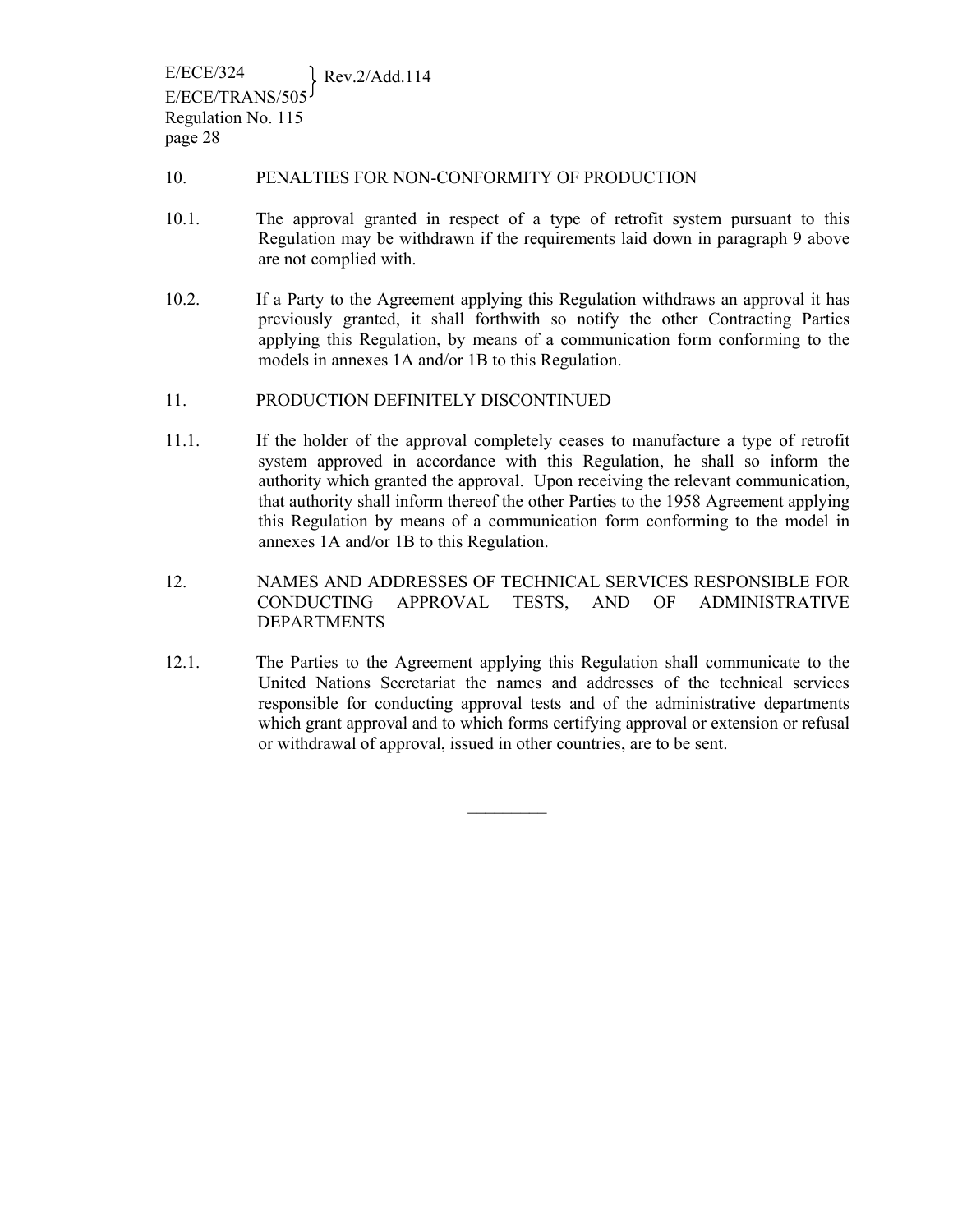E/ECE/324 Rev.2/Add.114 E/ECE/TRANS/505 Regulation No. 115 page 29 Annex 1A

### Annex 1A

### COMMUNICATION

(maximum format: A4 (210 x 297 mm))





concerning: 2/ APPROVAL GRANTED APPROVAL EXTENDED APPROVAL REFUSED APPROVAL WITHDRAWN PRODUCTION DEFINITELY DISCONTINUED

of a type of LPG retrofit equipment pursuant to Regulation No. 115

Approval No.: ................. Extension No.: .................

1. LPG retrofit equipment considered:

Container

Accessories fitted to the container 2/

80 per cent stop valve

Level indicator

Pressure relief valve (discharge valve)

Pressure relief device (fuse)

Remote controlled service valve with excess flow valve

With/without LPG fuel pump 2/

Multivalve, including the following accessories: ..................................................

Ventilation housing

Power supply bushing (pump/actuators) 2/

Fuel pump 2/

Vaporiser/pressure regulator 2/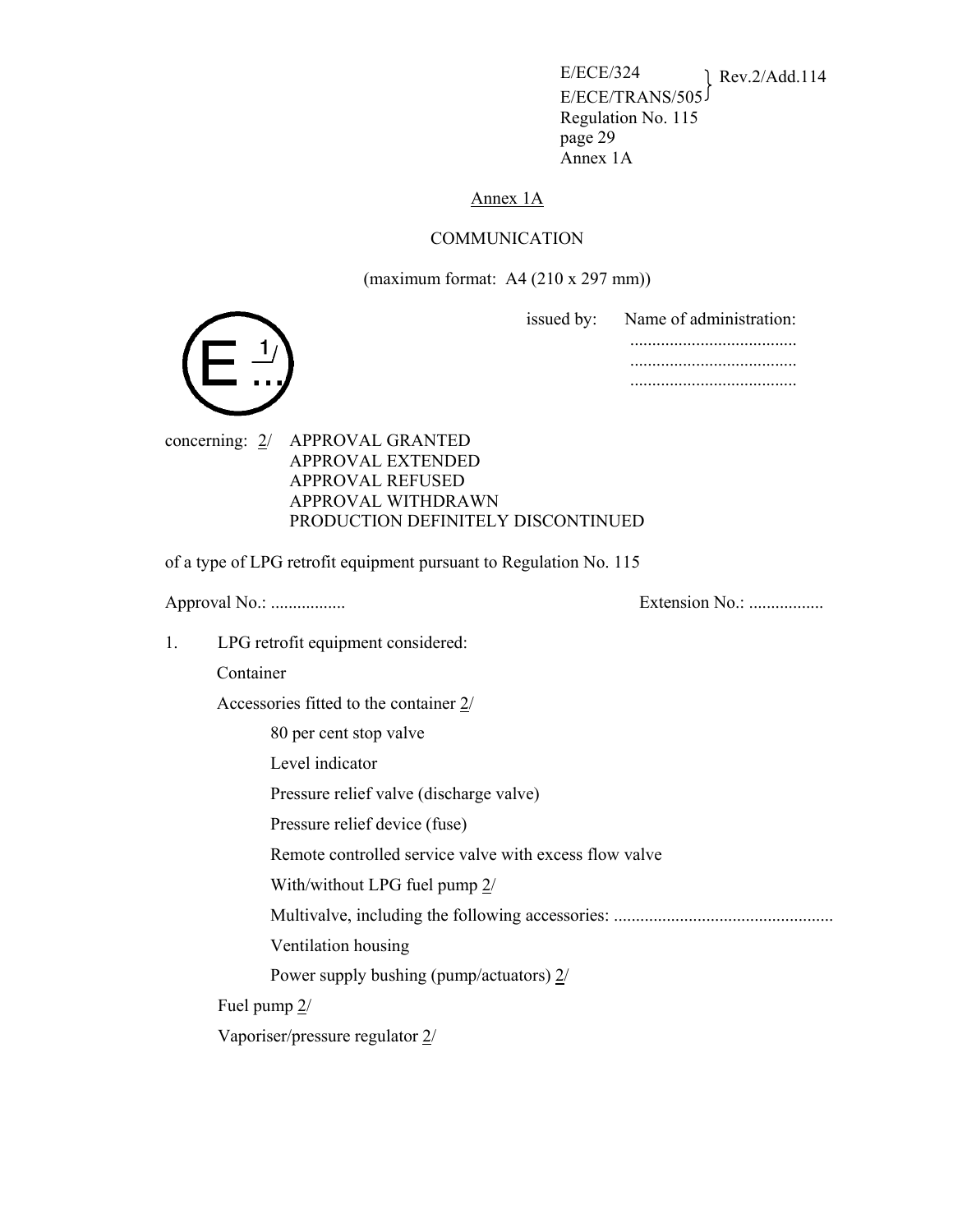Shut-off valve 2/ Non-return valve 2/ Gas tube pressure relief valve 2/ Service coupling 2/ Flexible hose 2/ Remote filling point 2/ Gas injection device or injector 2/ Gas dosage unit 2/ Gas mixing piece 2/ Electronic control unit 2/ Pressure/temperature sensor 2/ LPG filter unit 2/ 2. Trade name or mark .................................................................................................. 3. Manufacturer's name and address ............................................................................. 4. Name and address of manufacturer's representative, if applicable ........................... .................................................................................................................................... 5. Submitted for approval on ......................................................................................... 6. Technical service responsible for conducting approval tests .................................... .................................................................................................................................... 7. Date of report issued by that service ......................................................................... 8. No. of report issued by that service ........................................................................... 9. Approval granted/refused/extended/withdrawn 2/ .................................................... 10. Reason(s) of extension (if applicable) ....................................................................... 11. Vehicle types in which the retrofit system can be installed  $(M_1 \text{ and } N_1 \text{ categories})$ , or vehicle types in which the retrofit system can be installed (other categories of vehicles) and, if applicable,  $CO<sub>2</sub>$  and power ratios (see Addendum to this annex) ..................................................................................................................................... 11.1. Emission requirements: Regulation No. 83, ..... series of amendments 3/ approval A/B/C 2/ Regulation No. 49, ..... series of amendments 3/ 12. Place ........................................................................................................................... 13. Date ............................................................................................................................. 14. Signature .....................................................................................................................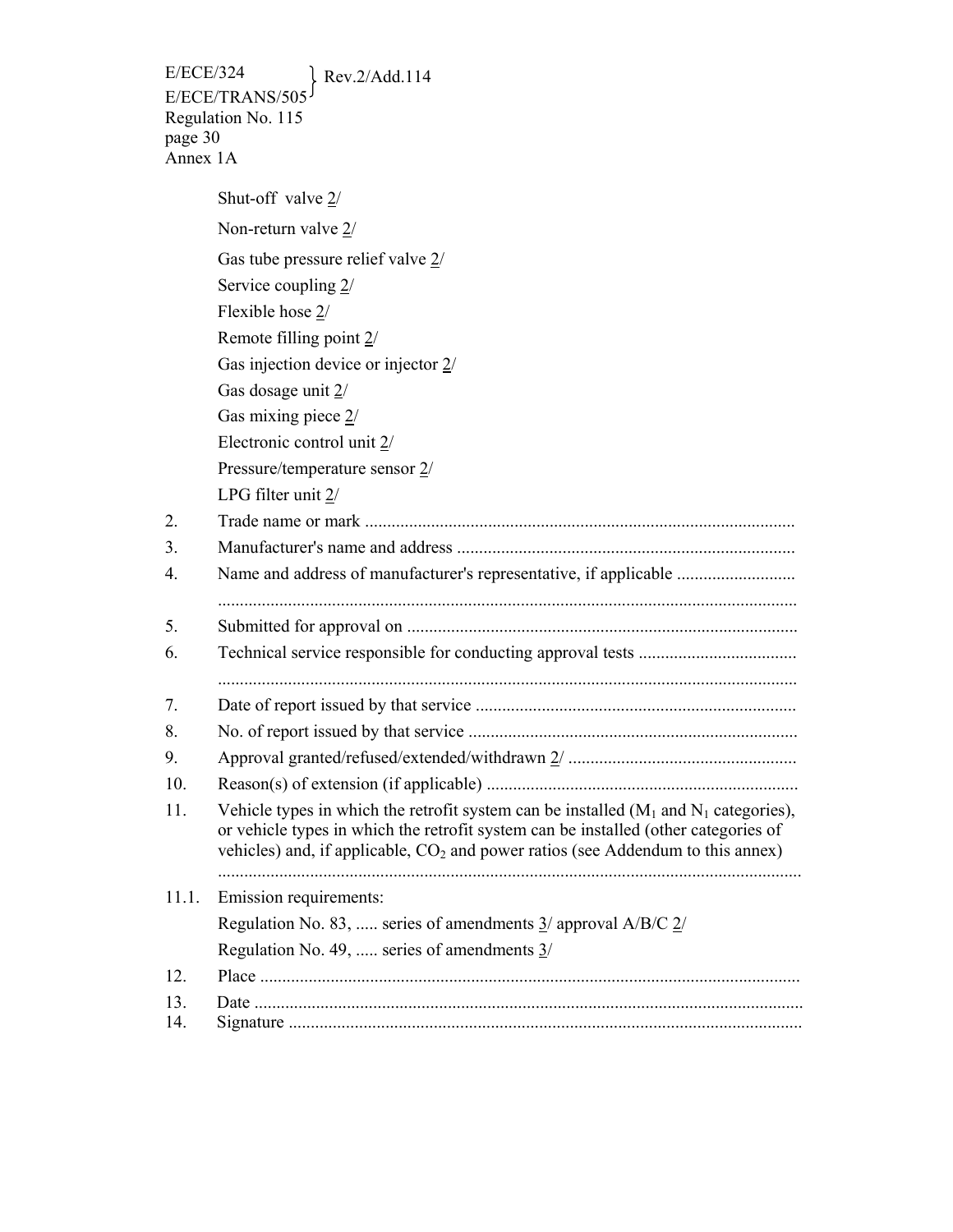15. The documents filed with the application or extension of approval can be obtained upon request.

 $\mathcal{L}_\text{max}$ 

2/ Strike out what does not apply.

 $\overline{\phantom{a}}$  , where  $\overline{\phantom{a}}$ 

 $3/$  Amendment in force at the time of the initial type approval of the vehicle or engine.

<sup>1/</sup> Distinguishing number of the country which has granted/extended/refused/withdrawn approval (see approval provisions in the Regulation).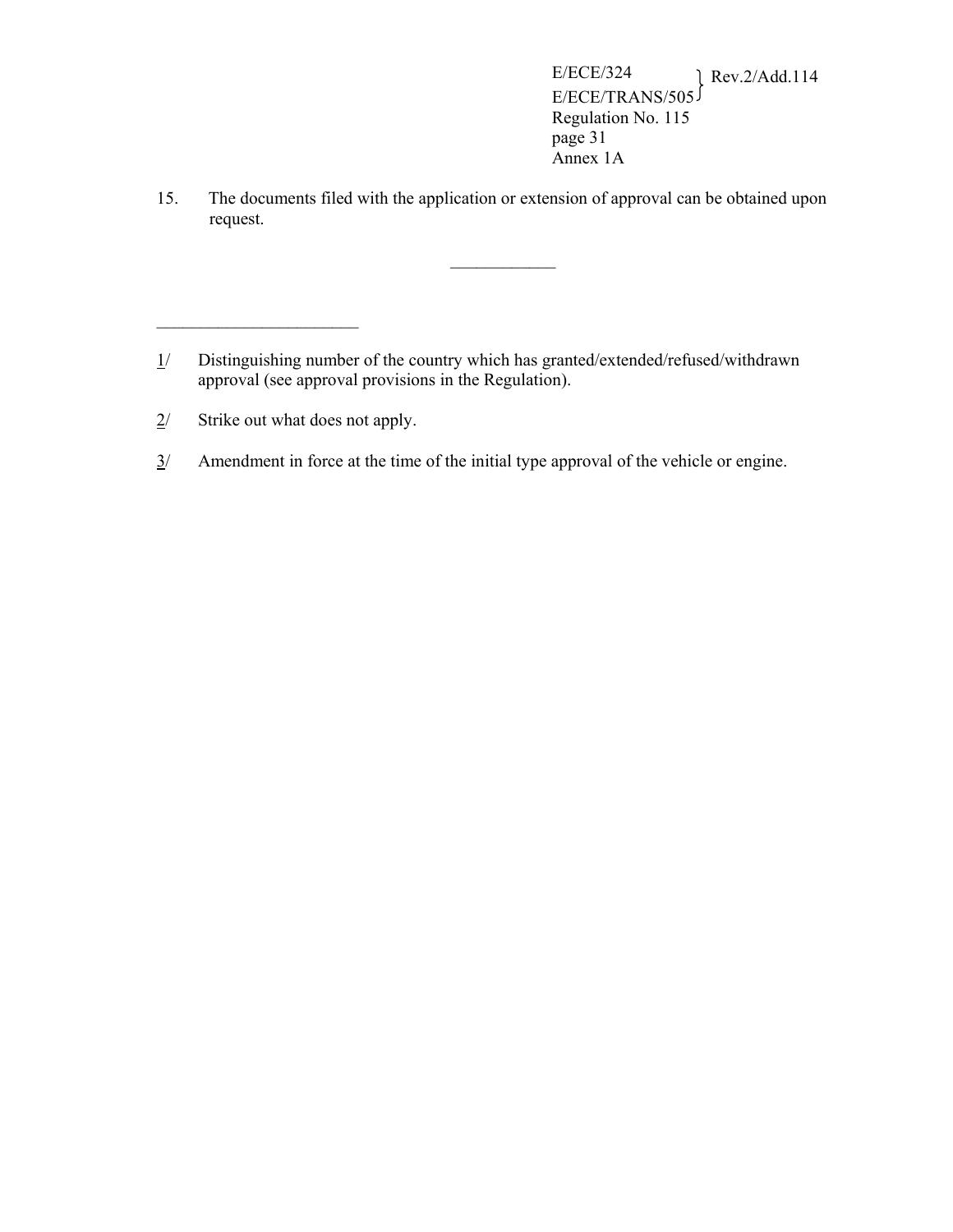E/ECE/324 Rev.2/Add.114 E/ECE/TRANS/505 Regulation No. 115 page 32 Annex 1A - Addendum

### Annex 1A - Addendum

### ADDENDUM TO THE COMMUNICATION CONCERNING A TYPE OF LPG RETROFIT EQUIPMENT PURSUANT TO REGULATION No. 115

(Approval No. ............. Extension No. .............)

### 1. Vehicles on which the retrofit equipment has been tested:

| Vehicle No. |  | n |
|-------------|--|---|
| Make:       |  |   |
| Type:       |  |   |
| Engine:     |  |   |
| Power:      |  |   |
| Category:   |  |   |

### 2. Test results:

Ratio CO2LPG /CO2 petrol : 2/ .................................................................................

Ratio PowerLPG /Power petrol (or diesel) : ...................................................................

### 3. Vehicles type(s) for which the retrofit equipment type is qualified:

| Fuel            |             | Petrol (or diesel) $1/$ |                                     | <b>LPG</b>  |                                     |
|-----------------|-------------|-------------------------|-------------------------------------|-------------|-------------------------------------|
| Vehicle<br>type | Engine type | Power<br>kW             | $\frac{\text{CO}_2}{\text{g/km 2}}$ | Power<br>kW | $\frac{\text{CO}_2}{\text{g/km 2}}$ |
|                 |             |                         |                                     |             |                                     |
|                 |             |                         |                                     |             |                                     |
|                 |             |                         |                                     |             |                                     |
|                 |             |                         |                                     |             |                                     |

 $\mathcal{L}_\text{max}$ 

 $\frac{1}{2}$  Strike out what does not apply.<br>
Applicable to category M<sub>1</sub> vehicle

Applicable to category  $M_1$  vehicles only.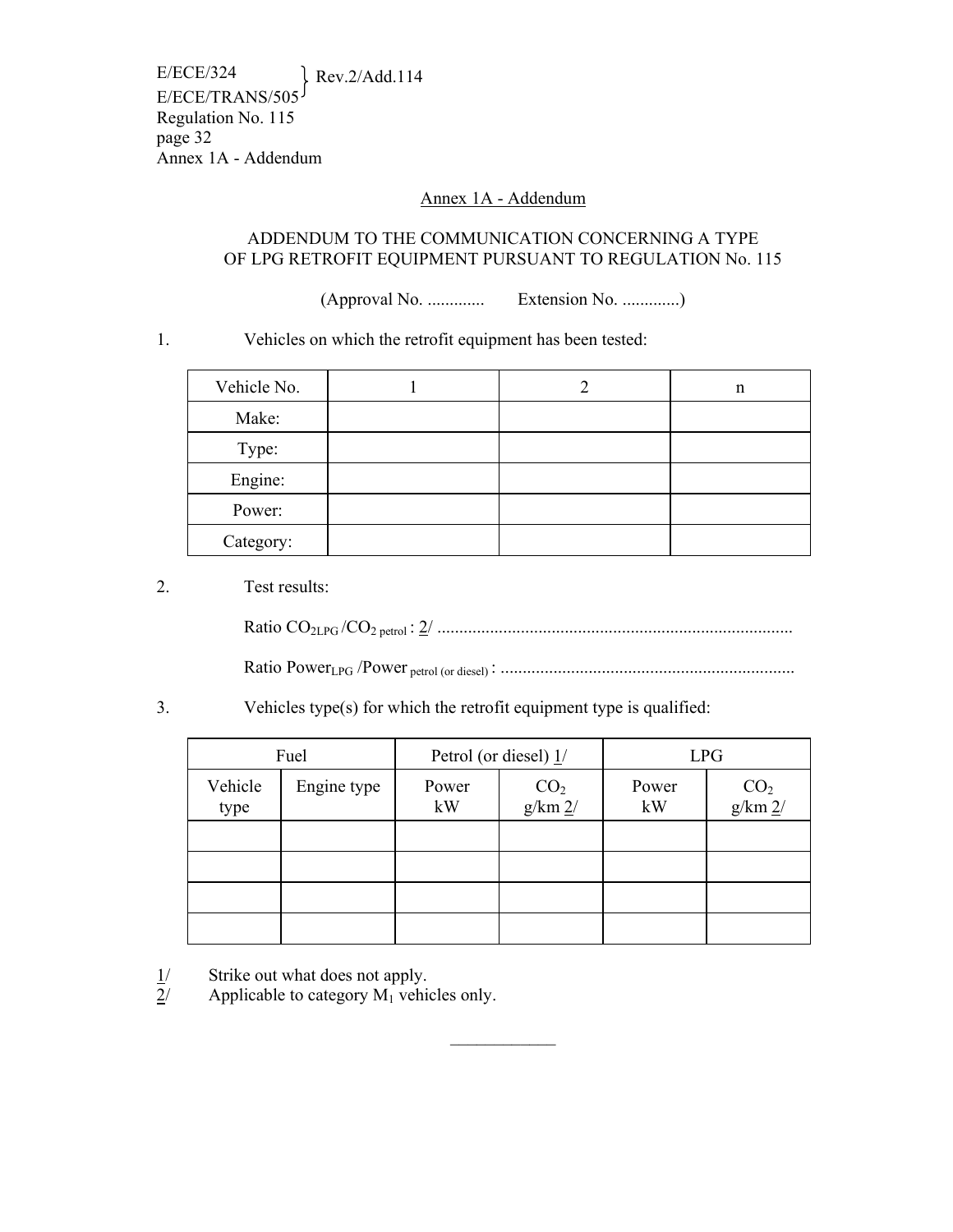E/ECE/324 Rev.2/Add.114 E/ECE/TRANS/505 Regulation No. 115 page 33 Annex 1B

#### Annex 1B

## COMMUNICATION (maximum format: A4 (210 x 297 mm))

issued by: Name of administration: ...................................... ......................................

......................................



concerning: 2/ APPROVAL GRANTED APPROVAL EXTENDED APPROVAL REFUSED APPROVAL WITHDRAWN PRODUCTION DEFINITELY DISCONTINUED

of a type of CNG retrofit equipment pursuant to Regulation No. 115

Approval No...................... Extension No....................

1. CNG equipment comprising:

Container

Accessories fitted to the container 2/

Level or pressure indicator

Pressure relief valve (discharge valve)

Remote-controlled automatic valve with excess flow valve

Pressure relief device (fuse)

Gas-tight housing

Pressure regulator 2/

Automatic valve 2/

Check valve 2/

Flexible fuel line or hose 2/

Filling unit 2/

Gas/air mixer (injector)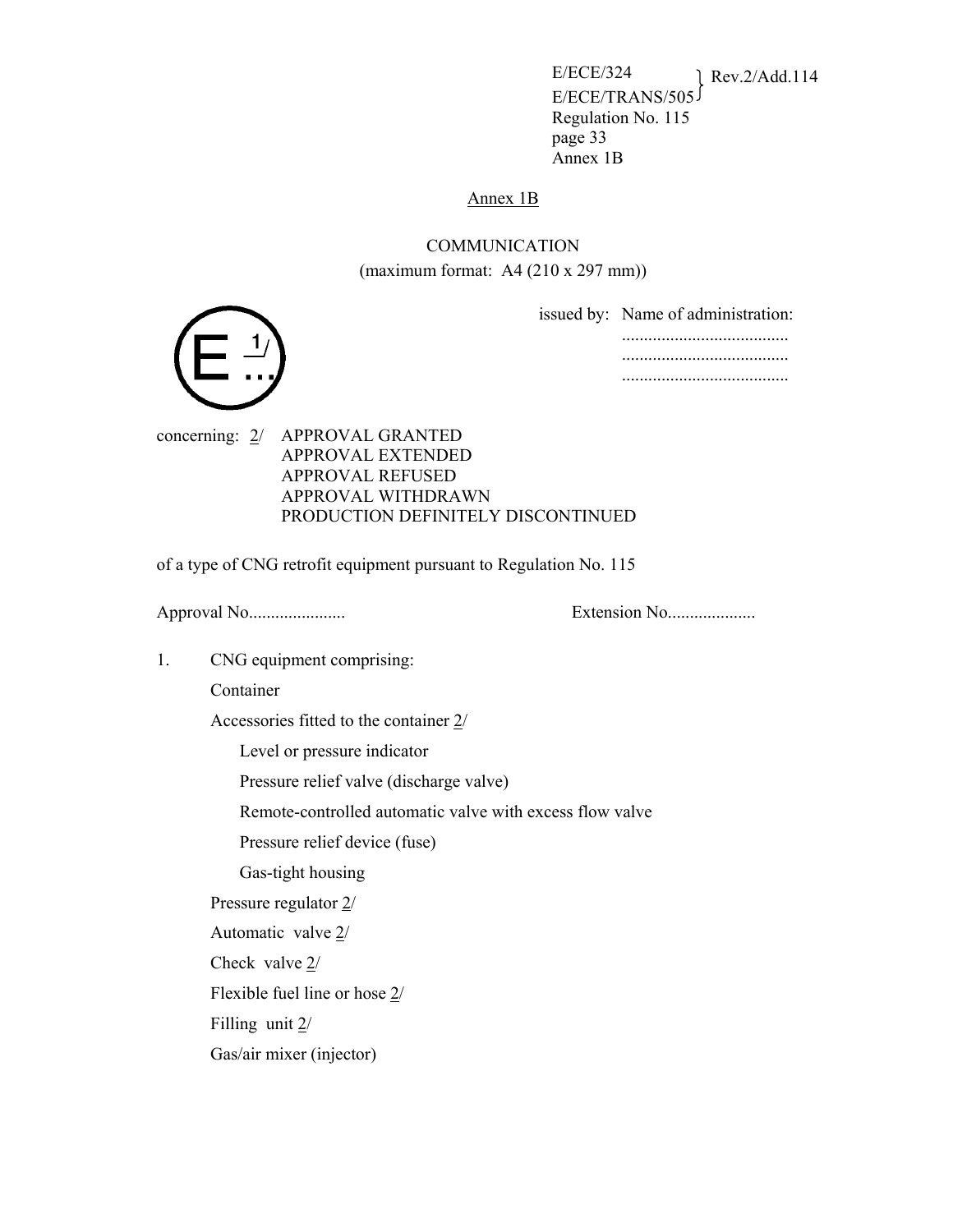E/ECE/324 Rev.2/Add.114 E/ECE/TRANS/505 Regulation No. 115 page 34 Annex 1B

|       | Flow gas adjuster                                                                                                                                                                          |
|-------|--------------------------------------------------------------------------------------------------------------------------------------------------------------------------------------------|
|       | Gas/air mixer (carburettor)                                                                                                                                                                |
|       | Electronic control unit 2/                                                                                                                                                                 |
|       | Pressure/temperature sensor 2/                                                                                                                                                             |
|       | CNG filter 2/                                                                                                                                                                              |
| 2.    |                                                                                                                                                                                            |
| 3.    |                                                                                                                                                                                            |
| 4.    |                                                                                                                                                                                            |
| 5.    |                                                                                                                                                                                            |
| 6.    |                                                                                                                                                                                            |
| 7.    |                                                                                                                                                                                            |
| 8.    |                                                                                                                                                                                            |
| 9.    |                                                                                                                                                                                            |
| 10.   |                                                                                                                                                                                            |
| 11.   | Vehicle types in which the retrofit system can be installed $(M_1$ and $N_1$ categories), or<br>vehicle types in which the retrofit system can be installed (other categories of vehicles) |
| 11.1. | Emission requirements:                                                                                                                                                                     |
|       | Regulation No. 83,  series of amendments $\frac{3}{2}$ , approval A/B/C $\frac{2}{2}$                                                                                                      |
|       | Regulation No. 49,  series of amendments $\frac{3}{2}$                                                                                                                                     |
| 12.   |                                                                                                                                                                                            |
| 13.   |                                                                                                                                                                                            |
| 14.   |                                                                                                                                                                                            |
|       |                                                                                                                                                                                            |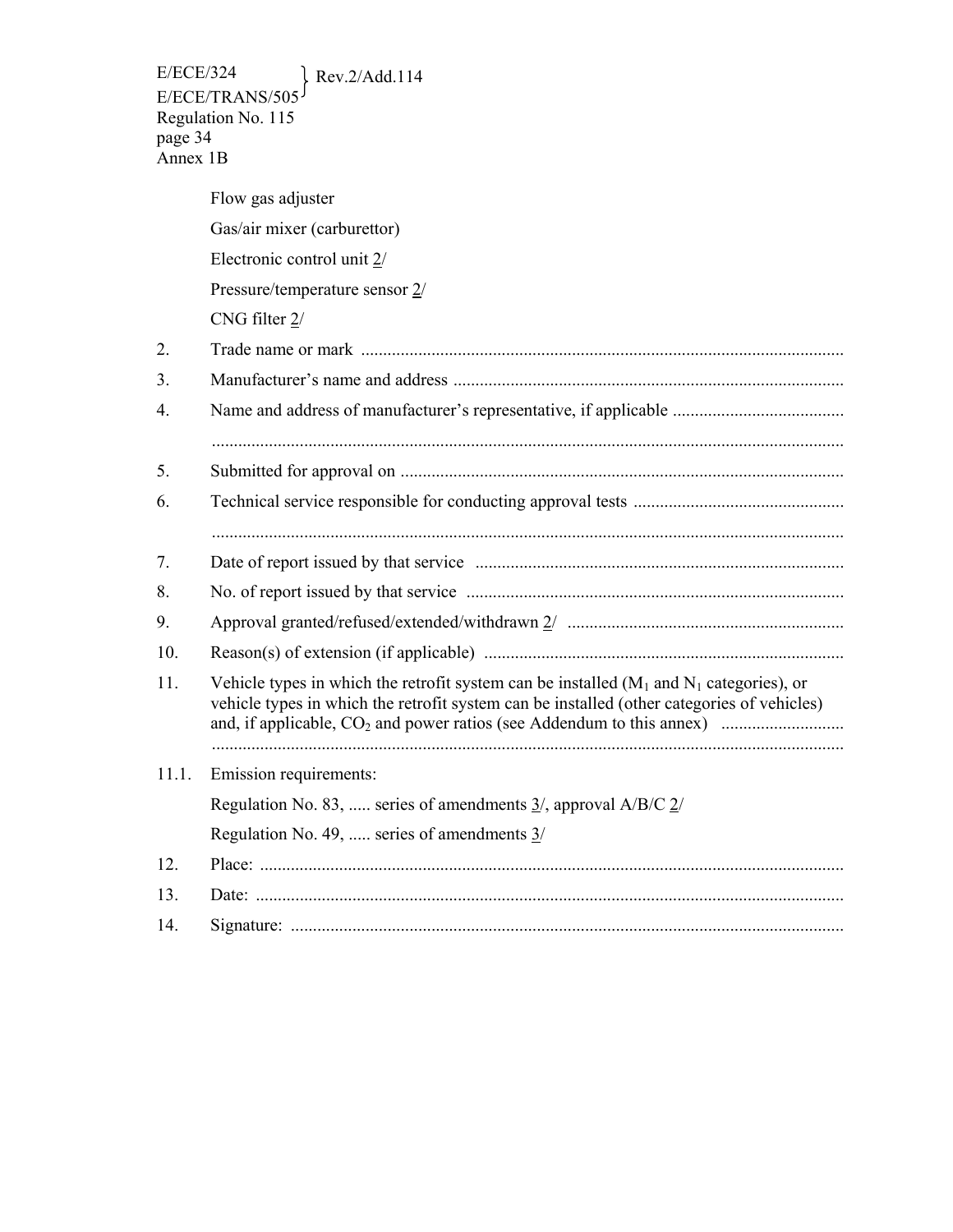15. The documents filed with the application or extension of approval can be obtained upon request.

 $\mathcal{L}_\text{max}$ 

 $\mathcal{L}$  and  $\mathcal{L}$ 

<sup>1/</sup> Distinguishing number of the country which has granted/extended/refused/withdrawn approval (see approval provisions in the Regulation).

 $2$ / Strike out what does not apply.

 $3/$  Amendment in force at the time of the initial type approval of the vehicle or engine.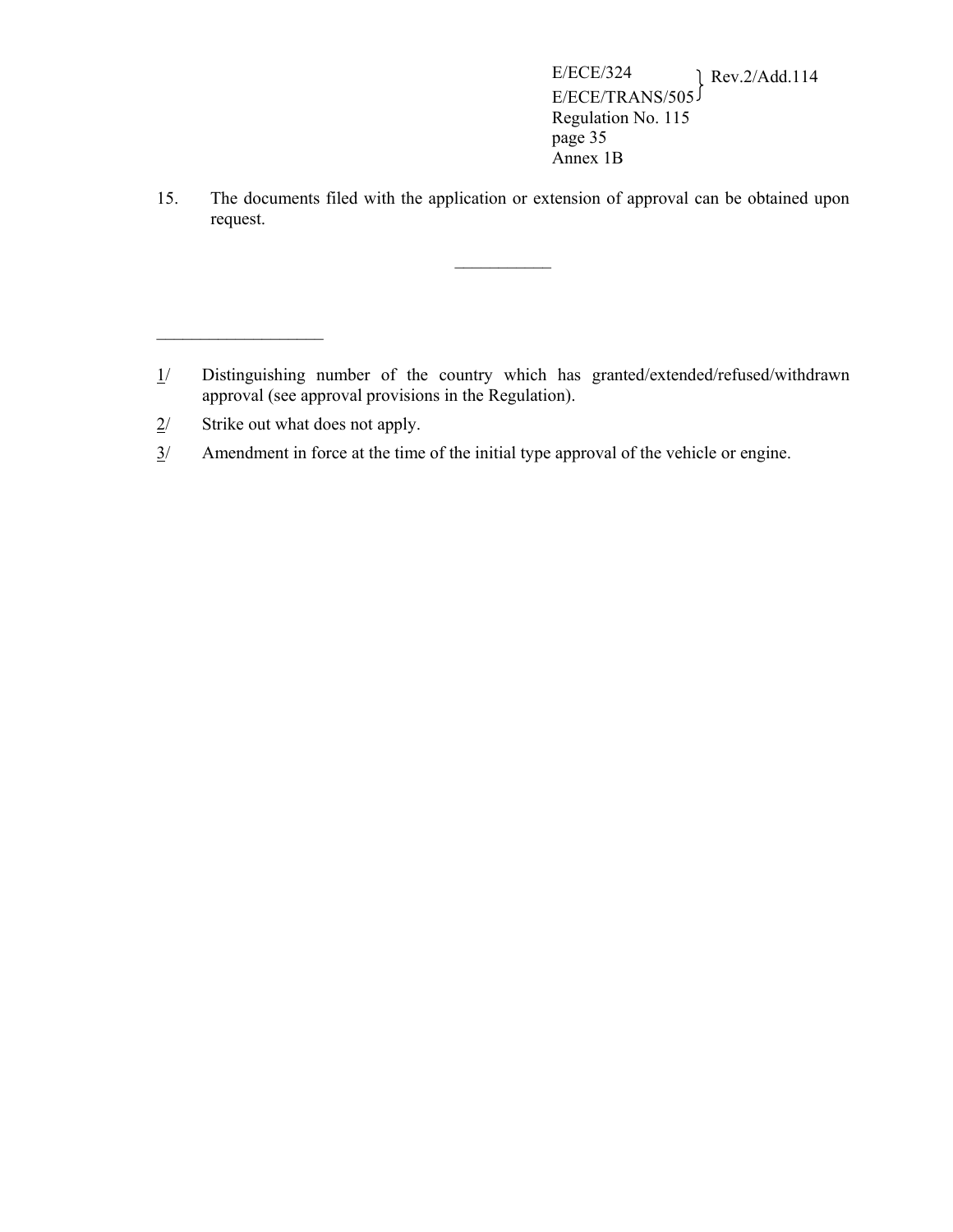E/ECE/324 Rev.2/Add.114 E/ECE/TRANS/505 Regulation No. 115 page 36 Annex 1B-Addendum

#### Annex 1B - Addendum

#### ADDENDUM TO THE COMMUNICATION CONCERNING A TYPE OF CNG RETROFIT EQUIPMENT PURSUANT TO REGULATION No. 115

(Approval No. ............. Extension No. .............)

1. Vehicles on which the retrofit equipment has been tested:

| Vehicle No. |  | n |
|-------------|--|---|
| Make:       |  |   |
| Type:       |  |   |
| Engine:     |  |   |
| Power:      |  |   |
| Category:   |  |   |

#### 2. Test results:

Ratio CO2CNG /CO2 petrol : 2/ .........................................................................

Ratio PowerCNG /Power petrol (or diesel) : ...........................................................

3. Vehicles type(s) for which the retrofit equipment type is qualified:

| Fuel            |             | Petrol (or diesel) $1/$ |                                     | <b>CNG</b>  |                                     |
|-----------------|-------------|-------------------------|-------------------------------------|-------------|-------------------------------------|
| Vehicle<br>type | Engine type | Power<br>kW             | $\frac{\text{CO}_2}{\text{g/km 2}}$ | Power<br>kW | $\frac{\text{CO}_2}{\text{g/km 2}}$ |
|                 |             |                         |                                     |             |                                     |
|                 |             |                         |                                     |             |                                     |
|                 |             |                         |                                     |             |                                     |
|                 |             |                         |                                     |             |                                     |

 $\frac{1}{2}$ 

 $1/$  Strike out what does not apply.

 $2/$  Applicable to category  $M_1$  vehicles only.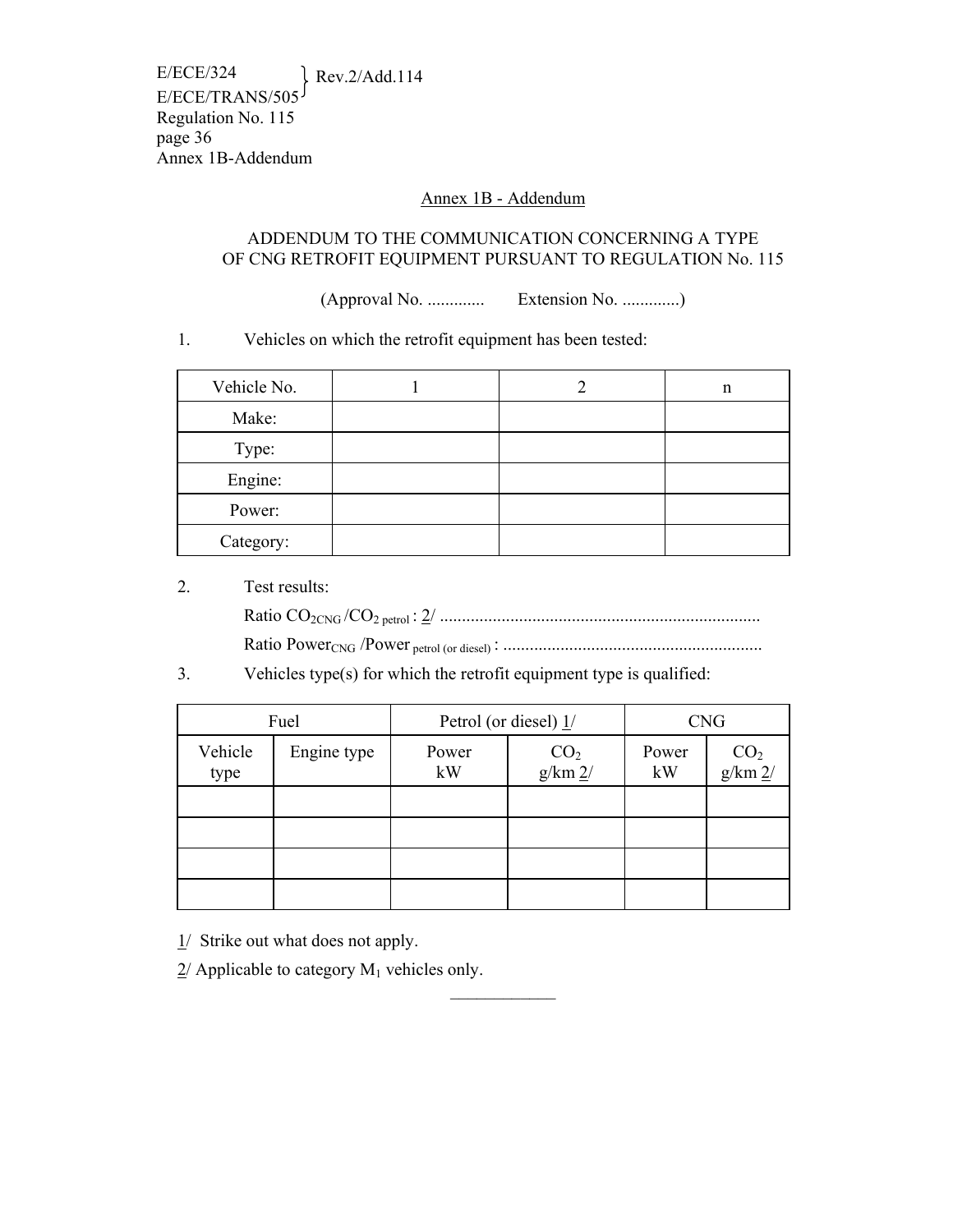E/ECE/324 Rev.2/Add.114 E/ECE/TRANS/505 Regulation No. 115 page 37 Annex 2A

### Annex 2A

ARRANGEMENT OF THE LPG RETROFIT SYSTEM TYPE APPROVAL MARK



 $a = 8$  mm min.

The above approval mark affixed to the plate of LPG retrofit system, shows that it has been approved in Italy (E 3), pursuant to Regulation No. 115 under approval number 000000. The symbol "**#**" indicates the LPG retrofit system, the first two digits of the approval number indicate that approval was granted in accordance to the requirement of Regulation No. 115 in its original form.

| E <sub>3</sub>                                                                                                                 | #115R-000000               |  |
|--------------------------------------------------------------------------------------------------------------------------------|----------------------------|--|
| NAME OR TRADE MARK:                                                                                                            |                            |  |
| TYPE: LPG/CNG<br>Date: In the state of the state of the state of the state of the state of the state of the state of the state |                            |  |
|                                                                                                                                | VAPORIZER / REGULATOR<br>. |  |

The above plate, with approval mark and some technical information on the retrofit system, has to be fixed permanently on the body of the vehicle.

 $\mathcal{L}_\text{max}$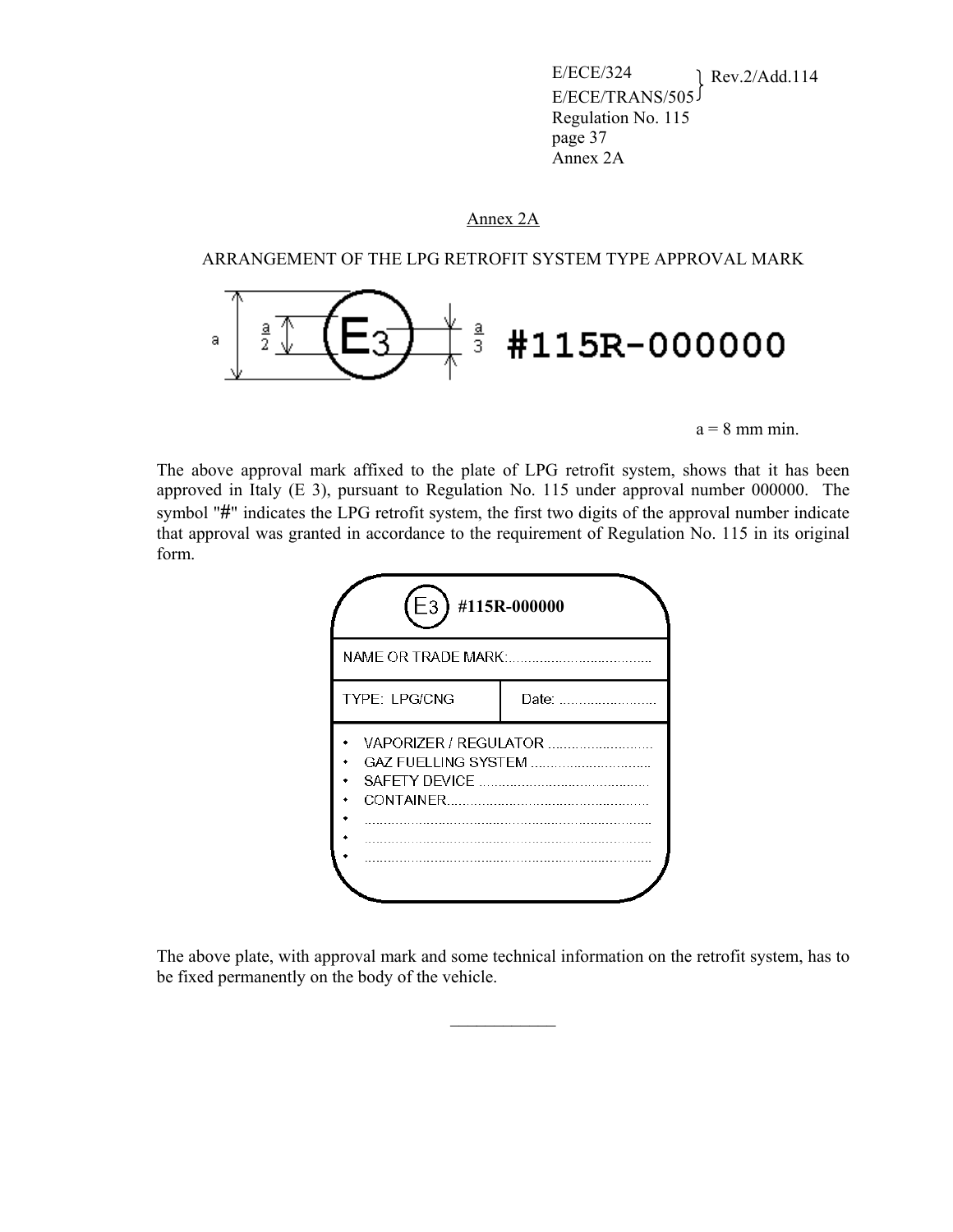> Annex 2B ARRANGEMENT OF THE CNG RETROFIT SYSTEM TYPE APPROVAL MARK а а \*115R-000000 а З  $a = 8$  mm min

The above approval mark affixed to the plate of CNG retrofit system, shows that it has been approved in Italy (E 3), pursuant to Regulation No. 115, under approval number 000000. The symbol " $\star$ " indicates the CNG retrofit system, the first two digits of the approval number indicate that approval was granted in accordance to the requirement of Regulation No. 115 in its original form.



The above plate, with approval mark and some technical information on the retrofit system, has to be fixed permanently on the body of the vehicle.

 $\mathcal{L}_\text{max}$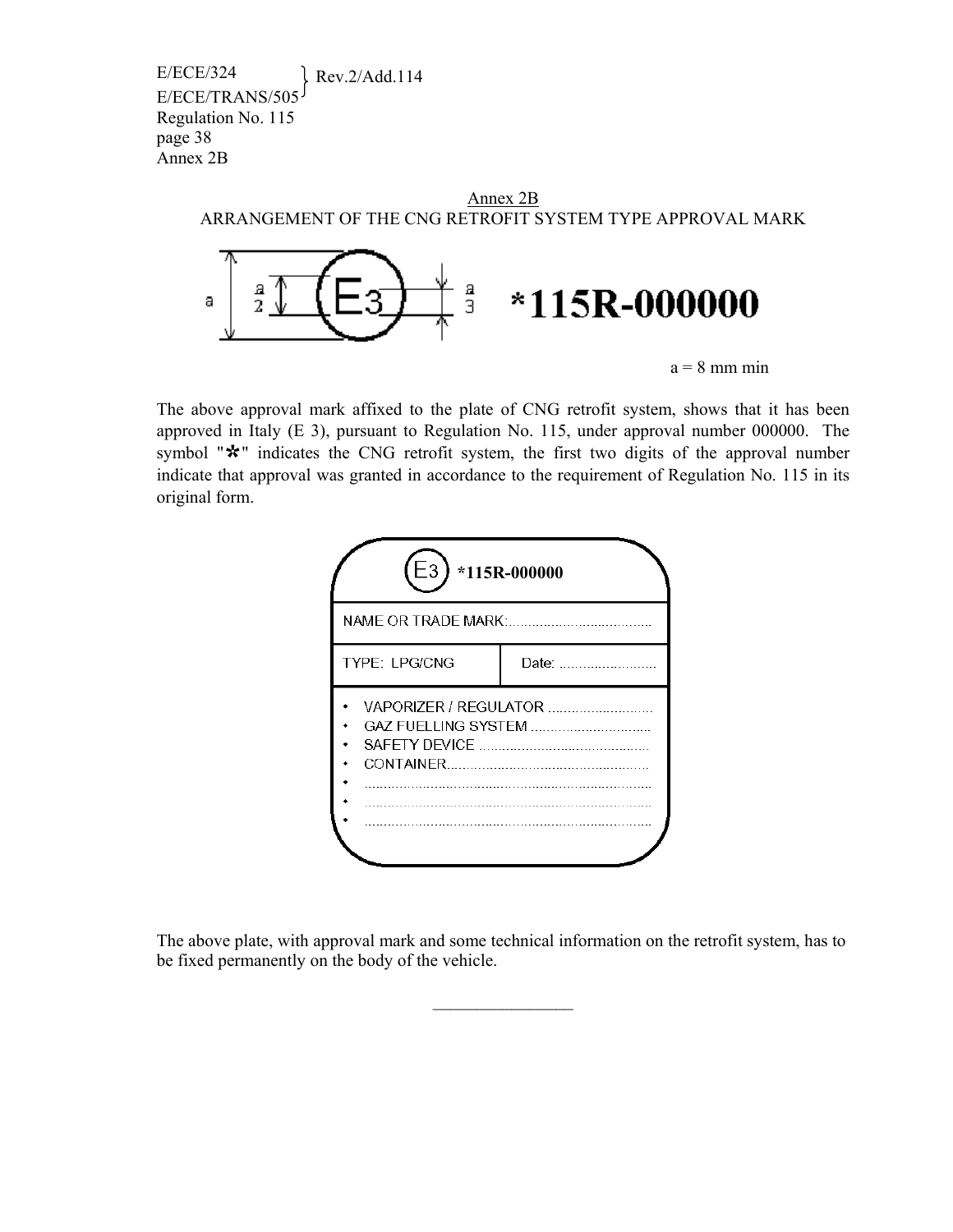## Annex 3A

## COMPLETE LIST OF INFORMATION FOR THE PURPOSE OF THE LPG RETROFIT SYSTEM INSTALLED ON VEHICLE TYPE APPROVAL

| 1.     | Description of the parent vehicle                                     |
|--------|-----------------------------------------------------------------------|
| 1.1.   |                                                                       |
| 1.2.   |                                                                       |
| 1.3.   |                                                                       |
| 1.4.   |                                                                       |
| 1.5.   |                                                                       |
| 1.5.1. |                                                                       |
| 1.5.2. |                                                                       |
| 1.5.3. |                                                                       |
| 1.5.4. |                                                                       |
| 1.5.5. |                                                                       |
| 2.     | Description of the LPG retrofit system                                |
| 2.1.   |                                                                       |
| 2.2.   |                                                                       |
| 2.3.   |                                                                       |
| 2.4.   | Vaporiser/pressure regulator(s)                                       |
| 2.4.1. |                                                                       |
| 2.4.2. |                                                                       |
| 2.4.3. |                                                                       |
| 2.4.4. |                                                                       |
| 2.4.5. |                                                                       |
| 2.4.6. |                                                                       |
| 2.4.7. | Description of principle of adjustment through main adjustment points |
| 2.4.8. |                                                                       |
| 2.4.9. | Description of principle of adjustment through idle adjustment points |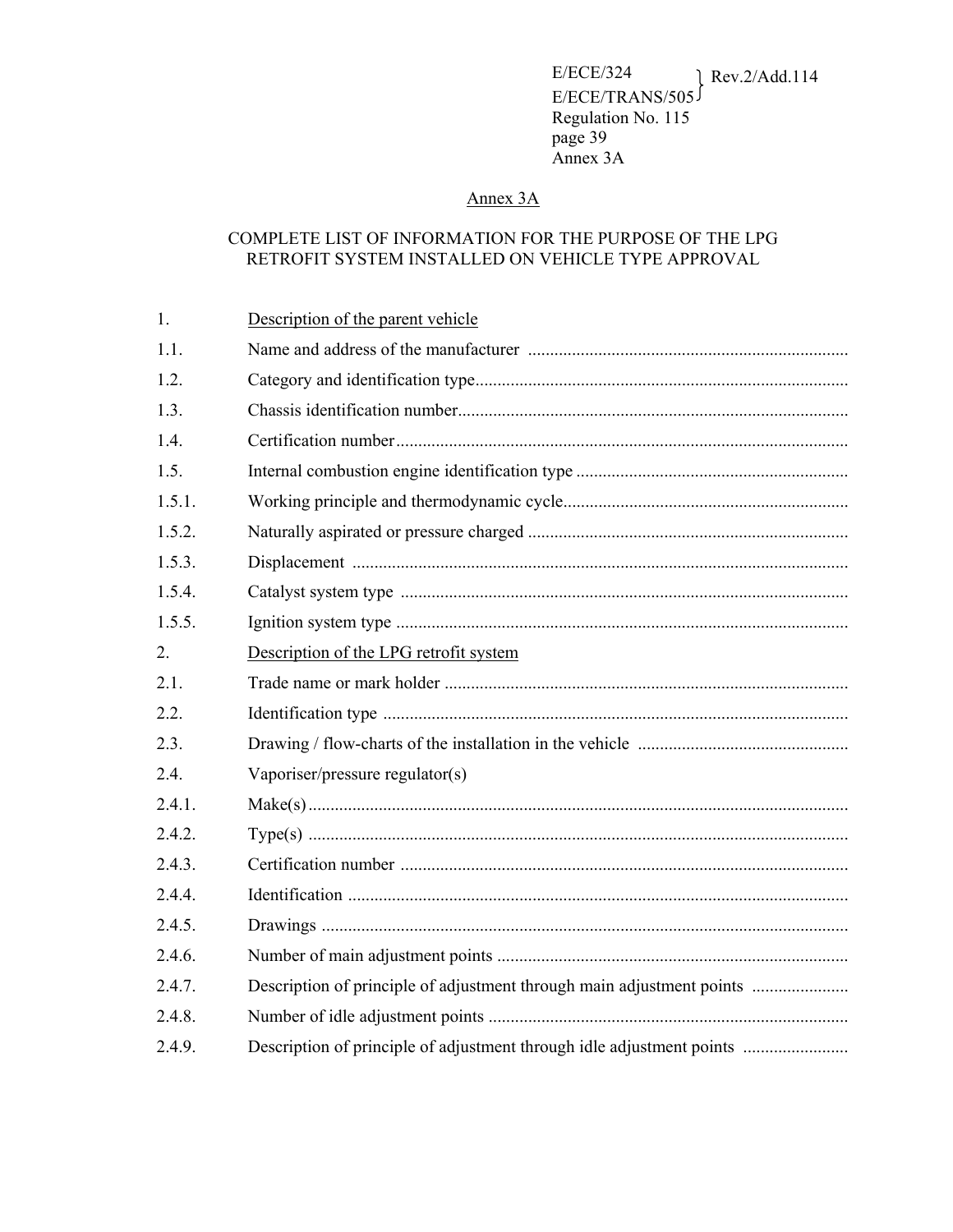$E/ECE/324$  $\}$  Rev.2/Add.114  $E/ECE/TRANS/505$ <br>
Regulation No. 115<br>
page 40<br>
Annex 3A

| 2.4.10. | Other adjustment possibilities: if so and which (description and drawings) |
|---------|----------------------------------------------------------------------------|
| 2.4.11. |                                                                            |
| 2.5.    | Mixing piece: yes/no $1/$                                                  |
| 2.5.1.  |                                                                            |
| 2.5.2.  |                                                                            |
| 2.5.3.  |                                                                            |
| 2.5.4.  |                                                                            |
| 2.5.5.  |                                                                            |
| 2.5.6.  |                                                                            |
| 2.5.7.  |                                                                            |
| 2.6.    | Gas dosage unit: yes/no 1/                                                 |
| 2.6.1.  |                                                                            |
| 2.6.2.  |                                                                            |
| 2.6.3.  |                                                                            |
| 2.6.4.  |                                                                            |
| 2.6.5.  |                                                                            |
| 2.6.6.  |                                                                            |
| 2.6.7.  |                                                                            |
| 2.7.    | Gas injection device(s) or injector(s): yes/no $1/$                        |
| 2.7.1.  |                                                                            |
| 2.7.2.  |                                                                            |
| 2.7.3.  |                                                                            |
| 2.7.4.  |                                                                            |
| 2.7.5.  |                                                                            |
| 2.8.    | Electronic control unit                                                    |
| 2.8.1.  |                                                                            |
| 2.8.2.  |                                                                            |
| 2.8.3.  |                                                                            |
| 2.8.4.  |                                                                            |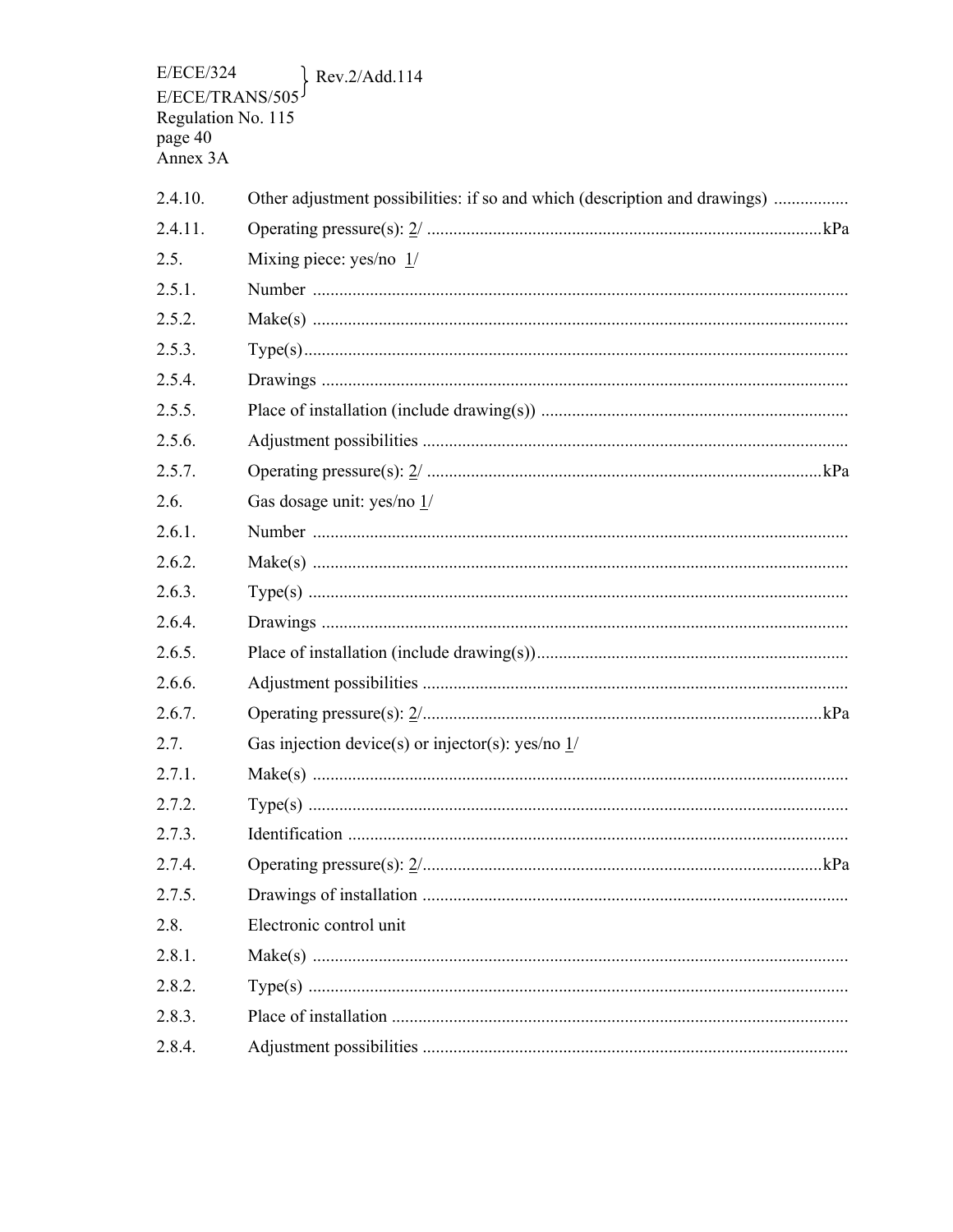$\rm E/ECE/324$  $\ell$  Rev.2/Add.114  $E/ECE/TRANS/505$ <br>
Regulation No. 115<br>
page 41<br>
Annex 3A

| 2.9.         | LPG container                                                         |
|--------------|-----------------------------------------------------------------------|
| 2.9.1.       |                                                                       |
| 2.9.2.       |                                                                       |
| 2.9.3.       |                                                                       |
| 2.9.4.       |                                                                       |
| 2.9.5.       |                                                                       |
| 2.9.6.       |                                                                       |
| 2.9.7.       |                                                                       |
| 2.10.        | LPG container accessories                                             |
| 2.10.1.      | 80 per cent stop valve:                                               |
| $2.10.1.1$ . |                                                                       |
| 2.10.1.2.    |                                                                       |
| 2.10.1.3.    | Operating principle: float/other 1/ (include description or drawings) |
| 2.10.2.      | Level indicator:                                                      |
| $2.10.2.1$ . |                                                                       |
| 2.10.2.2.    |                                                                       |
| 2.10.2.3.    | Operating principle: float/other 1/ (include description or drawings) |
| 2.10.3.      | Pressure relief valve (discharge valve):                              |
| 2.10.3.1.    |                                                                       |
| 2.10.3.2.    |                                                                       |
| 2.10.4.      | Pressure relief device (fuse):                                        |
| 2.10.4.1.    |                                                                       |
| 2.10.4.2.    |                                                                       |
| 2.10.5.      | Remote-controlled service valve with excess flow valve:               |
| 2.10.5.1.    |                                                                       |
| 2.10.5.2.    |                                                                       |
| 2.10.6.      | Multi-valve: yes/no 1/                                                |
| 2.10.6.1.    |                                                                       |
| 2.10.6.2.    |                                                                       |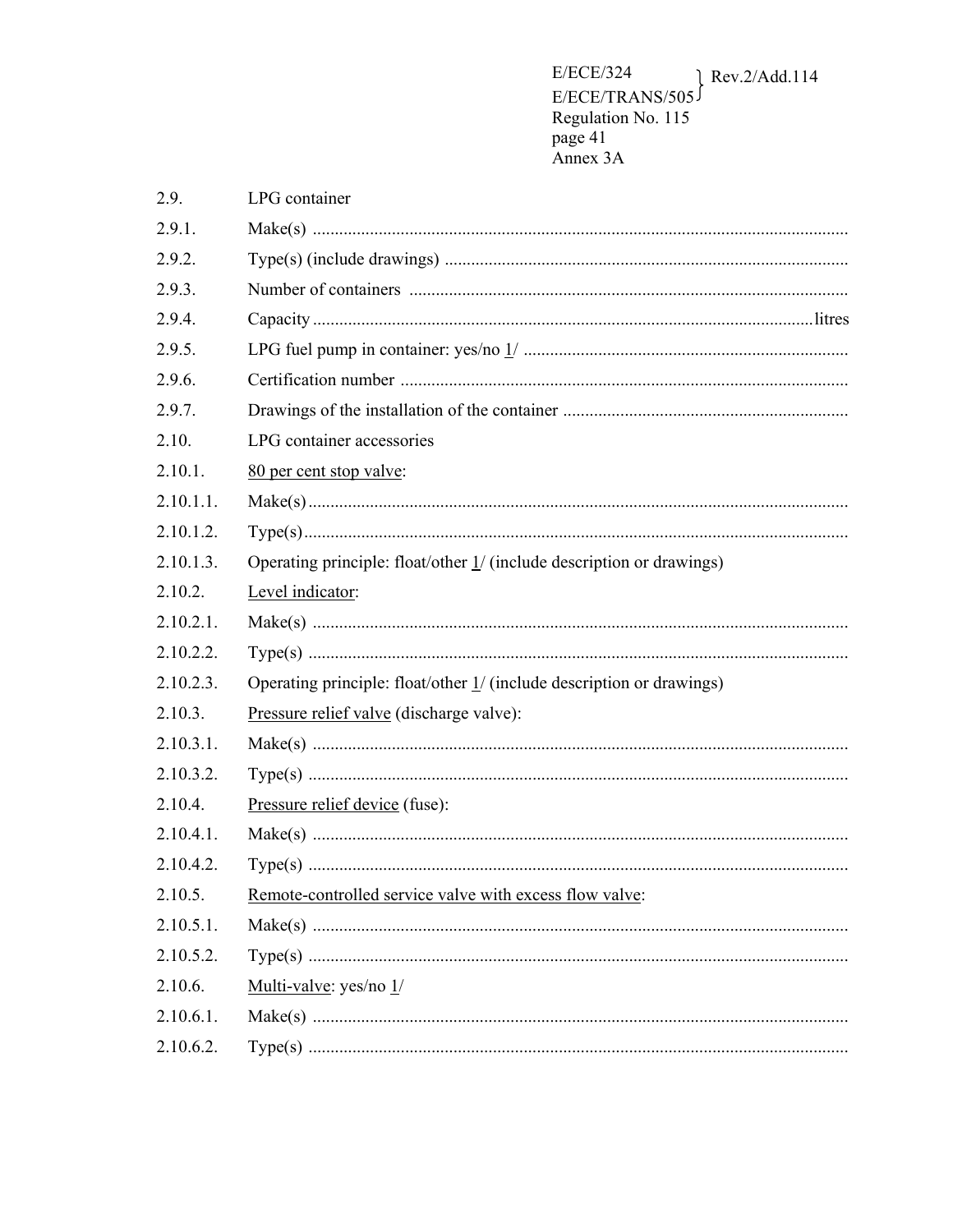**E/ECE/324** Rev.2/Add.114 E/ECE/TRANS/50 Regulation No. 115 page 42 Annex 3A  $2.10.6.3.$  $2.10.7.$  $2.10.7.1$ .  $2.10.7.2.$  $2.10.8$ Power supply bushing (fuel pump/actuators):  $2.10.8.1$ .  $2.10.8.2.$  $2.10.8.3.$  $2.11.$ Fuel pump (LPG): yes/no  $1/$  $2.11.1.$  $2.11.2.$  $2.11.3.$ Pump mounted in LPG container: yes/no 1/ 2 1 1 4 2 1 2  $2.12.1.$  $2122$  $2.12.3.$ 2 1 2 4  $2.13.$ Filling point: 1/ 2 1 3 1 2.13.2.  $2.13.3.$ Description and drawings  $2.14.$ Flexible fuel hose( $s$ )/pipes:  $2.14.1$ .  $2.14.2.$  $2.14.3.$ 2.14.4.  $2.15.$ Pressure and temperature sensor(s): 1/  $2, 15, 1$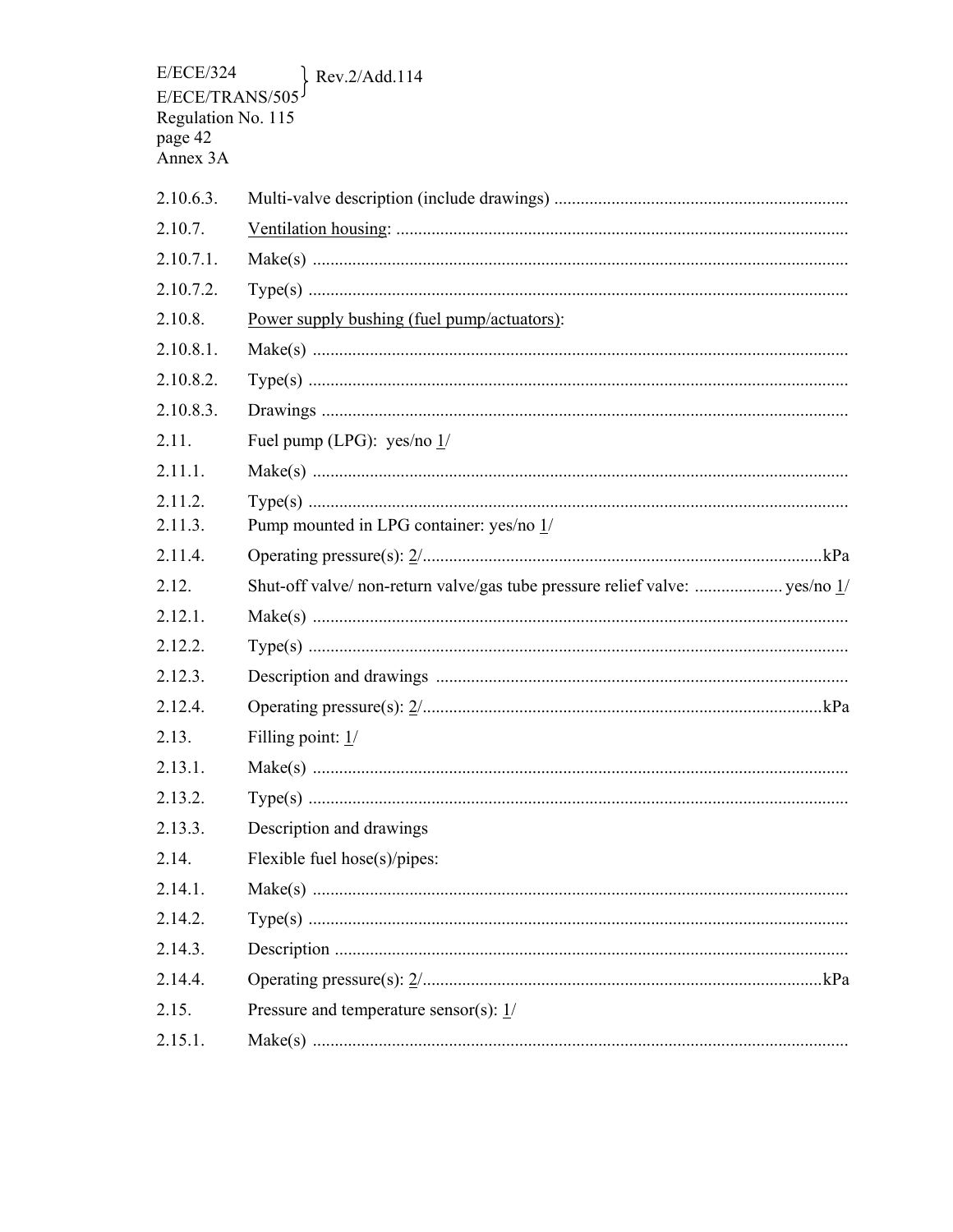| 2.15.2.    |                                                                                                                              |
|------------|------------------------------------------------------------------------------------------------------------------------------|
| 2.15.3.    |                                                                                                                              |
| 2.15.4.    |                                                                                                                              |
| 2.16.      | LPG filter unit(s): $1/$                                                                                                     |
| 2.16.1.    |                                                                                                                              |
| 2.16.2.    |                                                                                                                              |
| 2.16.3.    |                                                                                                                              |
| 2.16.4.    |                                                                                                                              |
| 2.17.      | Service coupling(s) (mono-fuel vehicle without limp-home system): $1/$                                                       |
| 2.17.1.    |                                                                                                                              |
| 2.17.2.    |                                                                                                                              |
| 2.17.3.    | Description and drawings installation                                                                                        |
| 2.18.      | Connection to LPG system for heating system (allowed for $M_2$ and $M_3$ categories of<br>vehicles): yes/no 1/               |
| 2.18.1     |                                                                                                                              |
| 2.18.2.    |                                                                                                                              |
| 2.18.3.    |                                                                                                                              |
| 2.19.      | Further documentation                                                                                                        |
| 2.19.1.    | Description of the LPG equipment and the physical safeguarding of the catalyst at<br>switch-over from petrol to LPG or back. |
| 2.19.2.    | System lay-out (electrical connections, vacuum connections compensation<br>hoses, etc.)                                      |
| 2.19.3.    | Drawing of the symbol                                                                                                        |
| 2.19.4.    | Adjustment data                                                                                                              |
| 2.20.      | Cooling system: (liquid/air) $1/$                                                                                            |
| $2.20.1$ . | System description/drawings with regard to the LPG equipment                                                                 |
|            |                                                                                                                              |

 $\frac{1}{2}$ 

 $\frac{1}{2}$  ,  $\frac{1}{2}$  ,  $\frac{1}{2}$  ,  $\frac{1}{2}$  ,  $\frac{1}{2}$  ,  $\frac{1}{2}$  ,  $\frac{1}{2}$  ,  $\frac{1}{2}$  ,  $\frac{1}{2}$  ,  $\frac{1}{2}$ 

 $1/$  Strike out what does not apply.

 $2/$  Specify the tolerance.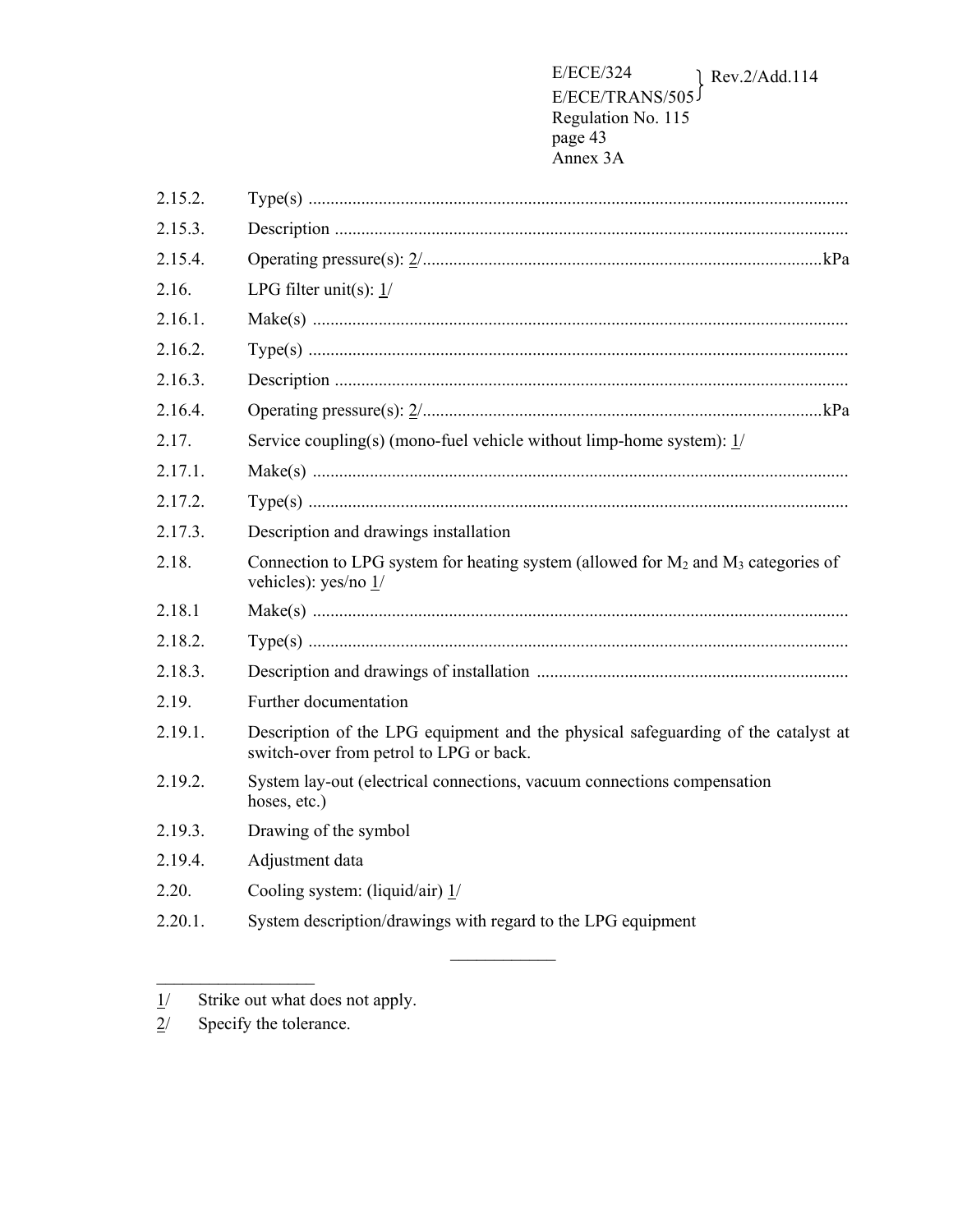E/ECE/324 Rev.2/Add.114 E/ECE/TRANS/505 Regulation No. 115 page 44 Annex 3B

## Annex 3B

## COMPLETE LIST OF INFORMATION FOR THE PURPOSE OF THE CNG RETROFIT SYSTEM INSTALLED ON VEHICLE TYPE APPROVAL

| 1.      | Description of the parent vehicle                                     |
|---------|-----------------------------------------------------------------------|
| 1.1.    |                                                                       |
| 1.2.    |                                                                       |
| 1.3.    |                                                                       |
| 1.4.    |                                                                       |
| 1.5.    |                                                                       |
| 1.5.1.  |                                                                       |
| 1.5.2.  |                                                                       |
| 1.5.3.  |                                                                       |
| 1.5.4.  |                                                                       |
| 1.5.5.  |                                                                       |
| 2.      | Description of the CNG retrofit system                                |
| 2.1.    |                                                                       |
| 2.2.    |                                                                       |
| 2.3.    |                                                                       |
| 2.4.    | Pressure regulator(s)                                                 |
| 2.4.1.  |                                                                       |
| 2.4.2.  |                                                                       |
| 2.4.3.  |                                                                       |
| 2.4.4.  |                                                                       |
| 2.4.5.  |                                                                       |
| 2.4.6.  |                                                                       |
| 2.4.7.  |                                                                       |
| 2.4.8.  |                                                                       |
| 2.4.9.  | Description of principle of adjustment through idle adjustment points |
| 2.4.10. |                                                                       |
| 2.4.11. |                                                                       |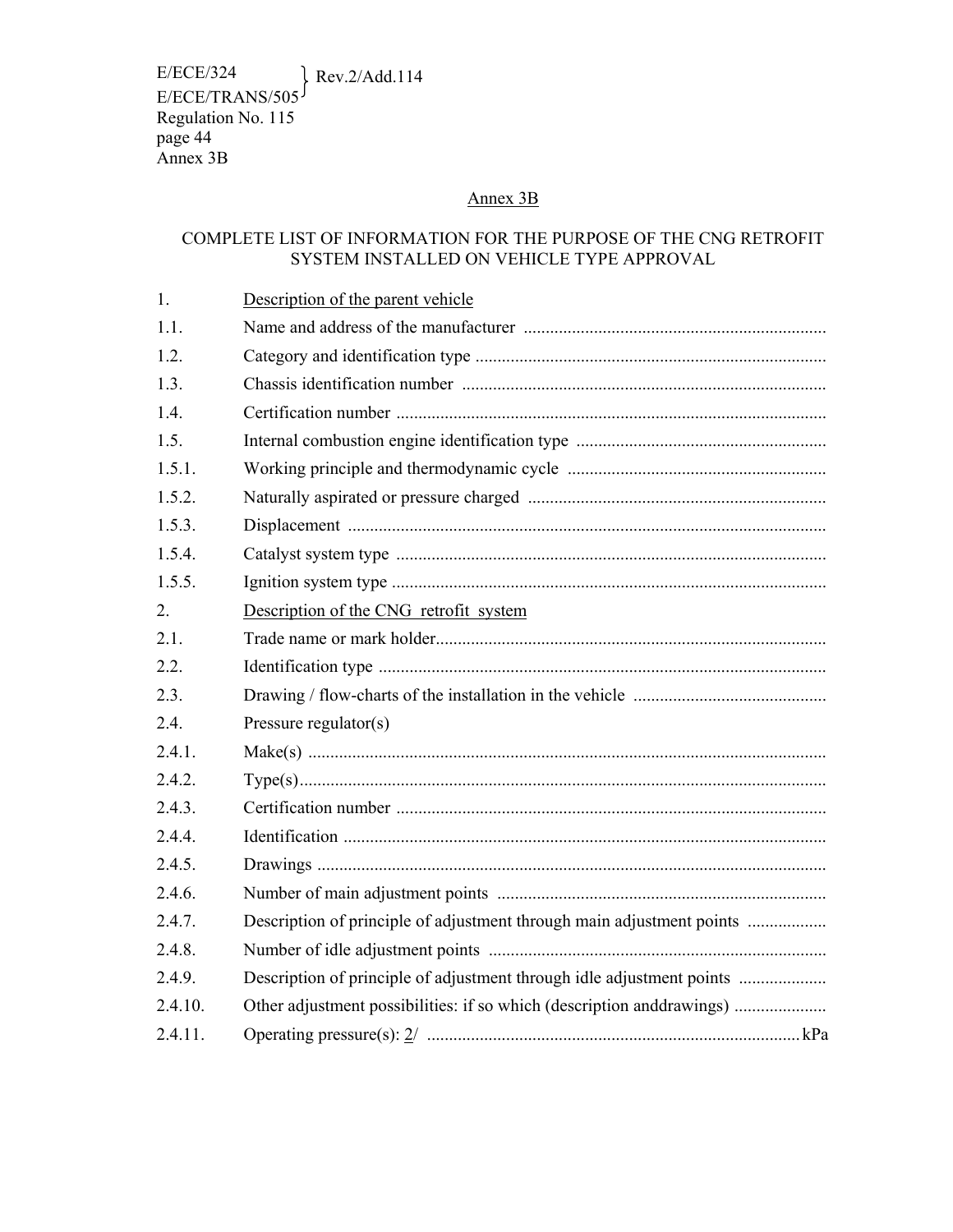E/ECE/324  $\ell$  Rev.2/Add.114  $E/ECE/TRANS/505$ <br>
Regulation No. 115<br>
page 45<br>
Annex 3B

| 2.5.   | Gas / air mixer (carburettor): yes/no 1/ |
|--------|------------------------------------------|
| 2.5.1. |                                          |
| 2.5.2. |                                          |
| 2.5.3. |                                          |
| 2.5.4. |                                          |
| 2.5.5. |                                          |
| 2.5.6. |                                          |
| 2.5.7. |                                          |
| 2.6.   | Flow gas adjuster: yes/no $1/$           |
| 2.6.1. |                                          |
| 2.6.2. |                                          |
| 2.6.3. |                                          |
| 2.6.4. |                                          |
| 2.6.5. |                                          |
| 2.6.6. |                                          |
| 2.6.7. |                                          |
| 2.7.   | Gas /air mixer (injector): yes/no 1/     |
| 2.7.1. |                                          |
| 2.7.2. |                                          |
| 2.7.3. |                                          |
| 2.7.4. |                                          |
| 2.7.5. |                                          |
| 2.8.   | Electronic control unit                  |
| 2.8.1. |                                          |
| 2.8.2. |                                          |
| 2.8.3. |                                          |
| 2.8.4. |                                          |
| 2.9.   | CNG container                            |
| 2.9.1. |                                          |
| 2.9.2. |                                          |
| 2.9.3. |                                          |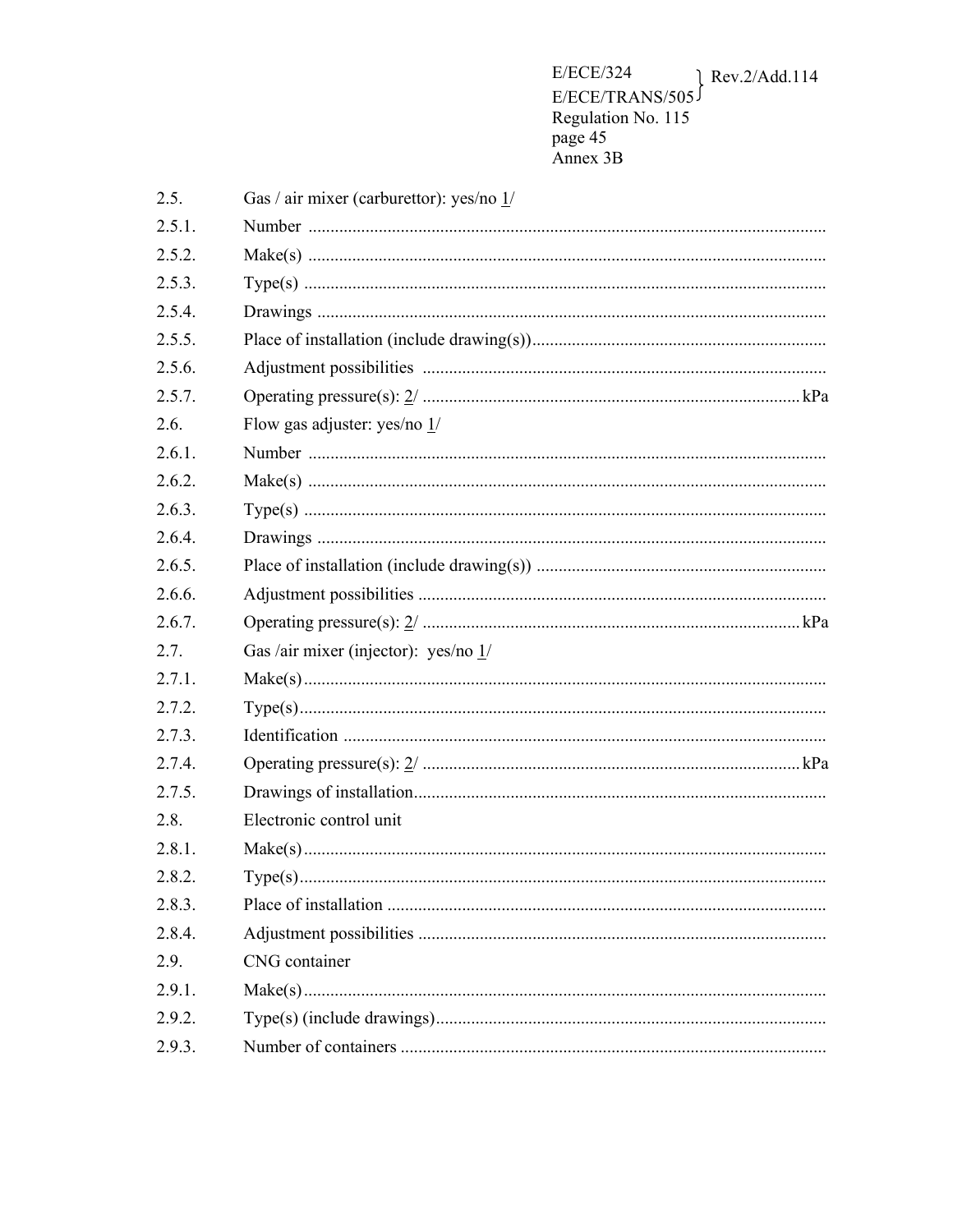$E/ECE/324$  $\}$  Rev.2/Add.114  $E/ECE/TRANS/505$ <br>
Regulation No. 115<br>
page 46<br>
Annex 3B

| 2.9.4.       |                                                           |
|--------------|-----------------------------------------------------------|
| 2.9.5.       |                                                           |
| 2.9.6.       |                                                           |
| 2.10.        | CNG container accessories                                 |
| 2.10.1.      | Level or pressure indicator:                              |
| 2.10.1.1     |                                                           |
| 2.10.1.2.    |                                                           |
| 2.10.2.      | Pressure relief valve (discharge valve):                  |
| $2.10.2.1$ . |                                                           |
| 2.10.2.2.    |                                                           |
| 2.10.3       | Pressure relief device (fuse):                            |
| 2.10.3.1.    |                                                           |
| 2.10.3.2     |                                                           |
| 2.10.4.      | Remote controlled automatic valve with excess flow valve: |
| $2.10.4.1$ . |                                                           |
| 2.10.4.2.    |                                                           |
| 2.10.5.      | Gas-tight housing:                                        |
| 2.10.5.1.    |                                                           |
| 2.10.5.2.    |                                                           |
| 2.11.        | Automatic valve/check valve: yes/no 1/                    |
| 2.11.1.      |                                                           |
| 2.11.2.      |                                                           |
| 2.11.3.      |                                                           |
| 2.11.4.      |                                                           |
| 2.12.        | Filling unit: 1/                                          |
| 2.12.1.      |                                                           |
| 2.12.2.      |                                                           |
| 2.12.3.      |                                                           |
| 2.13.        | Flexible fuel lines or hose(s):                           |
| 2.13.1       |                                                           |
| 2.13.2.      |                                                           |
|              |                                                           |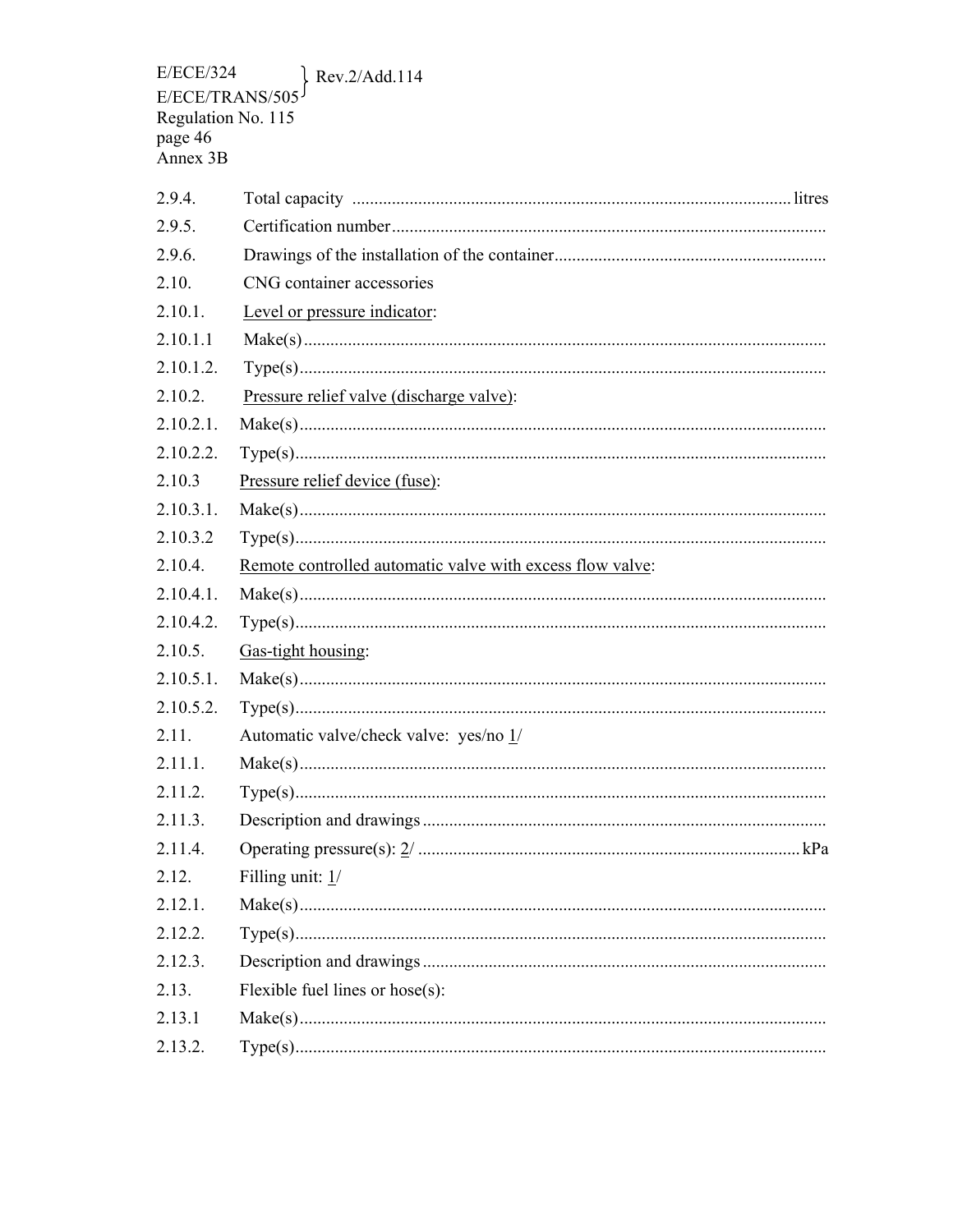**E/ECE/324**  $\ell$  Rev.2/Add.114  $E/ECE/TRANS/505$ <br>
Regulation No. 115<br>
page 47<br>
Annex 3B

| 2.13.3. |                                                                                                                              |  |  |
|---------|------------------------------------------------------------------------------------------------------------------------------|--|--|
| 2.13.4. |                                                                                                                              |  |  |
| 2.14.   | Pressure and temperature sensor(s): $1/$                                                                                     |  |  |
| 2.14.1. |                                                                                                                              |  |  |
| 2.14.2. |                                                                                                                              |  |  |
| 2.14.3. |                                                                                                                              |  |  |
| 2.14.4. |                                                                                                                              |  |  |
| 2.15.   | CNG filter: $1/$                                                                                                             |  |  |
| 2.15.1. |                                                                                                                              |  |  |
| 2.15.2. |                                                                                                                              |  |  |
| 2.15.3. |                                                                                                                              |  |  |
| 2.15.4. |                                                                                                                              |  |  |
| 2.16.   | Service coupling(s) (mono-fuel vehicle without limp-home system): $1/$                                                       |  |  |
| 2.16.1. |                                                                                                                              |  |  |
| 2.16.2. |                                                                                                                              |  |  |
| 2.16.3. |                                                                                                                              |  |  |
| 2.17.   | Connection to CNG system for heating system (allowed for $M_2$ and $M_3$ category of<br>vehicles only): yes/no 1/            |  |  |
| 2.17.1. |                                                                                                                              |  |  |
| 2.17.2. |                                                                                                                              |  |  |
| 2.17.3. |                                                                                                                              |  |  |
| 2.18.   | Further documentation                                                                                                        |  |  |
| 2.18.1. | Description of the CNG equipment and the physical safeguarding of the catalyst at<br>switch-over from petrol to CNG or back. |  |  |
| 2.18.2. | System lay-out (electrical connections, vacuum connections compensation hoses,                                               |  |  |
|         | $etc.$ )                                                                                                                     |  |  |
| 2.18.3. | Drawing of the symbol                                                                                                        |  |  |
| 2.18.4. | Adjustment data                                                                                                              |  |  |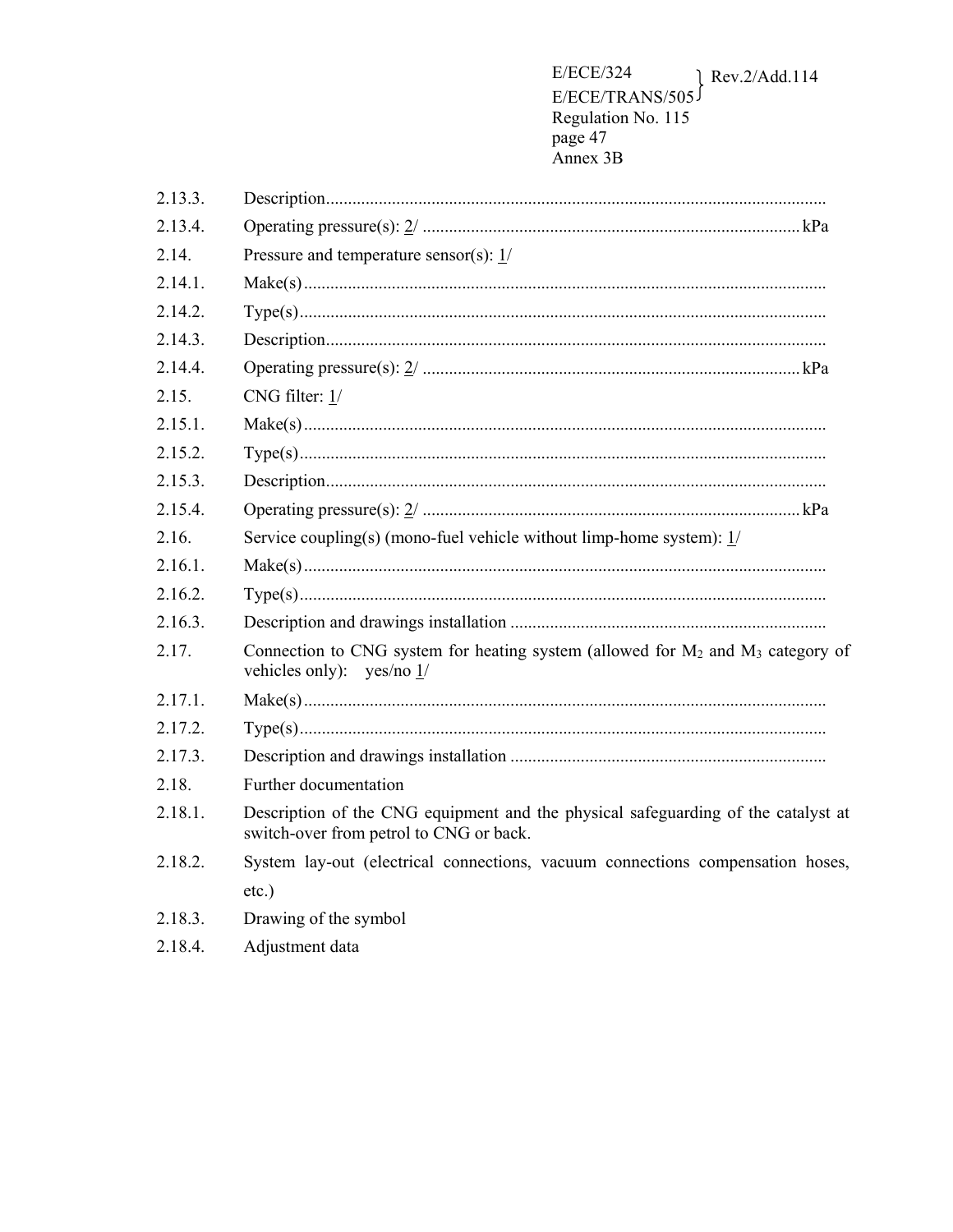E/ECE/324 Rev.2/Add.114 E/ECE/TRANS/505 Regulation No. 115 page 48 Annex 3B

2.19. Cooling system: (liquid/air)  $\frac{1}{2}$ 2.19.1. System description/drawings with regard to the CNG equipment ............................... ...................................................................................................................................

 $\mathcal{L}_\text{max}$ 

- $1/$  Strike out what does not apply.
- 2/ Specify the tolerance.

 $\mathcal{L}_\text{max}$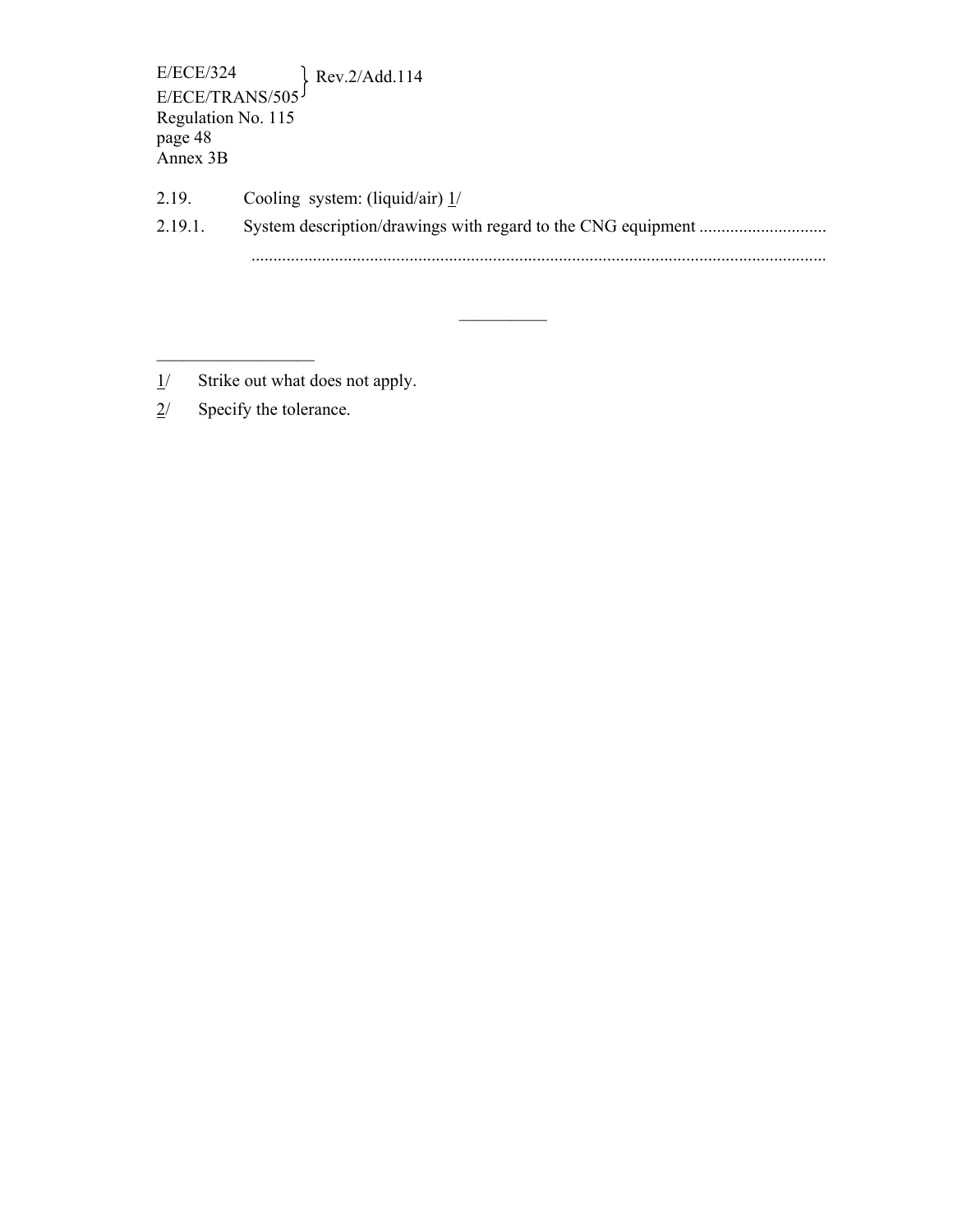#### Annex 4

#### DESCRIPTION OF THE LEAKAGE TEST PROCEDURES FOR CNG/LPG SYSTEMS INSTALLED ON VEHICLES

1. Scope

 To describe the procedures to be undertaken by the installer to verify the gas tightness of the system.

- 2. The installation of the system shall be done in accordance with the installation manual provided by the retrofit system manufacturer, Part I and II.
- 3. Leakage test procedure for LPG systems
- 3.1. When the installation has been completed, the installer shall follow the proper assembly check, paragraph 7.1.5. and the start-up procedures described in paragraph 7.1.6. After that the system has been filled-up with LPG; it is necessary to check with a gas detector or a leakage fluid detector all the fittings and connections of the system. The solenoid valves must be in open position in order to subject all the components of the system to the service pressure. No evidence of leakage is permitted.
- 4. Leakage test procedures for CNG systems
- 4.1. When the installation has been completed, the installer shall follow the proper assembly check, paragraph 7.1.5 and the start-up procedures described in paragraph 7.1.6. After that the system has been filled-up with CNG, at the service pressure; it is necessary to check with a gas detector or a leakage fluid detector all the fittings and connections of the system. The solenoid valves must be in open position in order to subject all the components of the system to the service pressure. No evidence of leakage is permitted.

 $\mathcal{L}_\text{max}$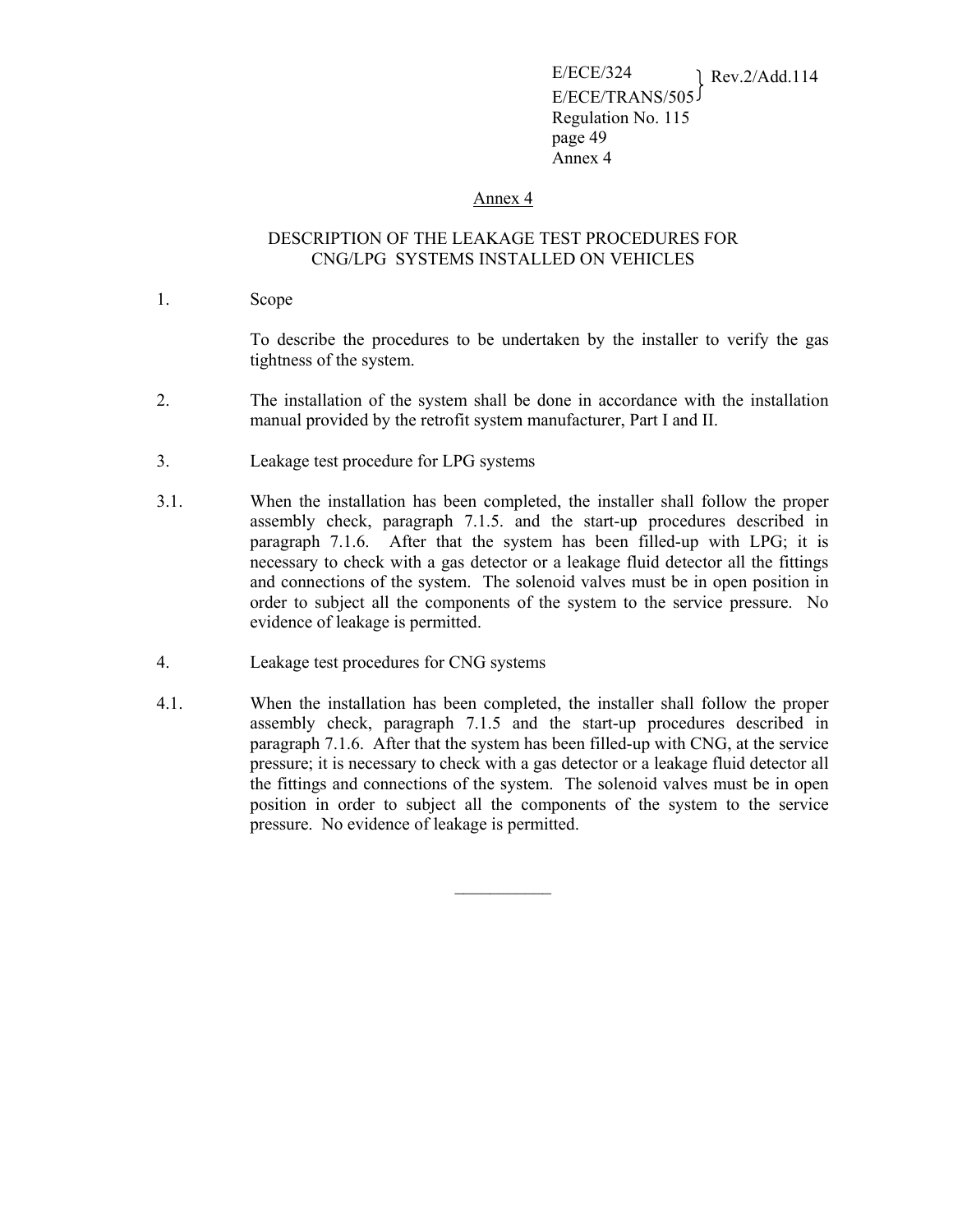#### Annex 5

### PRESCRIPTIONS CONCERNING THE FIXATION OF LPG AND CNG CONTAINER(S)

- 1. The requirements of Regulation No. 67, 01 series of amendments, concerning the fixation of LPG container(s) or those of Regulation No. 110 concerning the fixation of CNG container(s) shall be deemed to be met if the container is secured to the motor vehicle by at least:
- 1.1. two straps per container,
- 1.2. four bolts, and
- 1.3. appropriate washers or plates if the body panels at that location are single thickness;

Assuming that the material grade is Fe 370, the fixing bolts shall be of class 8.8, and have the dimensions specified in Table 1 below:

| Container content<br>[litres] | Minimum dimensions of<br>the washers or plates<br>$\lceil$ mm $\rceil$                                                                      | Minimum dimensions<br>of the container straps<br>$\lceil$ mm $\rceil$ | Minimum diameter<br>of bolts<br>[mm] |  |
|-------------------------------|---------------------------------------------------------------------------------------------------------------------------------------------|-----------------------------------------------------------------------|--------------------------------------|--|
| up to $85$                    | round: $30 \times 1.5$<br>round: $25 \times 2.5$                                                                                            | $20 \times 3$<br>$30 \times 1.5$                                      | 8                                    |  |
| $85 - 100$                    | round: $30 \times 1.5$<br>round: 25 x 2.5                                                                                                   | $30 \times 3$<br>$20 \times 3$ */                                     | 10<br>$8 * /$                        |  |
| $100 - 150$                   | round: $50 \times 2$<br>round: $30 \times 3$                                                                                                | $50 \times 6$<br>$50 \times 3$ **/                                    | 12<br>$10**/$                        |  |
| more than 150                 | shall meet the provisions of Regulation No. 67, 01 series of<br>amendments, for LPG containers, or Regulation No. 110 for CNG<br>containers |                                                                       |                                      |  |

#### Table 1

 $*$  In this case the container shall be secured by at least three container straps.<br> $*$  In this case the container shall be secured by at least four container straps.

In this case the container shall be secured by at least four container straps.

2. If the container is installed behind a seat, a total clearance of at least 100 mm, in the longitudinal direction of the vehicle, shall be provided. This clearance may be divided between the container and the rear panel of the vehicle and between the seat and the container.